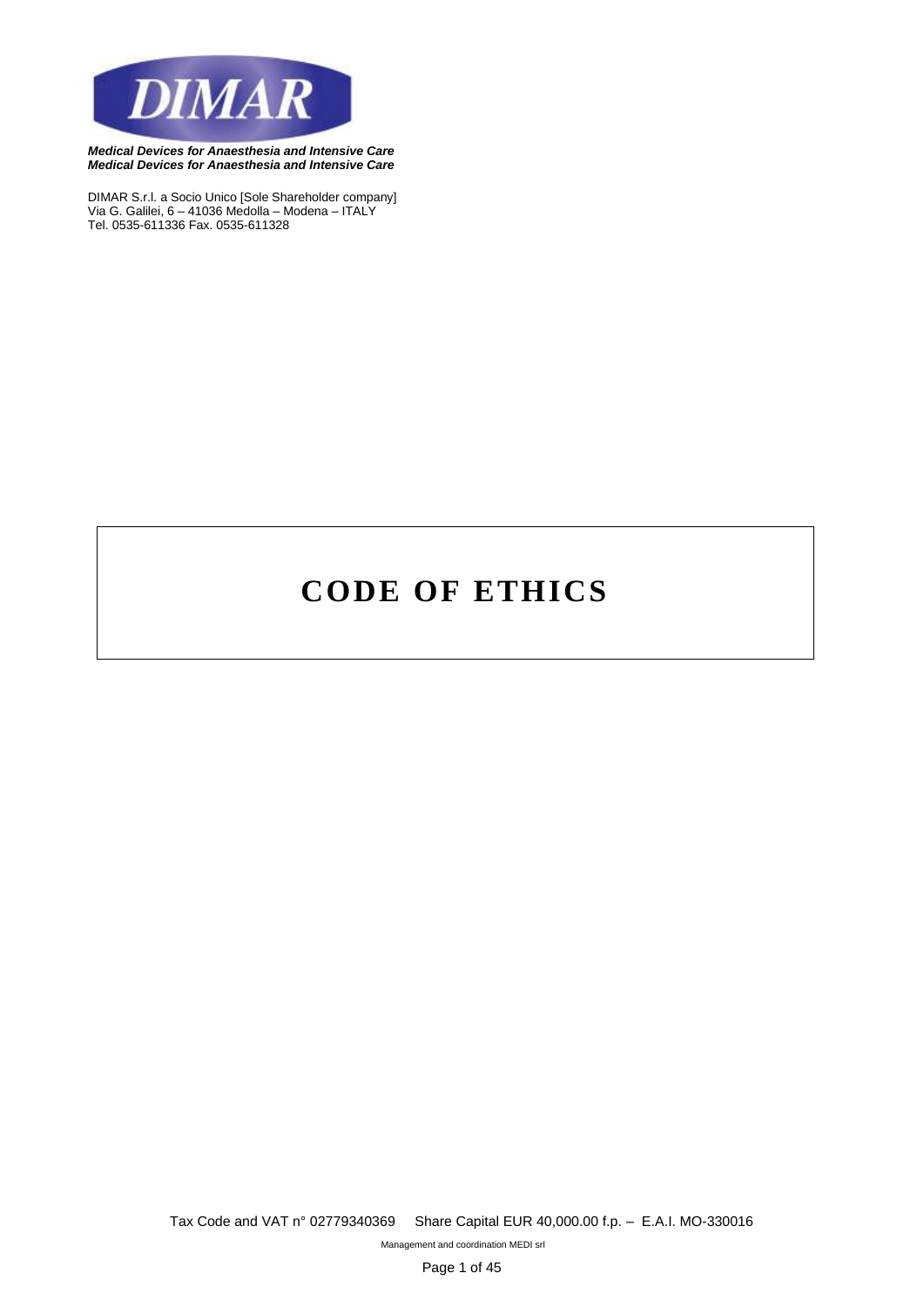

*DIMAR S.r.l. a Socio Unico [Sole Shareholder company] Via G. Galilei, 6 – 41036 Medolla – Modena – ITALY Tel. 0535-611336 Fax. 0535-611328*

## **Contents**

Guide to the code's use

#### **Section I - Preamble**

Identity **Contents** 

#### **Section II - Means of application**

- Article 1: Adoption and update
- Article 2: Recipients
- Article 3: The recipients' obligations
- Article 4: Effectiveness of the Code of Ethics towards third parties
- Article 5: Code of ethics and model
- Article 6: Training activities

#### **Section III - Ethical principles**

- Article 7: Lawfulness
- Article 8: Honesty, fairness and integrity
- Article 9: Confidentiality
- Article 10: Transparency
- Article 11: Absence of conflicts of interest
- Article 12: Impartiality
- Article 13: Work ethics and protection of people
- Article 14: Safety, protection of health and working conditions
- Article 15: Commitment to sustainable development and protection of the environment
- Article 16: Transparent accounting and corporate operations. Management of tax obligations
- Article 17: Final risk management
- Article 18: Protection of privacy
- Article 19: Scientific information ethics
- Article 20: Quality guarantee

## **Section IV - Conduct criteria**

- Article 21: Relationships with the personnel
- Article 22: Relationships with international operators
- Article 23: Relationships with the customs authorities
- Article 24: Relationships with external collaborators
- Article 25: Relationships with the Public Administration

Article 26: Relationships with political parties and with trade unions, contributions and donations, and sponsorships

*Tax Code and VAT n° 02779340369 Share Capital EUR 40,000.00 f.p. – E.A.I. MO-330016*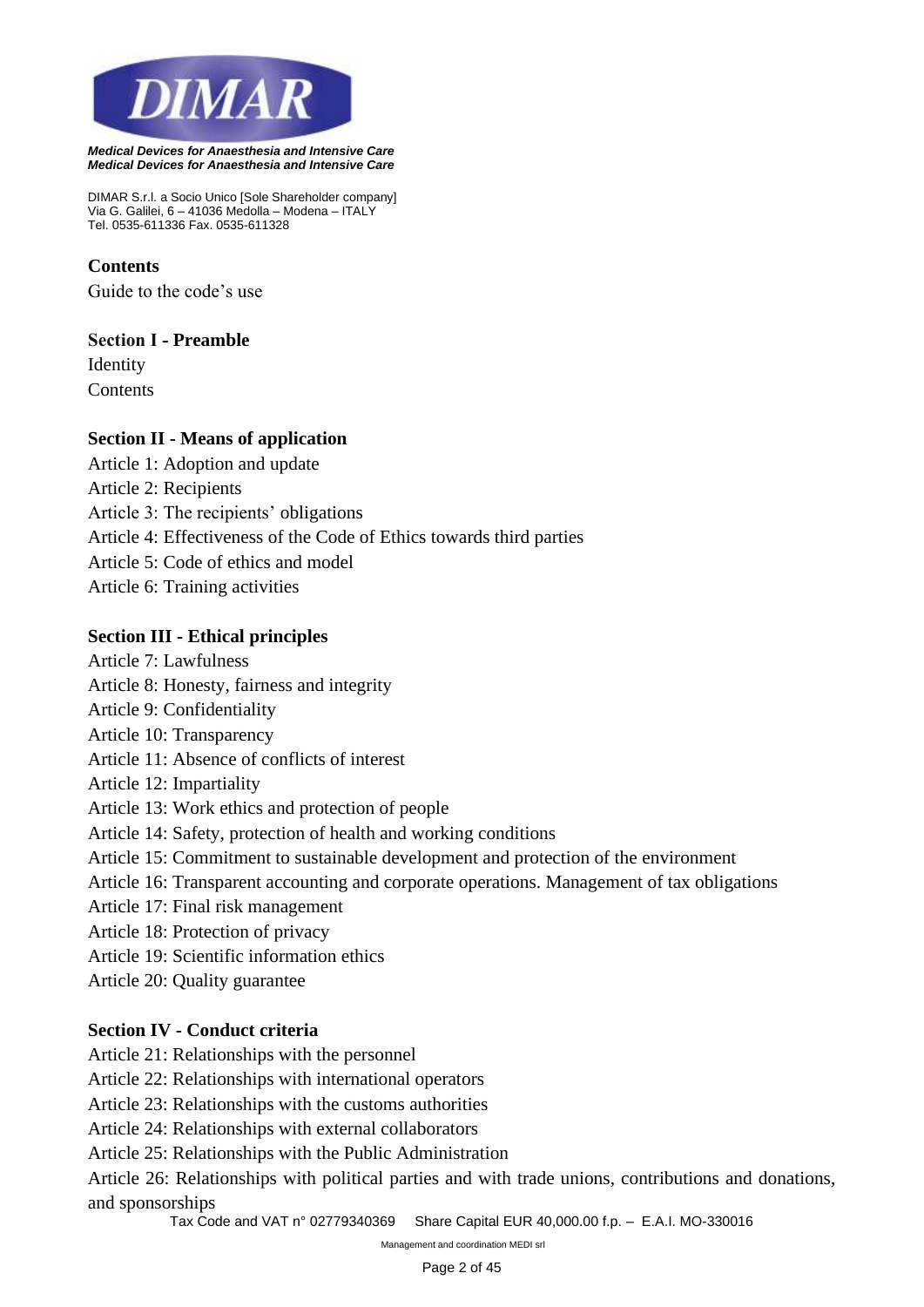

*DIMAR S.r.l. a Socio Unico [Sole Shareholder company] Via G. Galilei, 6 – 41036 Medolla – Modena – ITALY Tel. 0535-611336 Fax. 0535-611328*

- Article 27: Relationships with customers
- Article 28: Relationships with the suppliers
- Article 29: Relationships with healthcare professionals
- Article 30: Market and competitors
- Article 31: Relationships with the media
- Article 32: Relationships with the supervisory authorities
- Article 33: Relationships with the judicial authorities
- Article 34: Computers and means of communication
- Article 35: Protection of copyright
- Article 36: Anti-money laundering
- Article 37: Contributions. Sponsorships. Gratuities. Gifts
- Article 38: Training conferences held by third parties

#### **Section V - Means of implementation of the Code of Ethics**

- Article 39: Supervisory Body and Code of Ethics
- Article 40: Dissemination of the Code of Ethics
- Article 41: Sanctions and disciplinary proceedings

Article 42: *Whistleblowing*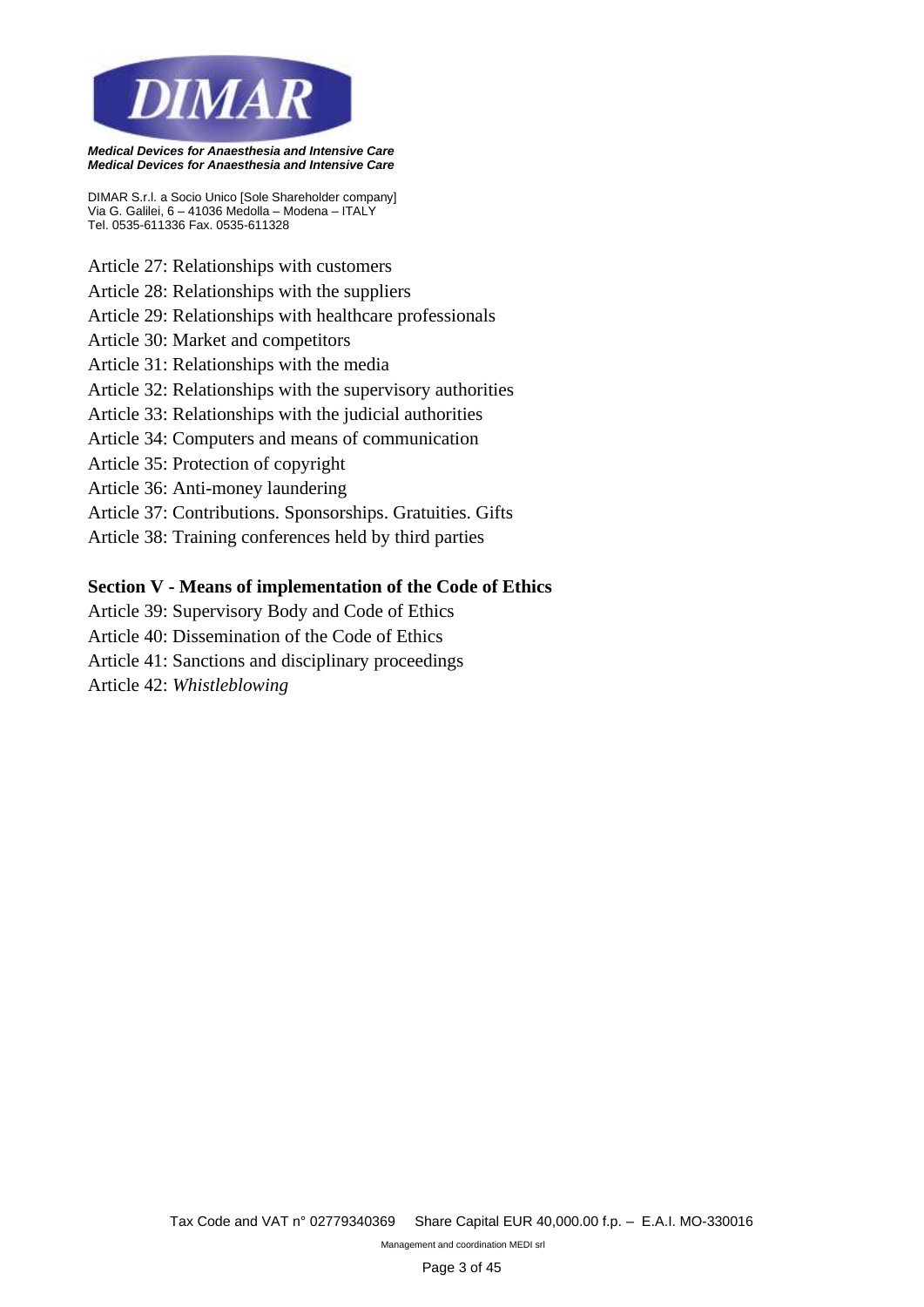

*DIMAR S.r.l. a Socio Unico [Sole Shareholder company] Via G. Galilei, 6 – 41036 Medolla – Modena – ITALY Tel. 0535-611336 Fax. 0535-611328*

#### **GUIDE TO THE CODE'S USE**

#### **What is the Code?**

The Code is a document, approved by the Sole Administrator of Dimar S.r.l. (hereinafter "Dimar"), which summarises the principles that inform conduct in the Company's business, as well as the respective obligations and responsibilities of directors, employees, partners, and collaborators.

It is a fundamental element in assuring the effective prevention and detection of violations of the laws and provisions that apply to its activity.

It is structured as follows:

- − Preamble, which sketches out the ethical vision of the Organisation and the means by which it wants to pursue its mission;
- − General provisions, which define the Code's recipients, the obligations of the company and its personnel, the validity of the Code towards third parties, the contractual value of the Code;
- − Corporate ethical principles, which define the values of reference in the activities;
- − Behavioural rules and standards, which define the guidelines that must inform, based on the ethical principles and beyond mere compliance with the laws, the behaviours of all personnel, with regard to those who have managerial and control responsibilities;
- − Implementation and control procedures, which describe the mechanisms and bodies put in place to implement, monitor and disseminate compliance and conformity with the Code and guarantee its constant update;
- − Disciplinary mechanisms, which envisage sanctions related to cases of infringement of the behavioural rules contained in the code.

## **Where can the Code be found?**

The Code may be consulted by all recipients at locations of the company that are accessible to all, by the most appropriate means and in accordance with local standards and customs. The Code may be consulted on the Company's website and on the intranet network, from where it is freely downloadable.

Copies of the Code may also be requested from the Management.

#### **Can the Code be amended?**

The Code is subject to revision by the Sole Administrator of Dimar.

The revision activity takes into account, inter alia, the comments and constructive suggestions received by directors, other employees and third parties, the evolution of the regulatory framework and the most consolidated international practices, as well as the experience acquired in the application of the Code itself. Any amendments to the Code introduced following this revision activity shall be published and made available by the means mentioned above.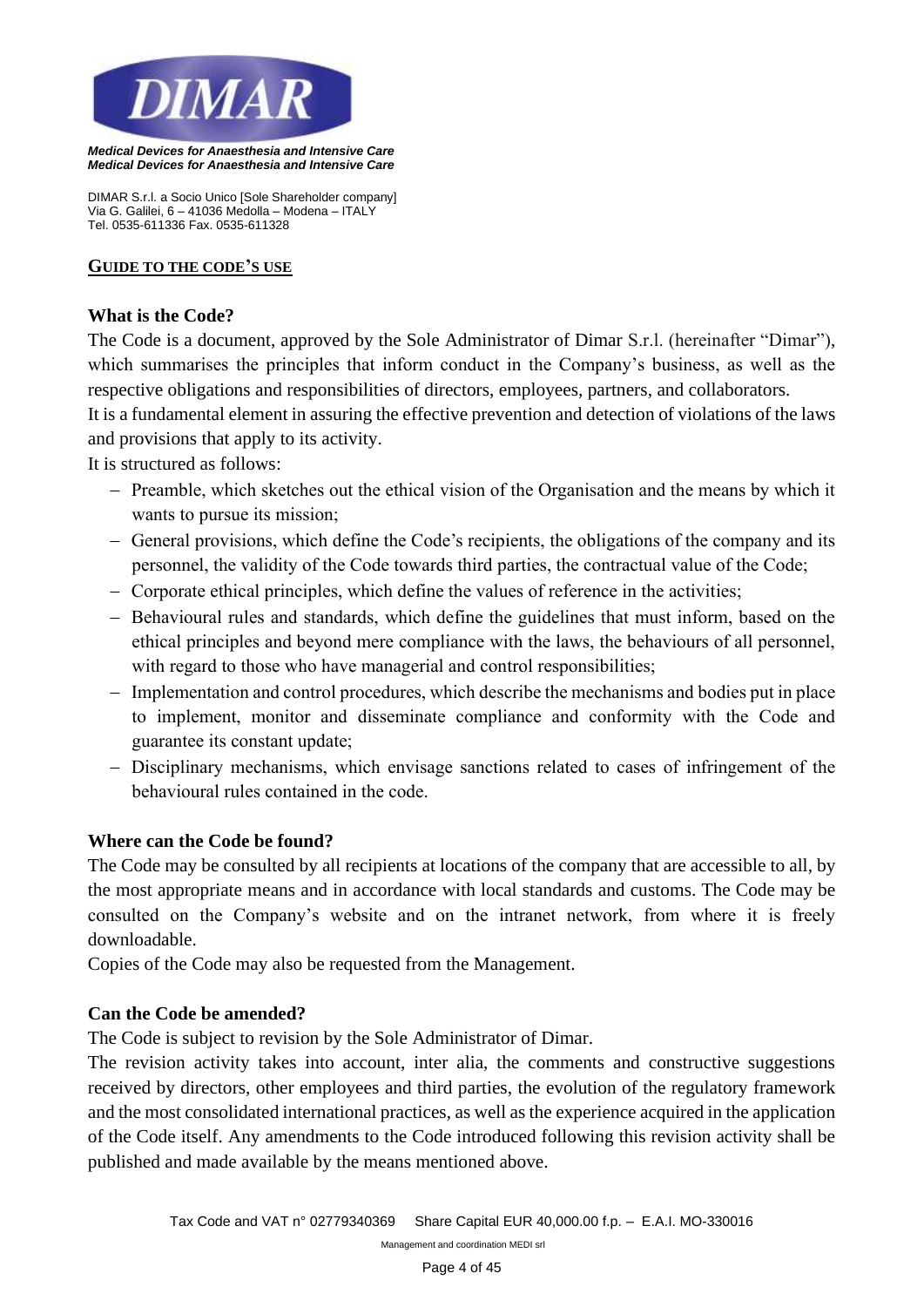

*DIMAR S.r.l. a Socio Unico [Sole Shareholder company] Via G. Galilei, 6 – 41036 Medolla – Modena – ITALY Tel. 0535-611336 Fax. 0535-611328*

#### **SECTION I - PREAMBLE**

#### **IDENTITY**

Dimar is a company that falls under the category of small/medium enterprises (SME) and operates in the biomedical sector, specialising in the production and marketing of medical devices and highly innovative technologies for the treatment of acute respiratory failure and non-invasive ventilation (NIV).

Established in 2002, it currently counts amongst its customers 125 Italian hospitals, serving approximately 500 departments, as well as two multinational distributors which, in turn, serve hundreds of structures around Europe, for a total of a few thousand departments. Its largest users are intensive care units, respiratory medicine, first aid, A&E, medicine, haematology and infectious diseases, cardiology and neonatology departments.

The management of DIMAR has more than 30 years of experience in managing companies operating in the ventilation sector, such as Dar, Mallinkrodt, Rusch, Teleflex, Starmed, Covidien and, since 1999, has been dealing in particular with the invasive treatment of acute respiratory failure. , working for the creation of innovative Non Invasive Ventilation systems.

The company follows every phase of the projects, from conception to implementation. Distribution takes place through the DIMAR sales office, in charge of stipulating contracts with multinational distributors. DIMAR acquires orders above all by directly participating in public and private tenders. The company's main customers are therefore of two types: local health companies (for the Italian market) and international distributors, for example the Covidien company (for the international market).

DIMAR has always believed in investing in Research and Development as a winning strategy to stand out from the competition and, for this reason, has decided to specialize in devices for Non-Invasive Ventilation, offering the solution of the future both in the hospital and at home.

In fact, these products drastically reduce the risk of infections and can be used in various environments.

Maurizio Borsari, sole owner of DIMAR, in 1991 designed the first version of the helmet as an interface suitable for use in a hyperbaric chamber. In 1999 he founded Starmed, the world's first manufacturer of helmets for Non-Invasive Ventilation, later acquired by Intersurgical. In 2002, Mr. Borsari founded DIMAR, with the aim of developing a global philosophy on NIV, supported by innovative technologies.

During the COVID emergency, the Company was at the forefront for the supply of helmets, masks, devices and equipment for the treatment of respiratory failure, contributing to the reduction of hospitalization in resuscitation of the most critically ill patients.

In DIMAR, all research and development, production and marketing of products is focused on customer satisfaction.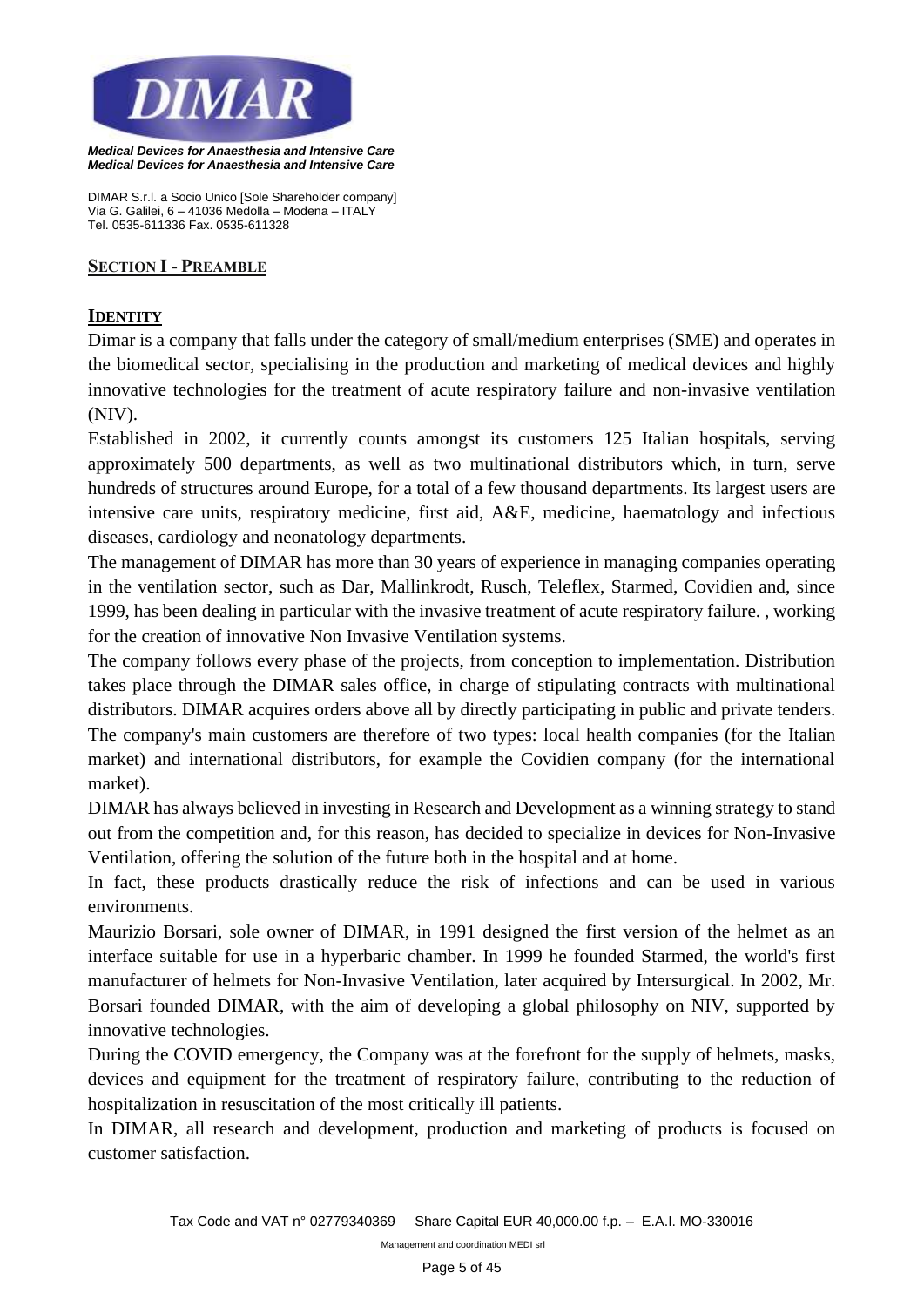

*DIMAR S.r.l. a Socio Unico [Sole Shareholder company] Via G. Galilei, 6 – 41036 Medolla – Modena – ITALY Tel. 0535-611336 Fax. 0535-611328*

## **CONTENTS**

With this Code of Ethics, Dimar proves its ethical and legal responsibility with principles and values assumed by the collaborators of the Company in doing the company's business and performing its activities.

Furthermore, the code represents the set of rights, duties and responsibilities that the Company intends to adopt in ethical/behavioural terms, in order to adapt its structure to the requirements set forth by (It.) Legislative Decree 231/2001 (hereinafter, for the sake of brevity, "decree"), and to prepare the code of conduct that apply inside and outside of the Company to be complied with in the furtherance of the company's goals: it is, therefore, a directive whose rules of conduct must inform the daily work performance of all and which presupposes, first and foremost, compliance with the applicable laws and regulations, also those that are internal to the Company.

It aims to recommend, promote and set ethical "standards" of reference, at the same time prohibiting specific behaviours, beyond and independently of the provisions of the regulatory framework.

The Company carries out its activity in compliance with EU, national and international rules and regulations that apply in all Countries where it operates, condemning corruption and all illegal practices; particular attention is dedicated to the laws and ethical and behavioural rules adopted by Assobiomedica (hereinafter also Confindustria Medical Devices) with the aim of promoting transparent and loyal behaviours in the healthcare sector.

No behaviour that violates the legislation in force, this Code of Ethics or the internal rules and regulations, adopted by the company's governing bodies, by the company's management and - in general - by all employees and collaborators in the performance of the tasks and duties entrusted thereto may be considered to be justified, even if motivated by the furtherance of an interest of the Company.

The adoption of such behaviour shall entail sanctions against the persons responsible.

This Code is the expression of the will of the Company's top management and is approved thereby; Dimar therefore hopes that the Code will be spontaneously shared, supported and disseminated and demands compliance with the Code and its application by all subjects who operate on behalf of the Company or who come in contact therewith, constituting the guiding principle and the foundation of all the provisions of the Model adopted pursuant to art. 6 of legislative decree 231/2001, which Dimar undertakes to apply, strengthen and continuously develop.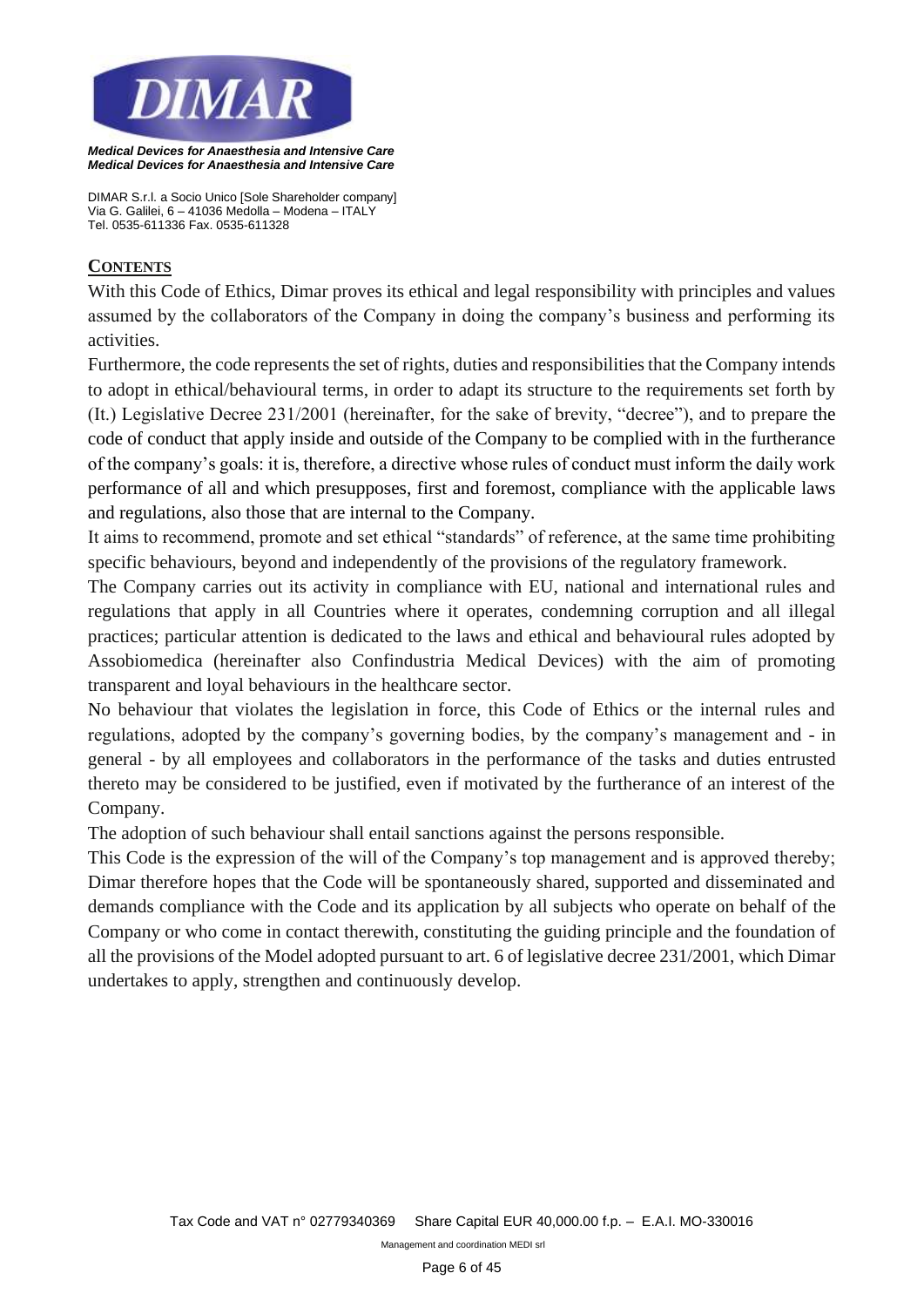

*DIMAR S.r.l. a Socio Unico [Sole Shareholder company] Via G. Galilei, 6 – 41036 Medolla – Modena – ITALY Tel. 0535-611336 Fax. 0535-611328*

#### **SECTION II - MEANS OF APPLICATION**

#### **ART. 1 - ADOPTION AND UPDATE**

This Code of Ethics was adopted by the Company's Sole Administrator by virtue of a deliberation dated **08/04/2021 and revised on 30/12/2021**

The Code is subject to periodic revision by the Sole Administrator of Dimar; the revision activity will take into account the contributions received from the recipients of this Code, any changes inside and outside of the Company, the evolution of the regulatory framework and the most consolidated national and international practices, as well as the experience acquired in the application of the Code itself. All in order to assure full consistency between the guiding values assumed as fundamental principles of the Company and the behaviours to be adopted in accordance with the provisions of this Code. The Dimar Code of Ethics is based on the Guidelines of Confindustria for building organisation, management and control models pursuant to (It.) Legislative Decree 231/2001, updated on June 2021, on the Guidelines for the construction of organization, management and control models pursuant to Legislative Decree no. 231/2001 of Confindustria Medical Devices (formerly Assobiomedica) updated to 2013, on the CNDCEC Guidelines of December 2018 as well as on the Code of Ethics of Confindustria Medical Devices (formerly Assobiomedica) updated to September 2020

## **ART. 2 - RECIPIENTS**

The recipients of the Code of Ethics, for whom the rules contained therein are binding, are as follows:

- − The Sole Administrator;
- − The shareholders and special attorneys;
- − The managers;
- − Employees with a fixed or indefinite employment contract;
- − External collaborators;
- − Other subjects with whom the company entertains contractual relationships for the furtherance of the corporate goals, which entail the provision of services - even temporary - or carrying out activities in the name and on behalf of the company, to the extent that they establish a trustbased relation with the latter.

The behavioural principles and standards mentioned below must inspire all corporate behaviours; in no case can pursuing the interest of Dimar justify conduct that violates the applicable laws or the rules of the Code of Ethics.

Each recipient must provide professional contributions that are adequate for the responsibilities assigned thereto, acting in a way that protects the Company's prestige and reputation. The recipients must avoid situations and/or activities that may lead to conflicts of interest with those of the Company or which could interfere with their ability to take impartial decisions, safeguarding the best interests thereof.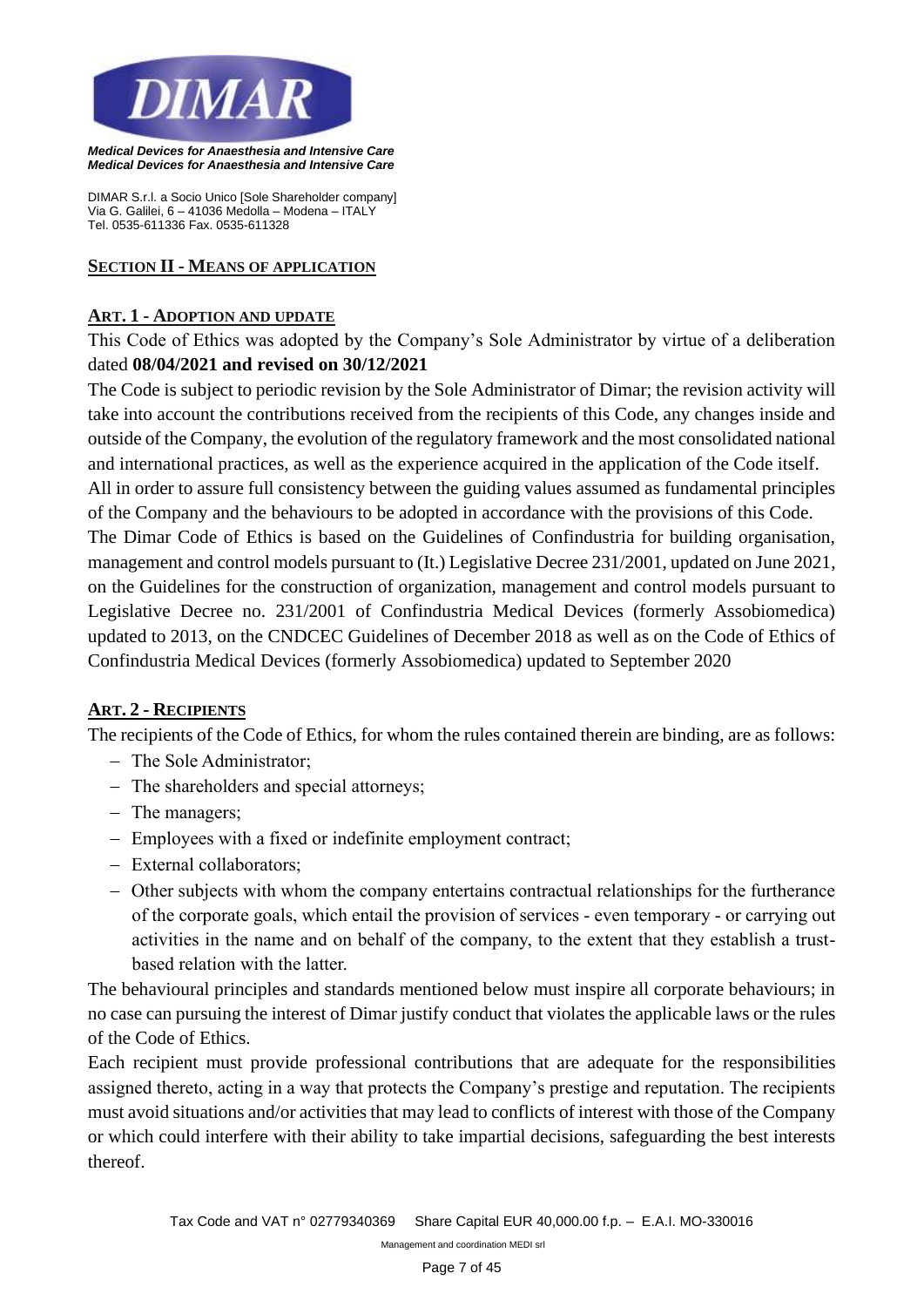

*DIMAR S.r.l. a Socio Unico [Sole Shareholder company] Via G. Galilei, 6 – 41036 Medolla – Modena – ITALY Tel. 0535-611336 Fax. 0535-611328*

The subjects who, on various grounds, collaborate or will collaborate with Dimar must comply with the Code of Ethics.

Compliance with the norms and provisions contained in the Code of Ethics constitutes an integral and essential part of the contractual obligations deriving from employment relationships (for employees) and from contractual regulations (for non-employed collaborators).

The violation of the aforementioned rules will constitute a breach of the obligations deriving from the employment or collaboration relationship, will all legal or contractual consequences.

# **ARTICLE 3 - THE RECIPIENTS' OBLIGATIONS**

The set of the ethical principles, values and behavioural rules expressed in the Code of Ethics and in the Code of Conduct must inspire the activity of all those who operate inside or outside the sphere of action of Dimar (hereinafter the "internal and external collaborators").

All actions, operations, negotiations, and, in general, behaviours adopted by the recipients in the performance of their work activities must be informed by the principles of honesty, fairness, integrity, transparency, lawfulness, clarity and mutual respect and be open to checks and controls in accordance with the applicable standards and internal procedures.

All activities must be carried out with a sense of commitment and professional rigour.

Each recipient must provide professional contributions that are adequate for the responsibilities assigned thereto and must act in a way that protects the prestige of Dimar.

The recipients undertake to actively cooperate in the audit activities, in accordance with the applicable laws and internal procedures.

Each recipient must provide professional contributions that are adequate for the responsibilities assigned thereto and must act in a way that protects the company's prestige and reputation.

Specifically and by way of a non-limiting example:

- − The members of the management Body shall be inspired from the principles of the Code of Ethics in setting business goals;
- − The members of the Supervisory Body ensure compliance with and observance of the contents of the Code of Ethics and the Lines of Conduct in the exercise of their functions;
- − The shareholders and special attorneys shall give concrete effect to the values and principles contained in the Code of Ethics and in the Code of Conduct, assuming responsibilities towards internal and external subjects and strengthening trust, cohesion and team spirit;
- − The employees, in due compliance with the applicable legislation and rules and regulations, shall adapt their actions and behaviours to the principles, goals and duties envisaged by the Code;
- − Collaborators on a regular basis (agents, consultants, etc.), suppliers and trade partners shall adapt their conduct to the Code.

All recipients are required to comply and, for the matters under their purview, to ensure compliance with the principles contained in the Code of Ethics and in the Code of Conduct: under no circumstance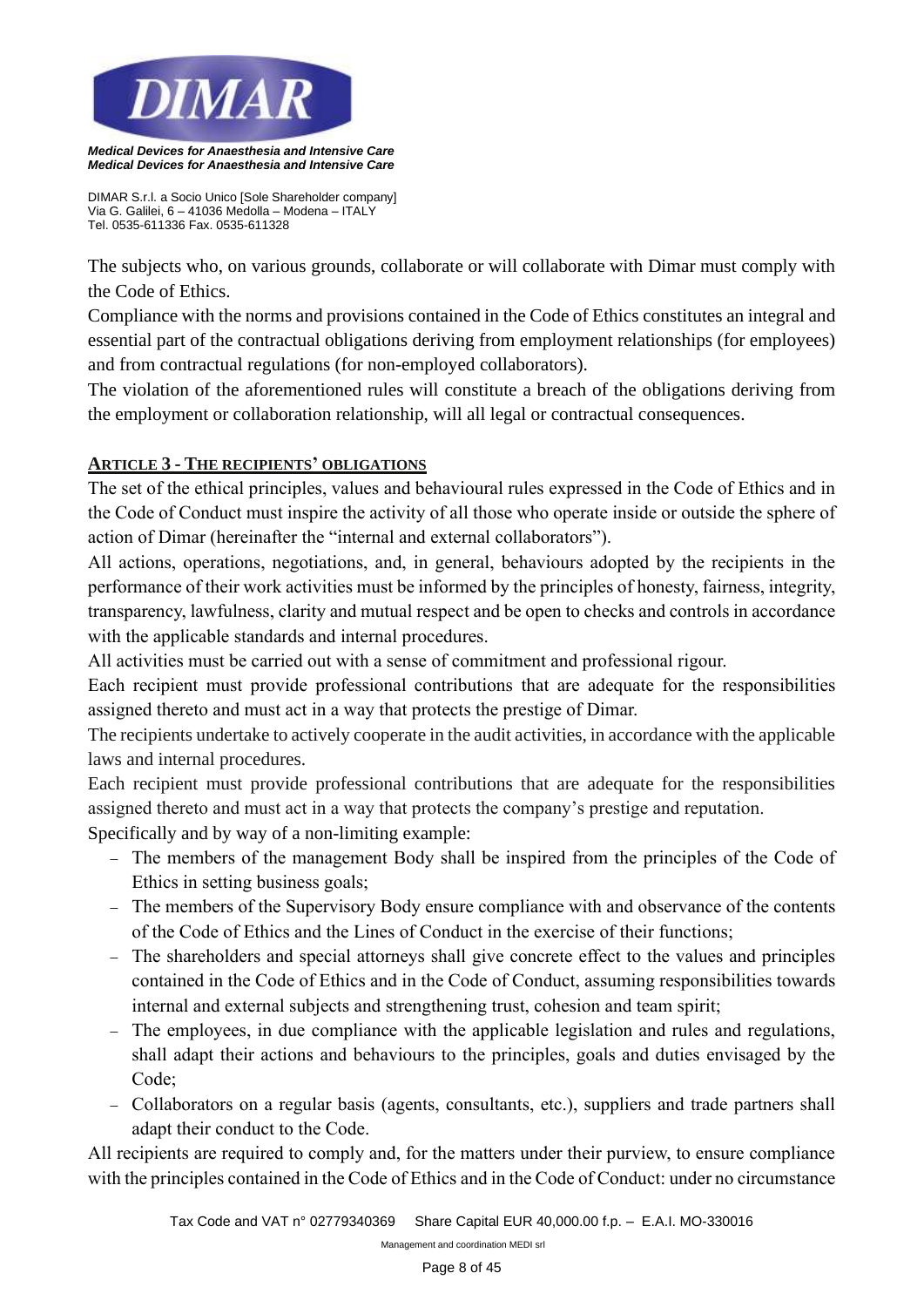

*DIMAR S.r.l. a Socio Unico [Sole Shareholder company] Via G. Galilei, 6 – 41036 Medolla – Modena – ITALY Tel. 0535-611336 Fax. 0535-611328*

can the claim to be acting in the interest of Dimar justify the adoption of behaviours that violate those set out here, and, in general, those set out in laws, rules and regulations.

Dimar, taking into account regulatory, social, economic and cultural differences, undertakes to guarantee the widespread internal and external dissemination of the Code of Ethics and of the Code of Conduct by:

- − Distributing them to all members of the corporate bodies and all employees;
- − Displaying them at a location that is accessible to all and publishing them on the corporate intranet;
- − Making them available to agents, consultants, suppliers and trade partners on the website.

## **ARTICLE 4 - EFFECTIVENESS OF THE CODE OF ETHICS TOWARDS THIRD PARTIES**

With regard to third parties, all company personnel - depending on the responsibilities assigned thereto - will endeavour to:

- − Provide adequate information regarding the duties and obligations imposed by the code;
- − Demand compliance with the obligations that directly concern their activity;
- − Implement the appropriate internal and if under their purview external initiatives in case of failure by third parties to comply with the obligation to respect the rules of the Code.

## **ARTICLE 5 – CODE OF ETHICS AND MODEL**

The Company's organization, management and control model conforms to the provisions contained in this Code of Ethics, which is an integral part of it.

In this respect, in fact:

- The Code of Ethics is adopted voluntarily by the Company and expresses values and principles of conduct recognized as its own on which to call for the observance of all recipients, constituting the first tool for preventing any crime;
- The organization, management and control model pursuant to Legislative Decree 231/2001, inspired by the principles of the Code of Ethics, responds to specific legal requirements, in order to prevent the commission of particular types of crimes.

## **ARTICLE 6 - TRAINING ACTIVITIES**

The Management, possibly with the cooperation of external consultants, will take steps to insert in the annual training plan initiatives aiming to promote knowledge of the values and behavioural rules to which reference is made in this Code of Ethics.

A training program on the contents of the Code of Ethics is envisaged for newly-hired personnel in the context of the courses to follow on first entering the company.

Training on the Code of Ethics is usually carried out in combination with that relating to Model 231, adopted by the company.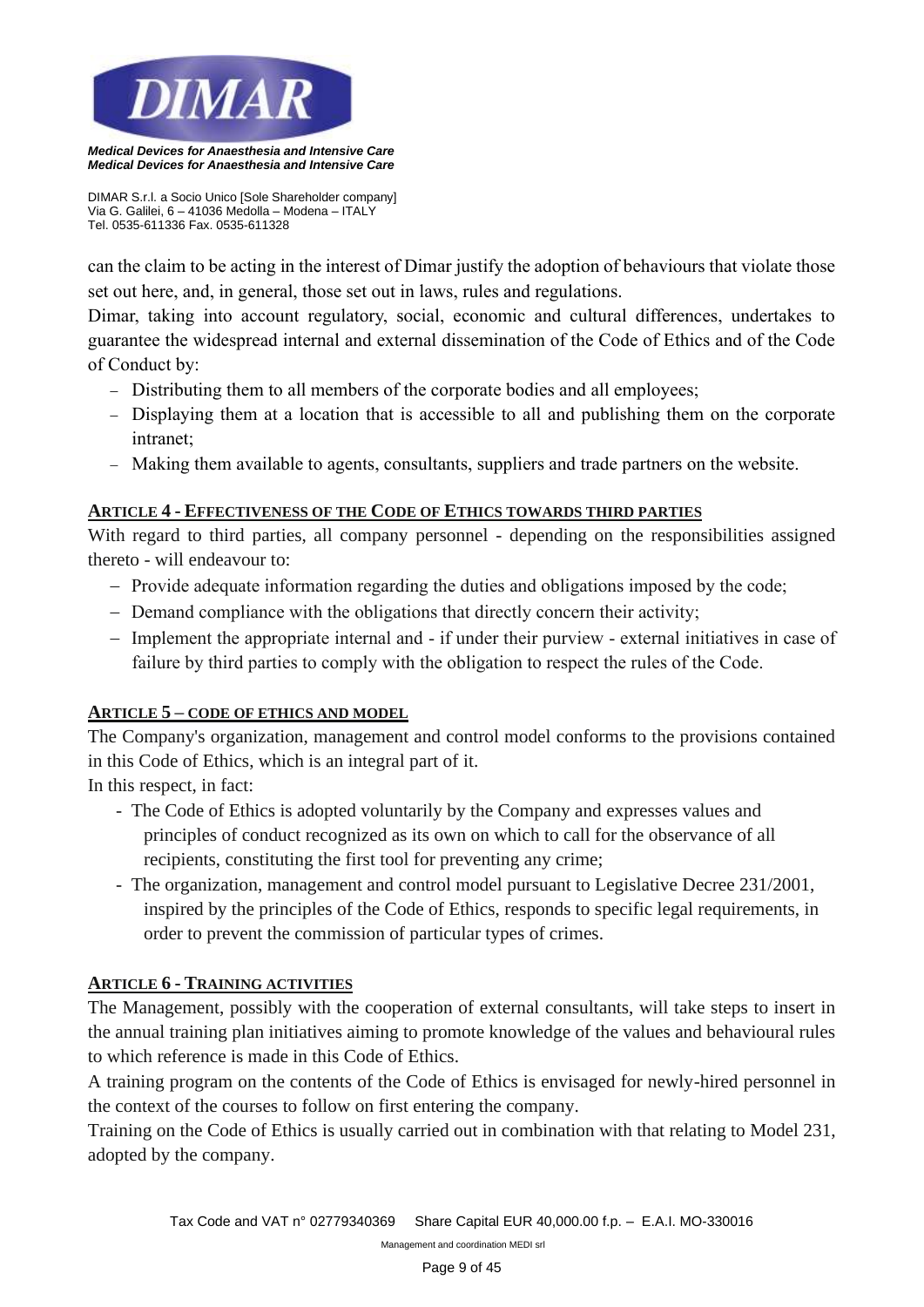

*DIMAR S.r.l. a Socio Unico [Sole Shareholder company] Via G. Galilei, 6 – 41036 Medolla – Modena – ITALY Tel. 0535-611336 Fax. 0535-611328*

#### **SECTION III - ETHICAL PRINCIPLES**

During its activity, the Company has identified certain values that guide the behaviours of all persons acting on its behalf, in order to assure fairness in doing the company's business and carrying out its activities, the protection of the environment and of the company's reputation.

All actions, operations and negotiations, and, in general, behaviours adopted by the "recipients" pf this Code in the performance of their work activities must be informed by the principles of honesty, fairness, integrity, transparency, lawfulness, clarity and mutual respect.

Everyone, within the limits of the responsibilities related to their role, must act with maximum professionalism and endeavour to appropriately satisfy the needs of the customers and internal users, concretely contributing to the achievement of the company's objectives and compliance with the values expressed.

All recipients of this Code of Ethics must adapt their behaviours to the provisions and principles of this document, not taking initiatives that violate it.

#### **ART. 7 - LAWFULNESS**

In carrying out its activities, the Company acts in compliance with the laws and regulations in force in the territories where it operates, with the Code of Ethics and with internal corporate rules.

Furthermore, the Company endeavours to demand compliance with the internal rules and regulations and/or all laws by personnel, collaborators, customers, suppliers and all other third parties with whom it has a legal relationship.

Dimar absolutely forbids all actions, carried out by individuals or associations of people, who may in any way support, promote or, simply, encourage criminal association or Mafia-type criminality.

#### **ART. 8 - HONESTY, FAIRNESS AND INTEGRITY**

Dimar establishes relationships with the stakeholders in compliance with the rules of fairness, loyalty, cooperation, mutual respect and integrity.

In no case may the furtherance of the Company's interests justify improper behaviour.

Dimar concretely endeavours to seek to carry out its activity with integrity; in fact, the latter is an important element of the corporate assets and is a strong guarantee of the civic commitment of the enterprise vis-a-vis all persons who work therein, all its customers and all its stakeholders, in general. The principle of honesty obliges the Management, all employees and collaborators of Dimar to refrain from any and all behaviours that could fall, or even just appear to fall, under the following definition of corruption: offering, promising, providing, accepting or requesting an undue advantage of any value whatsoever (which may be economic or non), directly or indirectly, and regardless of location, in violation of the legislation in force, as incentive or recompense for a person acting or omitting to act with regard to the performance of the tasks that have been entrusted thereto.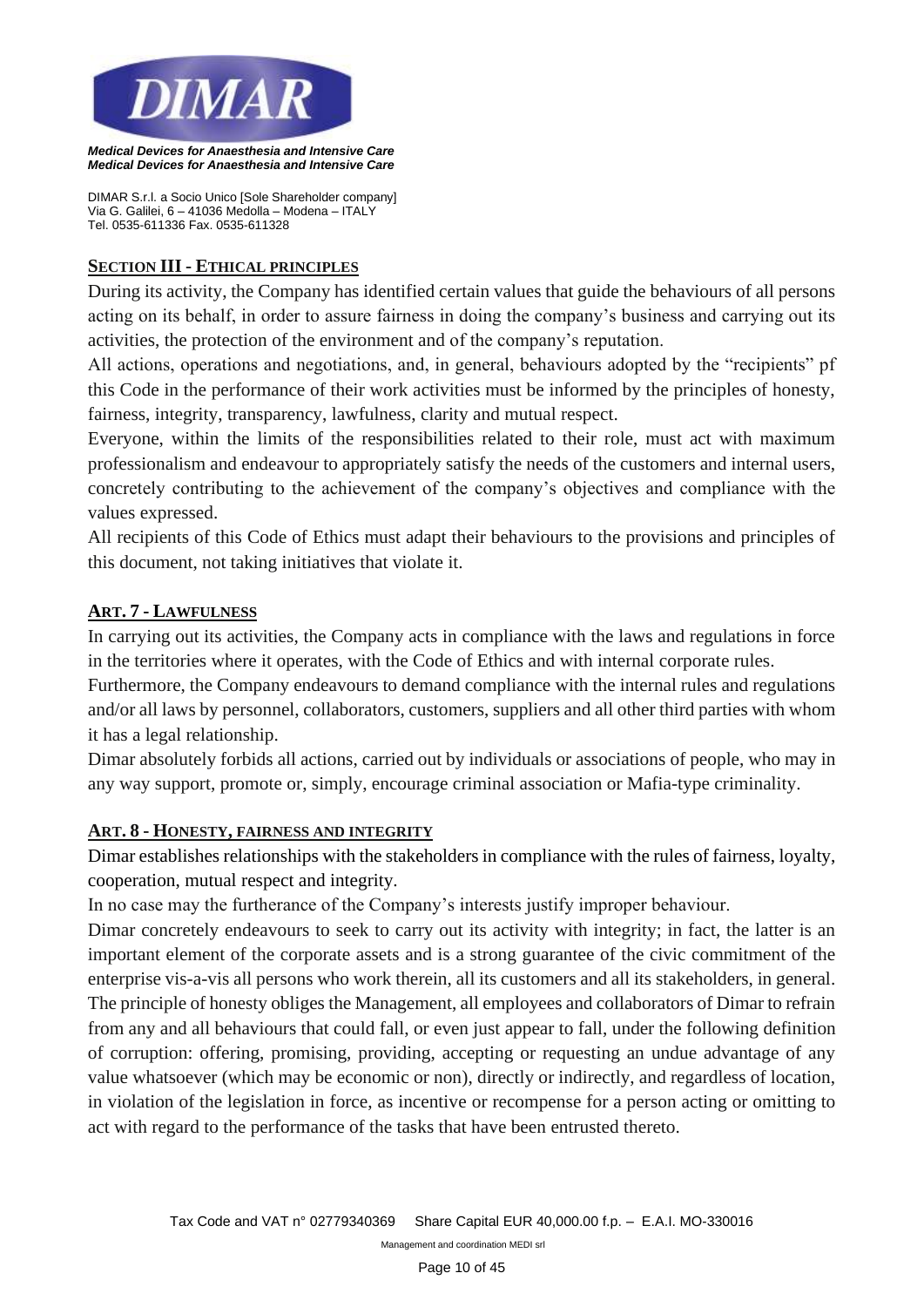

*DIMAR S.r.l. a Socio Unico [Sole Shareholder company] Via G. Galilei, 6 – 41036 Medolla – Modena – ITALY Tel. 0535-611336 Fax. 0535-611328*

#### **ART. 9 - CONFIDENTIALITY**

Under their obligations towards the Company, all subjects/recipients must safeguard the confidential information of Dimar, using it only inside the Company and exclusively in the interest thereof.

Collaborators undertake to preserve the secrecy of confidential information of which they became aware in the performance of their work activities and not to disseminate it for reasons other than those pertaining to office activity.

Confidential information may include but not be limited to trade secrets and know-how, inventions, marketing and sales programmes and strategies, information on customers and suppliers, the strategies to determine prices and procurement, financial data, computer software, data, formulas, compositions, techniques, products.

The know-how and intellectual property developed by Dimar constitute a fundamental resource that all directors, managers, other employees and other recipients of the Code must protect. In fact, in case of improper divulgation of such know-how and intellectual property, the Company may find that both its assets and reputation have been damaged.

Consequently, all directors, shareholders, special attorneys, other employees and the other recipients of the Code shall be obliged to:

- − Not reveal to third parties information concerning the technical, technological and trade knowledge of the Company, unless when such divulgation is required by law or other regulatory provisions or where it is expressly envisaged by specific contractual agreements with which the counterparties have undertaken to use such information exclusively for the purposes for which it was transmitted and to preserve its confidentiality;
- − Refrain from using the information for their own benefit or for the benefit of persons who are not related to the Company;
- − Make sure that the confidential information is only accessible with a password or, alternative, is stored in a safe place.

The confidentiality obligations as per the Code shall persist even following the cessation of the employment relationship: the cessation of the employment relationship shall also give rise to the obligation to deliver to the employee's line manager all documents and other materials that contain confidential information related to Dimar.

The Company requires that the information obtained not be used in the interest of the user in order to obtain an undue advantage therefrom, by means that violate the law.

The obligation of confidentiality with regard to the information obtained shall also apply to the subjects with whom the Company entertains relationships of a contractual or other nature, through specific contractual clauses or a request to sign non-disclosure agreements.

Therefore, all recipients of this Code of Ethics must:

- − Obtain and process only the data that are necessary for the performance of their tasks;
- − Obtain and process such data only in the context of specific procedures;
- − Store such data so as to prevent access by unauthorised subjects;

*Tax Code and VAT n° 02779340369 Share Capital EUR 40,000.00 f.p. – E.A.I. MO-330016*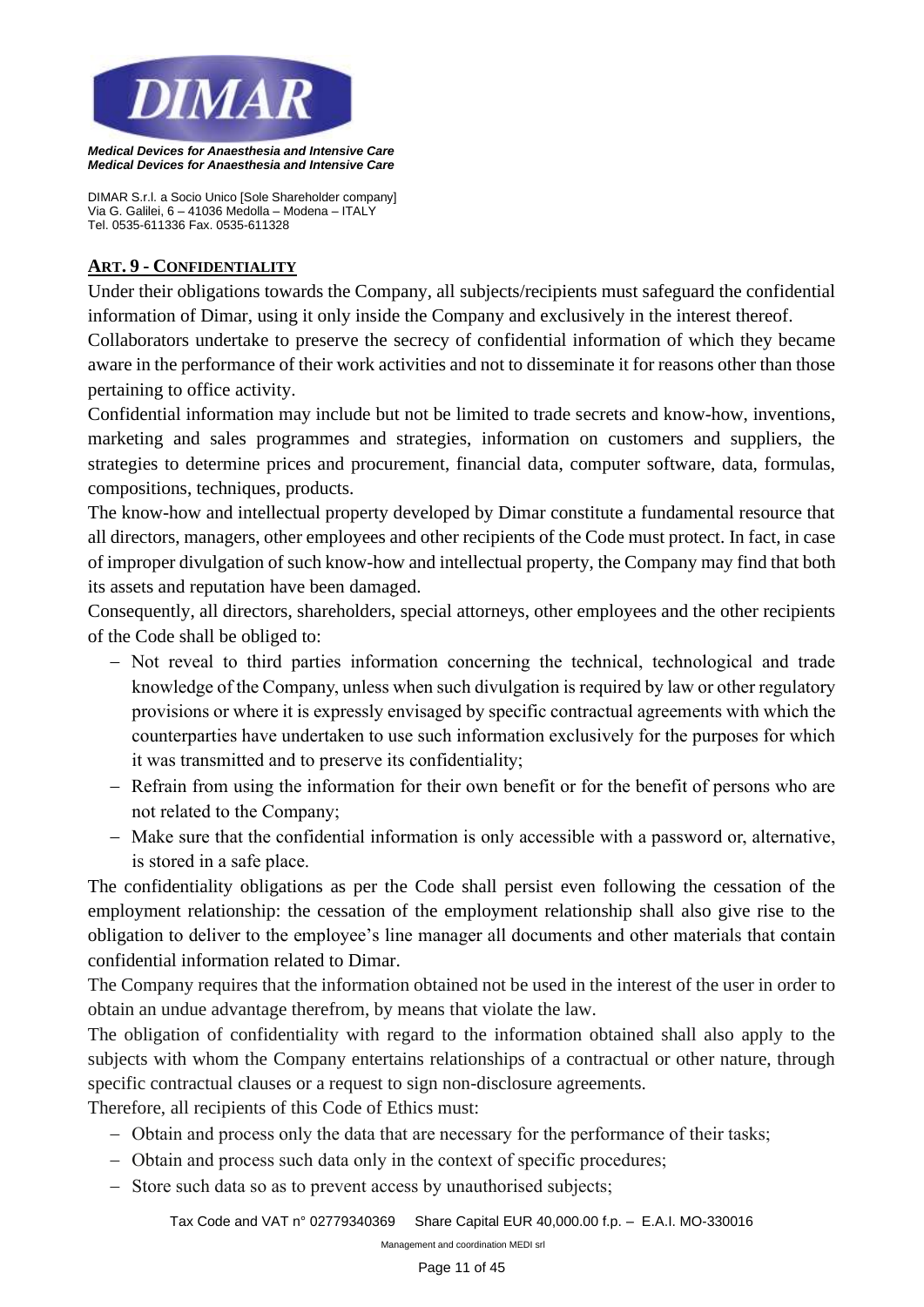

*DIMAR S.r.l. a Socio Unico [Sole Shareholder company] Via G. Galilei, 6 – 41036 Medolla – Modena – ITALY Tel. 0535-611336 Fax. 0535-611328*

- − Disclose such data in the context of pre-established procedures and/or on the explicit authorisation of the competent departments and, however, after checking whether they may be divulged;
- − Associate such data by means such that all subjects authorised to access them may easily receive an overview thereof that is as precise, exhaustive and truthful as possible.

Should the subjects/recipients unduly obtain knowledge of confidential information, or revelations by subjects who are under an obligation of secrecy, they shall be obliged to appeal to the Management. Dimar in turn will endeavour to respect the confidentiality of the personal information of its employees and collaborators, both internal and external; access to the personal data is, in fact, limited to duly authorised persons, who have an actual need to know them.

The authorised employees and collaborators who have access to the personal information must comply with the maximum principles of confidentiality with regard to their use.

## **ART. 10 - TRANSPARENCY**

Dimar undertakes to always make sure that, with regard to its external stakeholders, its operations are authorised, verifiable, recorded, legitimate, consistent and relevant.

The corporate bodies, the shareholders, the special attorneys, the employees must adopt fair and transparent behaviours in the performance of their tasks, especially in relation to any requests made by the shareholders, the corporate bodies, the supervisory bodies and the public authorities.

These subjects must be treated in a spirit of maximum helpfulness and cooperation.

The corporate bodies, the shareholders, the special attorneys and the employees of Dimar shall be obliged to guarantee the truthfulness, authenticity and originality of the documentation and of the information provided during the performance of the activities under their purview.

#### **ART. 11 - ABSENCE OF CONFLICTS OF INTEREST**

Situations of conflict of interest must be painstakingly avoided in all activities carried out; such situations shall be understood as situations in which a member of the corporate bodies or an employee has an interest - even personal - that clashes with the interest pursued by Dimar.

Situations that violate this rule must be immediately communicated to any Managers o Supervisory Organism, and the subject of a conflict of interest must refrain from performing any act.

By way of a non-limiting example, the following situations may result in a conflict of interest:

- − Having economic and financial interests, also through relatives, with suppliers, customers or competitors;
- − Being represented in the relations with the Public Administration by subjects with whom an (abstract) conflict of interest may arise;
- − Accepting gifts, money, gratuities or favours of any nature from people, companies or bodies that entertain or intend to stipulate business relationships with the Company;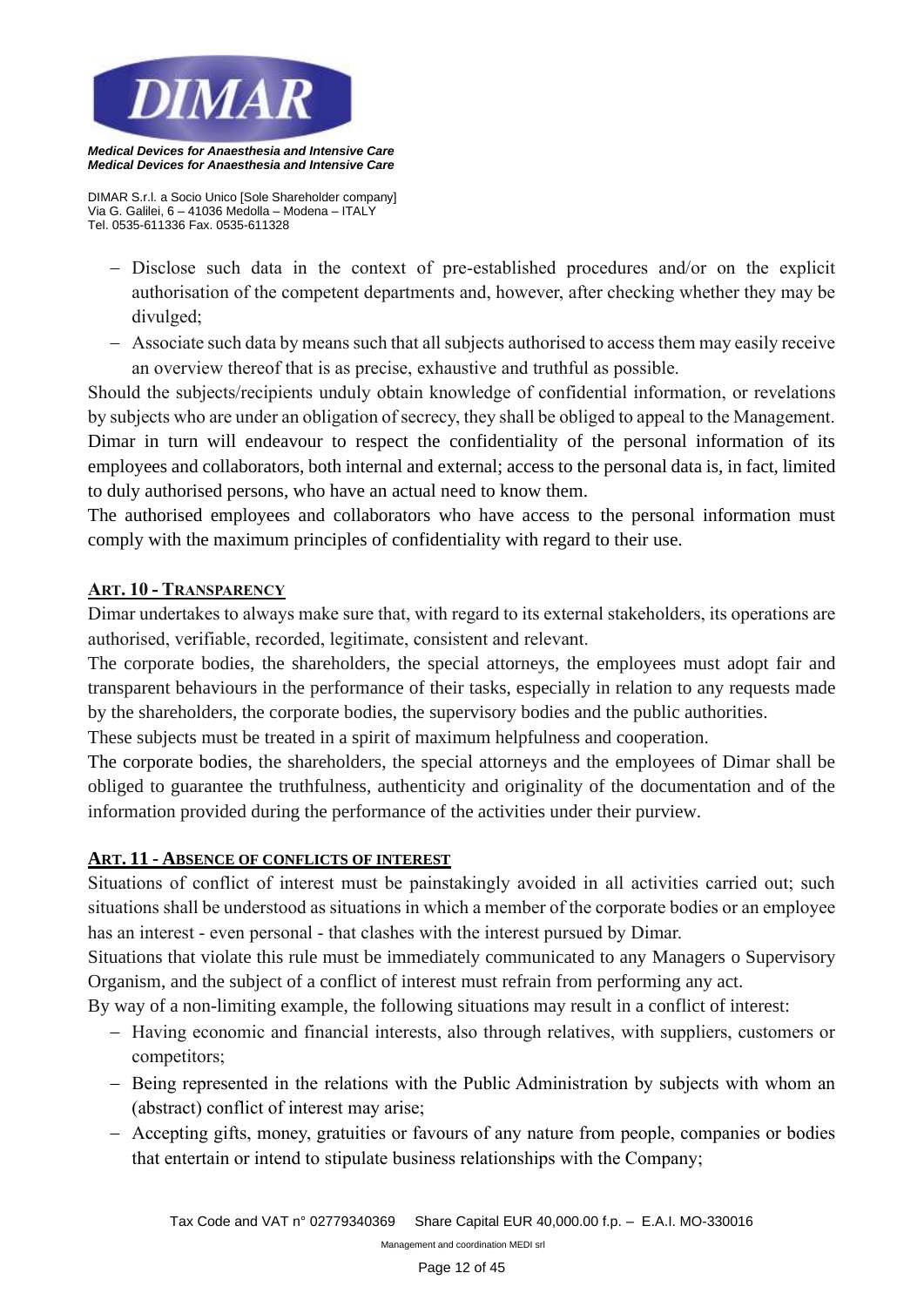

*Medical Devices for Anaesthesia and Intensive Care*

*DIMAR S.r.l. a Socio Unico [Sole Shareholder company] Via G. Galilei, 6 – 41036 Medolla – Modena – ITALY Tel. 0535-611336 Fax. 0535-611328*

− Using one's own position in the company or the information obtained during one's work in a way that can create a conflict between one's interests and those of the company.

All corporate bodies, heads of department and employees must make sure that all business decisions are taken in the interest of the Company; they must, therefore, avoid all situations of conflict of interest that may compromise their ability to make independent judgements and choices.

# **ART. 12 - IMPARTIALITY**

Dimar respects the fundamental rights of people, protecting their moral integrity and guaranteeing equal opportunities.

No behaviours with a discriminatory content based on age, sex, sexuality, health, race, nationality, political opinions and religious beliefs shall be allowed in internal and external relationships.

The Company believes that diversity is an opportunity for innovation and the development of dialogue and the exchange of ideas, opinions and experiences.

## **ART. 13 - WORK ETHICS AND PROTECTION OF PEOPLE**

The Company guarantees the physical safety and the moral character of its employees, working conditions that respect personal dignity, and safe and hygienic working environments, in full compliance with the regulatory framework in force on the prevention of accidents and the protection of workers at the workplace.

The Company dissociates itself and condemns all behaviours aiming to facilitate the illegal entry of a foreigner in the territory of the Italian State, or in another State of which the person is not a national or where they do not reside, in order to profit, even indirectly.

Furthermore, it guarantees a workplace free from discrimination based on sex, class, religion, race, nationality, disability, sexual orientation, political opinions, trade union membership, political affiliation, and age.

Moreover, actual or potential workers must not be subjected to medical tests/pregnancy tests that may be used in a discriminatory manner.

The competent departments shall also make sure that the working environment is free of bias: each individual must be treated with respect, without any intimidation and with respect for their moral character, preventing illicit conditioning and undue discomfort. Further, the Company assigns primary importance to the protection of minors and to the suppression of exploitative behaviours of any nature adopted towards minors: it is, therefore, forbidden and fully incompatible with the Company to improperly use IT tools specifically with the aim to adopt or even to just facilitate possible behaviours pertaining to the crime of child pornography, possibly also consisting of virtual images.

In addition, the Company pays particular attention to the work of women, working conditions and hours, social security and pension contributions, and remuneration.

The working week, including overtime, may not exceed the number of working hours allowed by law.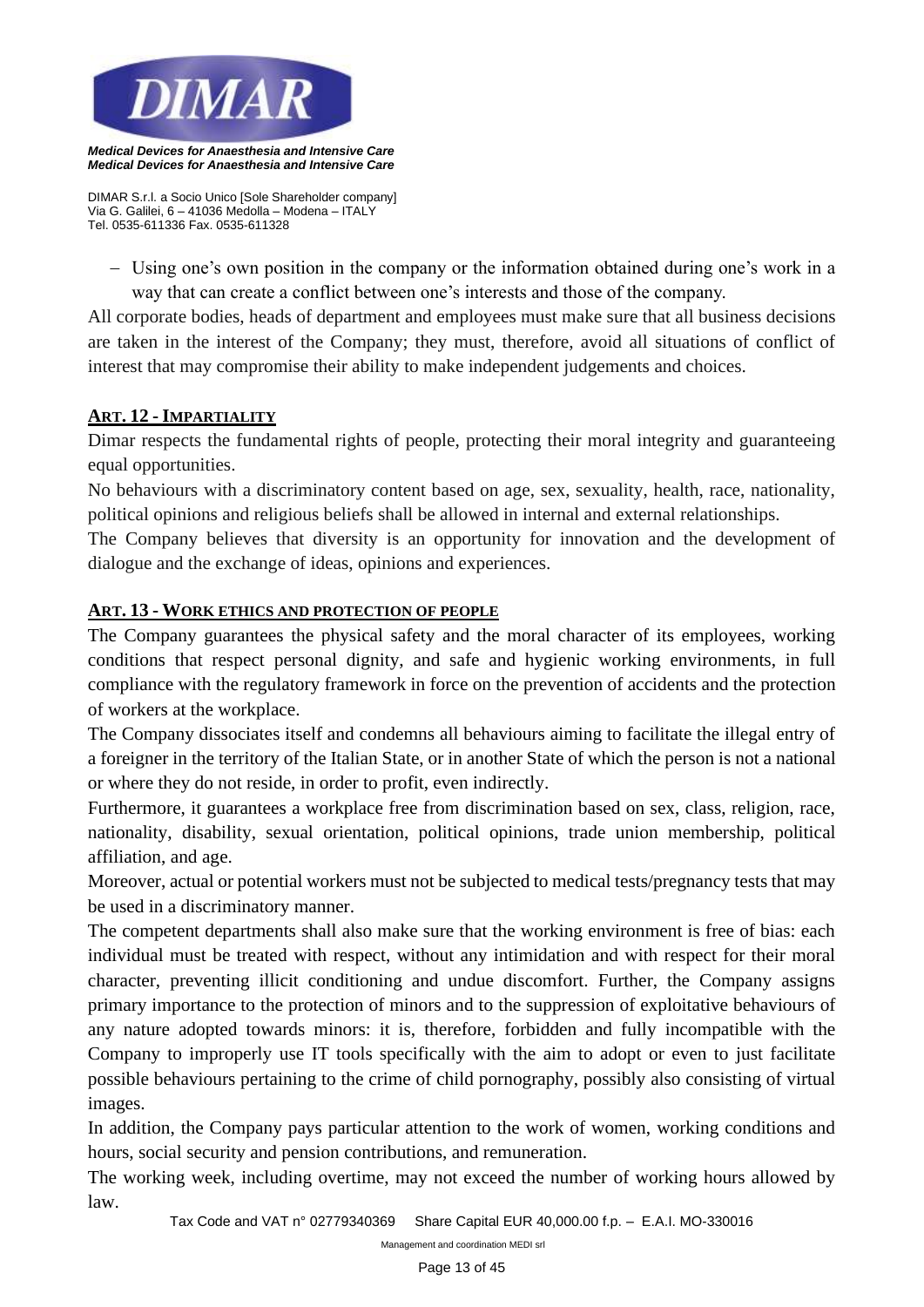

*DIMAR S.r.l. a Socio Unico [Sole Shareholder company] Via G. Galilei, 6 – 41036 Medolla – Modena – ITALY Tel. 0535-611336 Fax. 0535-611328*

The workers must have at least one day of rest for each 7-day week.

No use must be made of forced, bonded or contract-connected labour nor of involuntary prison labour: all forms of labour provided must be voluntary, and the workers must be free to interrupt the employment relationship with reasonable advance warning.

The Company condemns the exploitation of workers, in any form.

The Company strongly objects to the phenomenon of the "gangmaster system".

The Company does not use child and underage labour, that is to say it does not employ persons younger than the minimum age envisaged by the laws in force in the Country where the work is being performed and, in any case, younger than fifteen, without prejudice to the exceptions that are expressly set forth by international conventions and local legislation.

The Company considers the exploitation of forced or compulsory labour unacceptable.

It is possible to make use of regular internship programmes that comply with the laws and regulations. Workers younger than eighteen must not perform hazardous tasks and they may be forbidden from working nights, in consideration of their need to go to school.

The Company shall apply labour law and the provisions of the national collective bargaining agreement and second-tier collective bargaining agreements.

All employees who, in the performance of their work activity, become aware of behaviours that may favour the violation of personal safety, constitute exploitation of the person or reduction of the person to a state of subjection or behaviours aiming to discriminate, must report any such behaviour or acts to the department tasked with the management of human resources and/or their line manager as well as to the Supervisory Organism.

The Company also demands that its suppliers and partners comply fully with the applicable regulatory framework on labour.

In hierarchical relationships, or, in any case, in relationships that imply a disparity in position, authority must be exercised fairly, respectfully and in moderation, avoiding all abuses.

In particular, any exercise of power that harms the dignity and autonomy of employees and partners must be avoided, and the choices with regard to the organisation of labour must always safeguard the value of the individual contributions.

Dimar shall develop an active policy to guarantee the equal treatment of sexes and to counter behaviours that constitute harassment at the workplace, the term being understood to mean:

- − Any harassment, such as that related to race, sex or other personal characteristics;
- − The creation of an intimidating, hostile or isolating working environment vis-a-vis individuals or groups of workers;
- − The violation of personal dignity to which such harassment or behaviours aim;
- − The unjustified interference with the work performance of another;
- − Hindering the individual work opportunities of another on mere grounds of personal competition;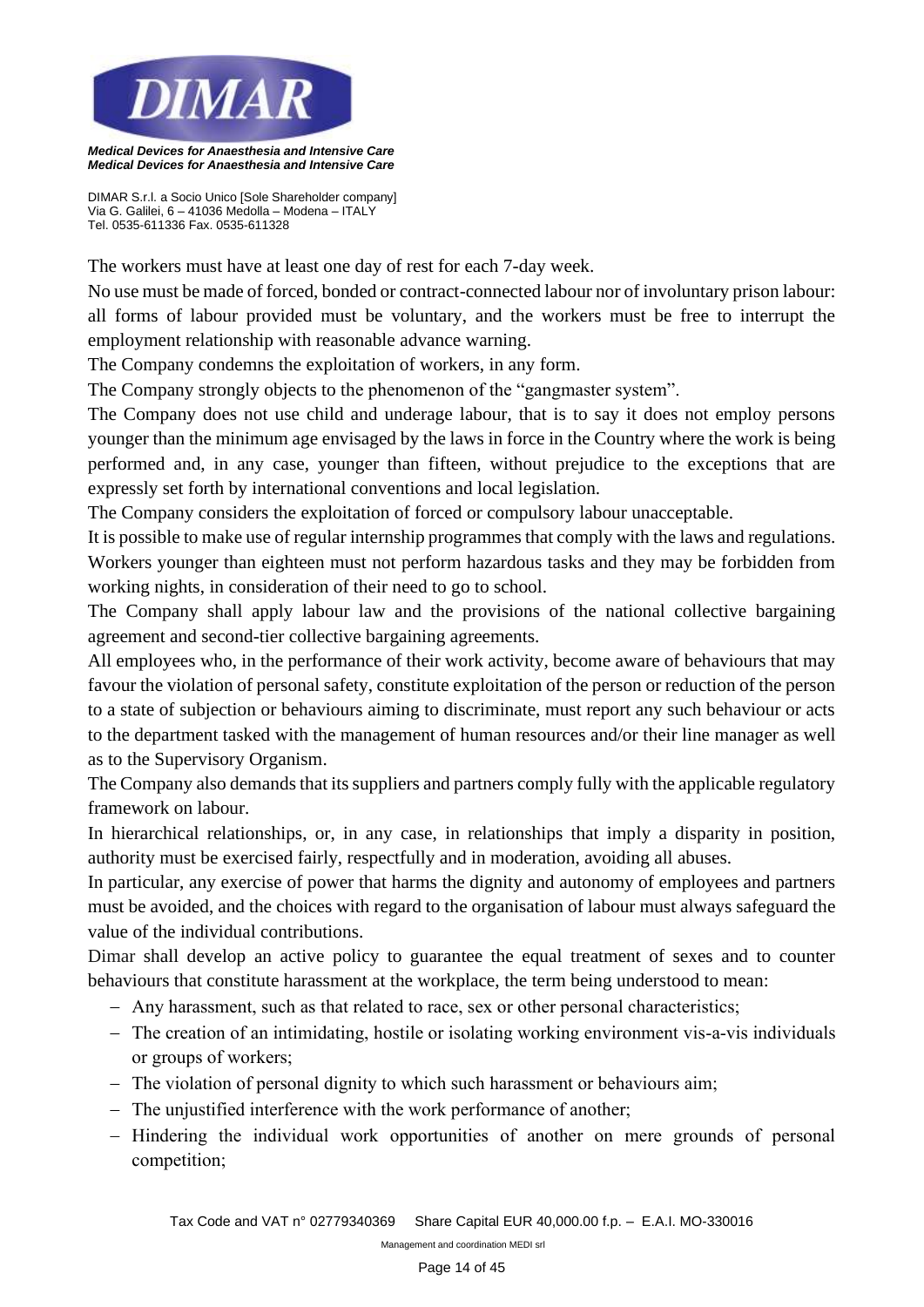

*DIMAR S.r.l. a Socio Unico [Sole Shareholder company] Via G. Galilei, 6 – 41036 Medolla – Modena – ITALY Tel. 0535-611336 Fax. 0535-611328*

The Company does not allow sexual harassment, the term being understood to mean the subordination of possibilities for professional growth or other advantage to the provision of sexual favours and all other behaviours with a sexual connotation or based on gender, unwanted by one of the parties and injurious to personal dignity.

The Society shall assure working conditions that comply with the behavioural rules of good education, taking action so that there are no episodes of intimidation, mobbing or stalking in the working environment.

The Company demands that each recipient personally contribute to keep the working environment respectful of other people's sensitivities.

Therefore, the following are forbidden during the performance of work and in the workplace:

- − Working while under the effects of abusive intake of alcohol, drugs or substances with a similar effect;
- − Consuming or providing narcotics, for any reason, during work;
- − Smoking.

All members of the Company's top management and the Company's employees must use the corporate assets and resources to which they have access or which are in their custody efficiently, exclusively for the purpose of achieving the corporate goals and purposes, and they must also use such assets in ways that can protect their value. In addition, they shall all be responsible for the protection of such assets and resources from loss, theft and unauthorised use or disposal. All uses of such assets and resources that may clash with the interests of the Company or which may be motivated by professional motives not related to the employment relationship are forbidden.

It is also forbidden to install and use unlicensed programs on the corporate computers.

## **ART. 14 - SAFETY, PROTECTION OF HEALTH AND WORKING CONDITIONS**

Dimar deems the environment and nature to be fundamental values and assets belonging to all, to be protected and defended; for this purpose, the company is committed to contributing to the development and well-being of the community in which it operates, pursuing the objective of guaranteeing the health and safety of employees, external collaborators, customers and of the communities concerned.

The attention to full and rigorous compliance with all laws on health and safety has found its expression in the drafting of the RAD (Risk Assessment Document) through which the company analysed and assessed the risks related to safety and defined the actions to be taken.

Management assures a suitable working environment that complies with the applicable regulatory framework on occupational health and safety, able to positively influence yield and customer satisfaction and the performance of personnel.

It also guarantees that the corporate infrastructure (offices, equipment) is in a position to allow the company to provide services that are in accordance with the specifications and satisfy the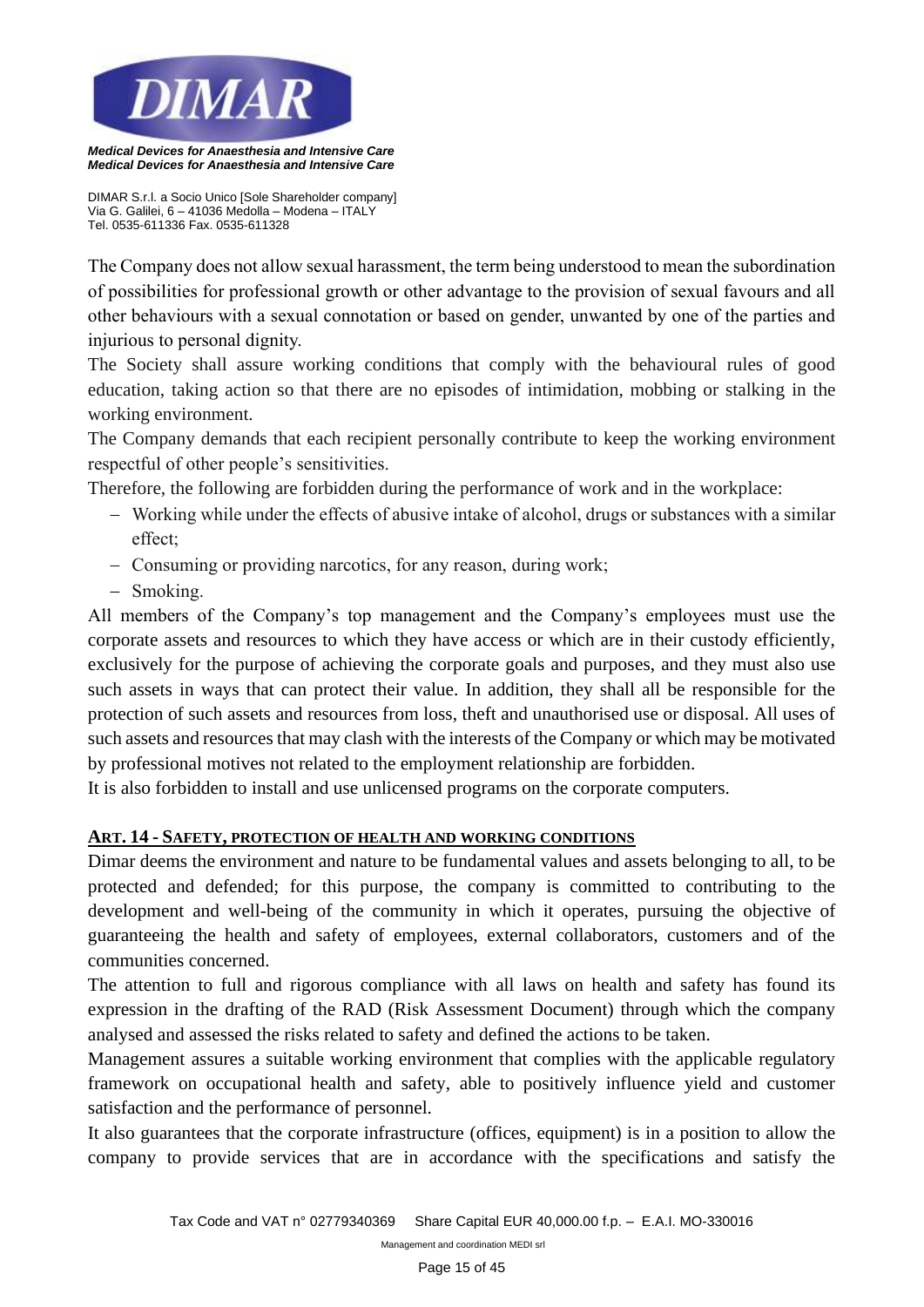

*DIMAR S.r.l. a Socio Unico [Sole Shareholder company] Via G. Galilei, 6 – 41036 Medolla – Modena – ITALY Tel. 0535-611336 Fax. 0535-611328*

stakeholders. The structure of labour guarantees adequate spaces, well-maintained and effective equipment and apparatus, communication and information systems.

The work spaces guarantee:

- − Spaces for pauses and meetings and social interactions;
- − Participation of the collaborators in the life of the company with regard to decisions and choices that may have an effect on the working environment.

The Company undertakes to act strictly in compliance with the applicable standards on occupational health and safety.

By complying with the standards, the Company's top management and employees contribute towards guaranteeing occupational health and safety.

Such principles and criteria may be identified as follows:

- − Assessing risks to health and safety;
- − Planning prevention, aiming for a whole which, when it comes to prevention activities, coherently integrates the Company's technical and production conditions, as well as the influence of environmental factors and the organisation of labour;
- − Eliminating risks and, where that is not possible, reducing them to a minimum with regard to the knowledge acquired based on technological progress;
- − Assessing all risks that cannot be eliminated;
- − Reducing risks at source;
- − Complying with the principles of ergonomics and hygiene of the workplaces in the organisation of labour, when granting work stations and choosing work equipment, defining work and production methods, in particular with the purpose of reducing the effects on health of monotonous and repetitive work;
- − Replacing what is dangerous with what is not dangerous or less dangerous;
- − Limiting the number of workers who are or may be exposed to risks to a minimum;
- − Depending on the type of business carried out, limiting the use of physical, chemical and biological agents at the workplace;
- − Planning measures deemed suitable to guarantee the improvement of safety levels over time, also by adopting codes of conduct and good practices;
- − Prioritising collective protection measures rather than individual protection measures;
- − Information, training, consultation and participation of workers, or of their representatives, on matters concerning occupational health and safety;
- − Emergency measures to be implemented in case of first aid, fire fighting, worker evacuation and grave and immediate danger;
- − Measures for hygiene and the health control of workers depending on the specific risks;
- − Using warning and safety signs;
- − Removing a worker from exposure to risk for personal health reasons and, where possible, assigning them other tasks;

*Tax Code and VAT n° 02779340369 Share Capital EUR 40,000.00 f.p. – E.A.I. MO-330016*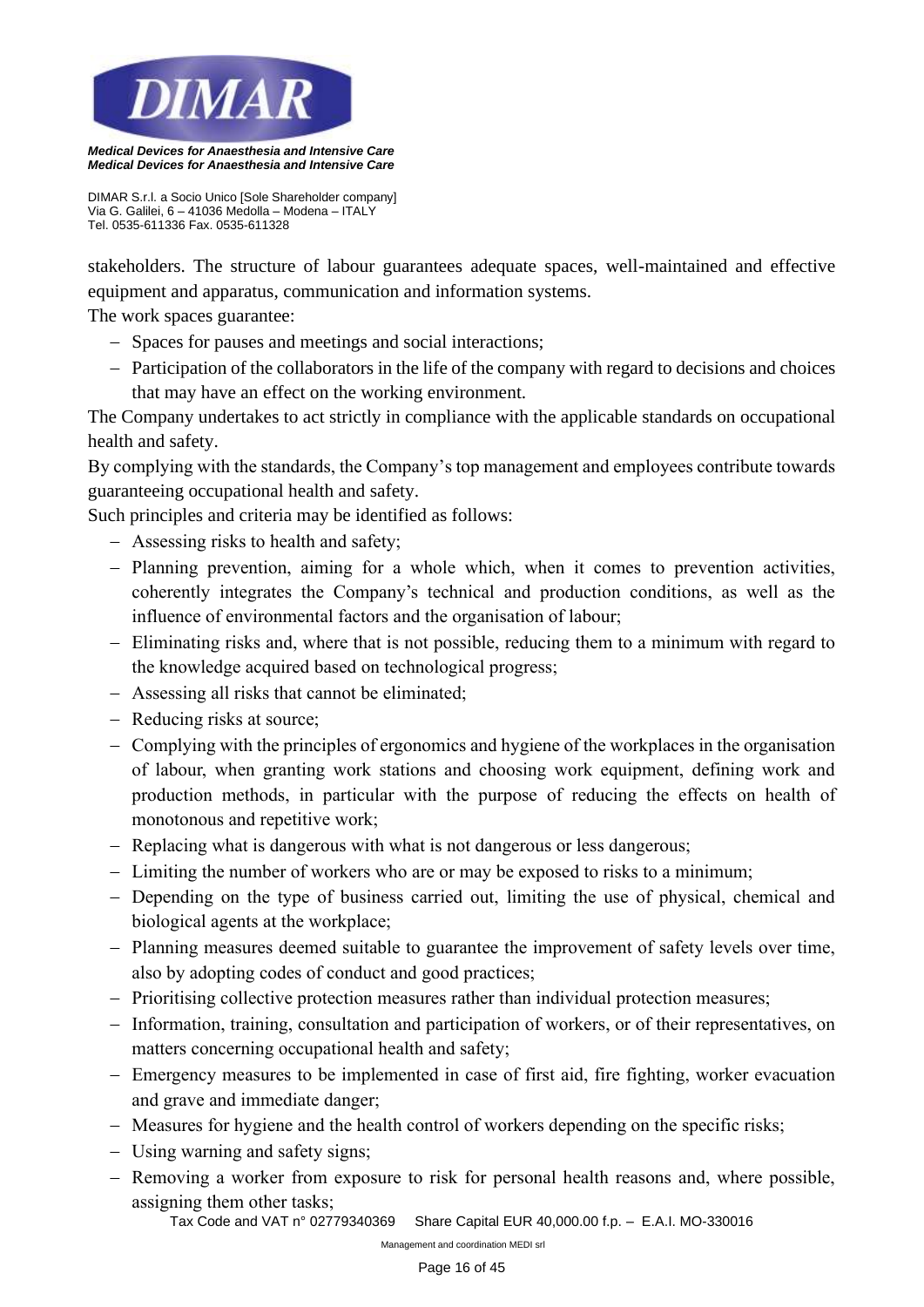

*Medical Devices for Anaesthesia and Intensive Care*

*DIMAR S.r.l. a Socio Unico [Sole Shareholder company] Via G. Galilei, 6 – 41036 Medolla – Modena – ITALY Tel. 0535-611336 Fax. 0535-611328*

- − Adequate communication and involvement of the Recipients, within the limits of the respective roles, functions and responsibilities, on matters relating to occupational health and safety; in this sense, the company recognises the particular importance of the preventive consultation of the subjects concerned with regard to the identification and assessment of risks and the definition of preventive measures;
- − Adequate education and training of the Recipients, within the limits of the respective roles, functions and responsibilities, with regard to matters related to occupational health and safety, in order to guarantee awareness of the importance of compliance with the actions pertaining to the model and of the possible consequences of behaviours that diverge from the rules dictated thereby; in this sense, the company recognises the particular importance of education and training of subjects who perform tasks that may have an effect on occupational health and safety;
- − Constant control of the premises and of the related systems be they owned by the company or leased or in its possession on any grounds - also beyond the legal obligations and the prevention of risks considered imminent;
- − Regular maintenance of spaces, equipment, machines and systems, with particular regard to safety equipment in compliance with the manufacturers' instructions;
- − Clear definition of the chain of responsibilities, in line with the provisions of (It.) Legislative Decree 81/2008.

## **ART. 15 - COMMITMENT TO SUSTAINABLE DEVELOPMENT AND PROTECTION OF THE ENVIRONMENT**

All production activities shall be managed in compliance with the regulatory framework in force on environmental matters (among which the Single Act on the Environment, (It.) Legislative Decree 152/2006).

The attention paid to full and rigorous compliance with all laws on the environment was translated into the obtainment of certification 14001:2015.

Consistently with its line of attention to environmental and territorial issues, Dimar undertakes, in particular, to:

- − Adopt measures that can limit and, if possible, nullify the negative impact of the economic activity on the environment;
- − Plan thorough and constant monitoring of scientific progress and of the evolution of the regulatory framework on environmental matters;
- − Ensure that the company's activity shows maximum respect for the protection of the waters, the air, the soil, the subsoil, the ecosystems, (agricultural) biodiversity, the flora and the fauna;
- − Disseminate and consolidate among all its heads of department, employees and partners a culture of protection of the environment and prevention of pollution, developing awareness of risks and promoting responsible behaviours by all collaborators;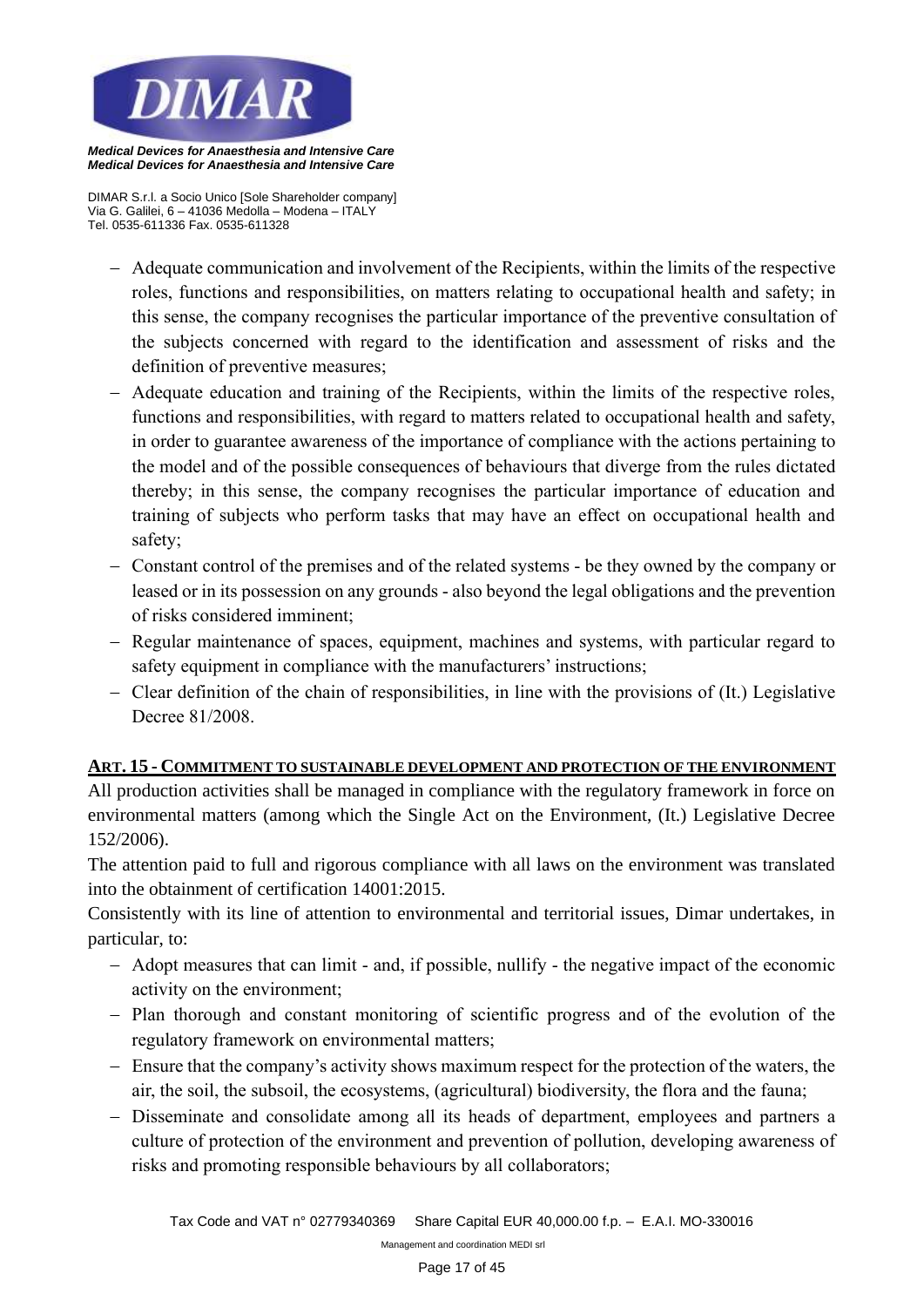

*DIMAR S.r.l. a Socio Unico [Sole Shareholder company] Via G. Galilei, 6 – 41036 Medolla – Modena – ITALY Tel. 0535-611336 Fax. 0535-611328*

- − Not perform any activities related to environmental protection in violation or in absence of the authorisation envisaged;
- − Promptly and without delay perform activities for the recovery and restoration of the condition of the location in the case of situations that are harmful to the environment, in general;
- − Except in cases where this is allowed, not hunt, capture or detain any specimen belonging to a protected wild animal species;
- − Not import, export, transport, possess, use for profit, purchase, sell, display or detain for sale or for commercial purposes specimens mentioned in Regulation (EC) no. 338/97 in absence or contrary to the certifications or licences envisaged; not offer for sale or however sell the aforementioned specimens without the documentation envisaged; not detain live specimens of wild mammals and reptiles and live specimens of mammals and reptiles originating from reproduction in captivity that constitute a hazard to public health and safety;
- − Not sell, receive, transport, import, export or procure to third parties, detain, transfer, abandon, discard highly radioactive material unlawfully;
- − Promptly and without delay perform activities for the recovery and restoration of the condition of the location in the case of situations that are harmful to the environment, in general;
- − Except in the cases where this is allowed, not destroy, pick up or detain any specimen belonging to a protected wild animal species;
- − Except in the cases where this is allowed, not destroy, pick up or detain any specimen belonging to a protected wild plant species;
- − Not unload industrial waste waters, without authorisation, or following the suspension or revocation of the authorisation;
- − Not pollute the soil, the subsoil, surface or underground waters by exceeding the concentration risk threshold, and, where necessary, take steps for decontamination;
- − When preparing a waste analysis certificate, provide the correct indications on the nature, the composition and the chemical/physical characteristics of said waste;
- − Guarantee maximum transparency towards the Authorities and towards the stakeholders in their dealings with the Company, among which the local Communities involved in projects that have an environmental impact;
- − Constantly update the technological systems in order to guarantee the reduction of polluting factors;
- − Not exceed the emission air quality limit values laid down in authorisations, norms and the applicable regulatory framework;
- − Minimise the direct and indirect environmental impact caused by the activity of the production systems, at the same time reducing the use of natural resources (electricity, water, gas) and of raw materials during the execution of the works at the Company's sites;
- − Reduce the perilousness of the substances used;
- *Tax Code and VAT n° 02779340369 Share Capital EUR 40,000.00 f.p. E.A.I. MO-330016*  − Adopt eco-efficient technologies;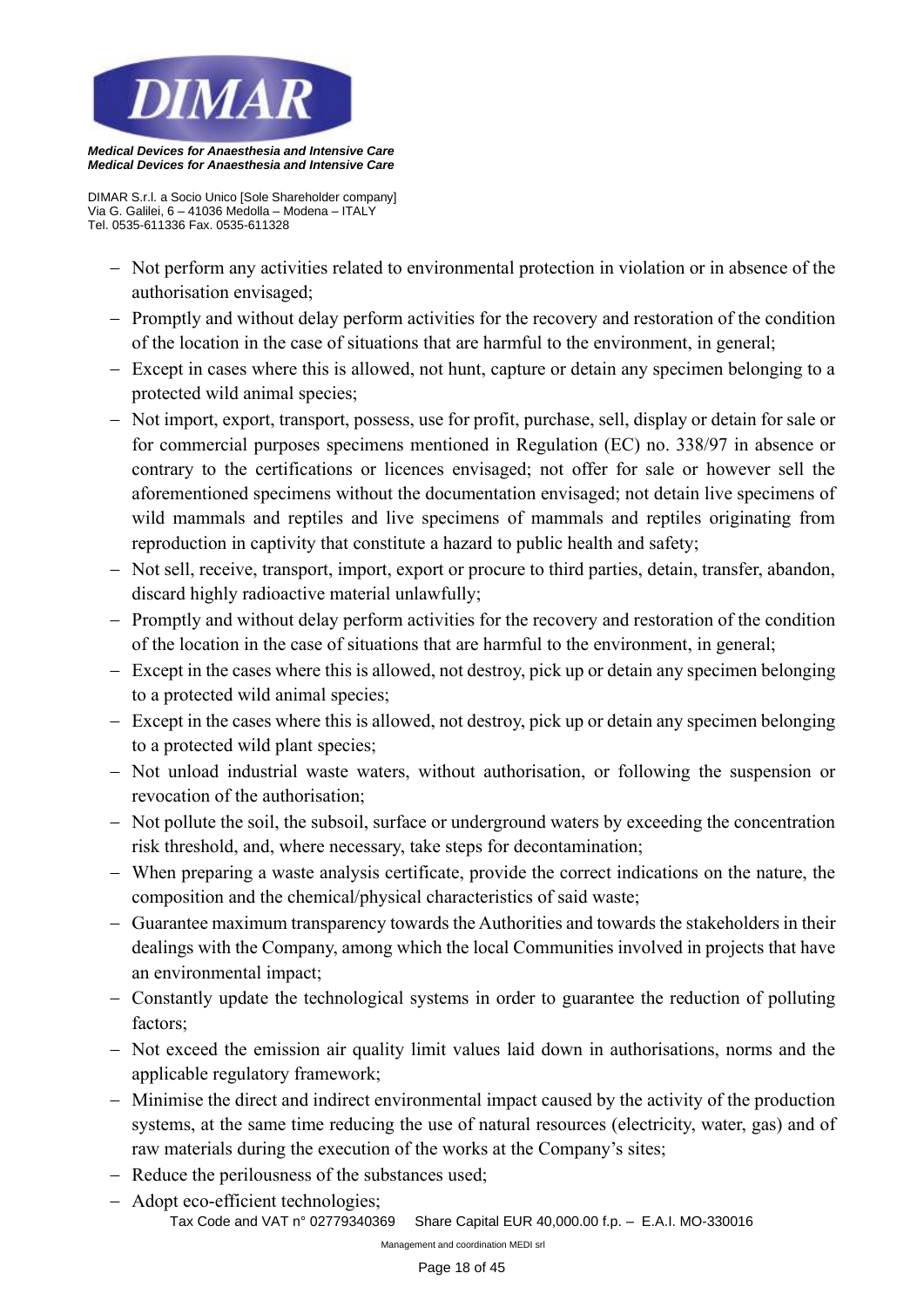

*DIMAR S.r.l. a Socio Unico [Sole Shareholder company] Via G. Galilei, 6 – 41036 Medolla – Modena – ITALY Tel. 0535-611336 Fax. 0535-611328*

- − Reduce the production of waste, in any way opting for separate waste collection;
- − Prepare a waste analysis certificate, providing the correct indications on the nature, the composition and the chemical/physical characteristics of said waste;
- − Not traffic waste unlawfully.

The Company's interest may never prevail over the integrity of the environment as a primary asset. In addition, the Company expects compliance with the protection of the environment also by its suppliers, so that the actions may be considered truly sustainable.

# **ART. 16 - TRANSPARENT ACCOUNTING AND CORPORATE OPERATIONS; MANAGEMENT OF TAX OBLIGATIONS**

Dimar is aware of the importance of transparency, accuracy and completeness with regard to corporate books and disclosures, accounting records, financial statements and interim annual returns, account reports, all economic, asset/equity, financial documents, and everything else that is required for the operation of the Company by legal provisions and corporate organisation procedures.

It endeavours to put in place an administrative/accounting system that can be trusted to correctly represent management operations and to provide the tools for identifying, preventing and managing, to the extent that this is possible, risks of a financial and operational nature, as well as fraud against the Company.

All operations or transactions performed in the name and on behalf of Dimar must be implemented exclusively by competent personnel and must be authorised, verifiable, legitimate, reasonable, consistent, correctly and promptly recognised, recorded in the corporate accounting system, in accordance with the criteria laid down by law, based on the applicable accounting principles and in full compliance with existing corporate procedures.

The administrative and accounting activity is carried out with the use of updated tools and IT procedures that optimise its efficiency and correctness.

The accounting entries must make it possible to:

- − Produce accurate and timely economic, asset/equity and financial returns;
- − Provide the tools for the identification, prevention and management, to the extent that this is possible, of fraud and financial and operational risks;
- − Perform checks that reasonably make it possible to guarantee the safeguarding of the assets' value and protection from losses.

Each record must precisely reflect what transpires from the supporting documentation - easily traceable and ordered in accordance with logical criteria and in compliance with the provisions and corporate procedures - in order to facilitate:

- − Easy and timely bookkeeping;
- − The prompt determination of the characteristics and motivations underlying it;
- − The identification of the various levels of responsibility, allocation and separation of tasks;
- − The accurate reconstruction of the transaction.

*Tax Code and VAT n° 02779340369 Share Capital EUR 40,000.00 f.p. – E.A.I. MO-330016*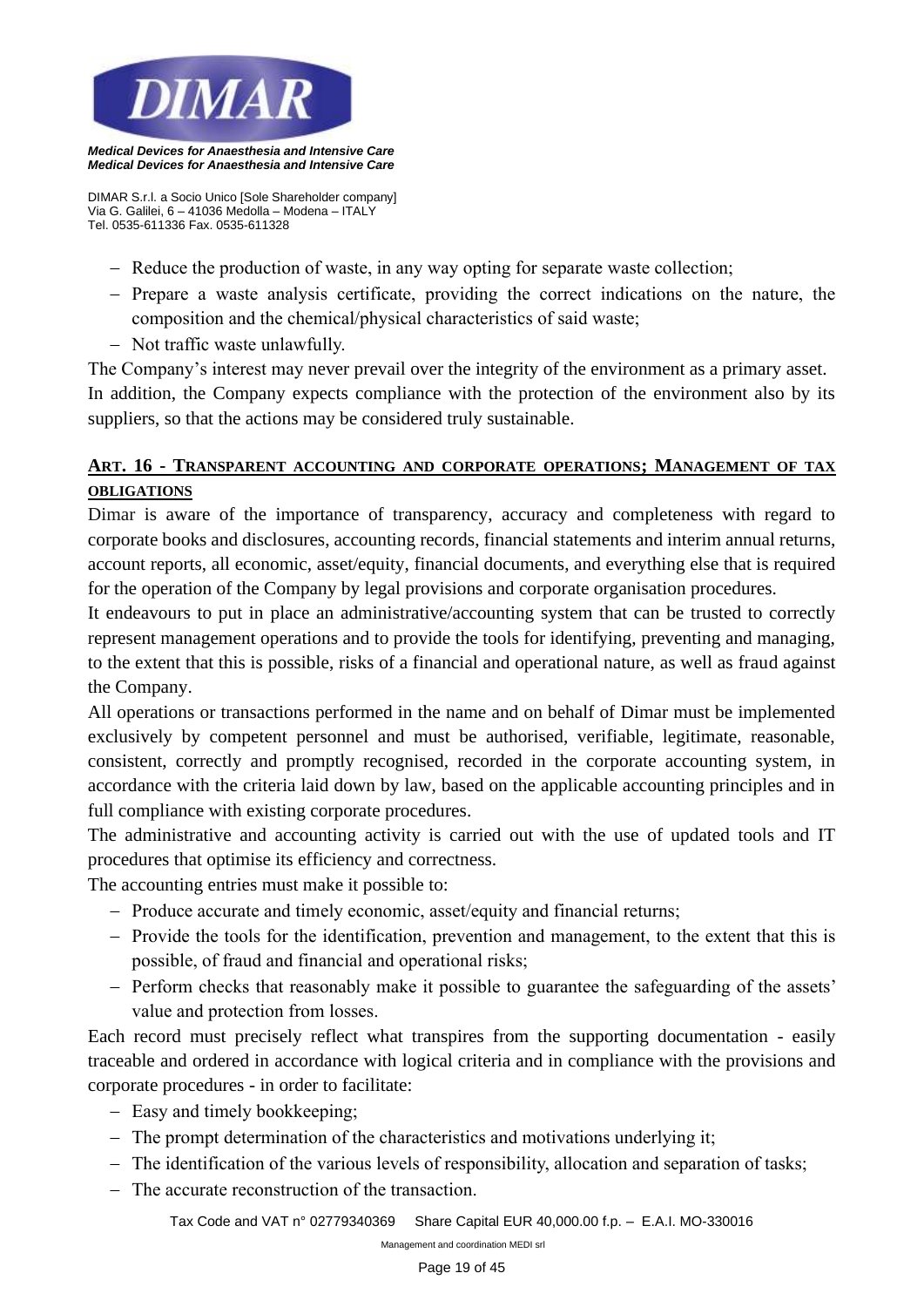

*DIMAR S.r.l. a Socio Unico [Sole Shareholder company] Via G. Galilei, 6 – 41036 Medolla – Modena – ITALY Tel. 0535-611336 Fax. 0535-611328*

Dimar shall offer maximum cooperation at all levels, providing correct and truthful information with regard to the company's activities, assets and transactions, as well as with regard to all reasonable requests received by the competent bodies.

From the point of view of the management of tax obligations, there is an obligation to:

- − Define a clear attribution of roles and responsibilities to the various sectors of the organisation of the taxpayers with regard to tax-related risks;
- − Implement effective procedures for the detection, measurement, management and control of tax-related risks, compliance with which must be guaranteed at all corporate levels;
- − Define procedures to remedy any shortcomings encountered in its operation and activate the necessary corrective actions;
- − Ensure that the relationships between the taxpayer and the financial Administration are informed by cooperation, fairness and good faith;
- − Make sure that the tax department has carefully examined the regulatory framework, practice and case law of reference which characterises the activity carried out by the enterprise from a taxation point of view;
- − Comply with all laws, standards and regulations and reply to requests for information from the financial Administration;
- − Adopt carefully thought-out choices and diligent professional judgements to reach reasonable conclusions with regard to matters of a tax-related nature;
- − Make sure that all decisions are taken at an adequate level and that they are supported by documentation that provides proof of the facts, conclusions and tax-related risks;
- − Develop and promote cordial and cooperative relations with tax authorities, government bodies and other third parties related thereto;
- − Embark on appropriate relations with the tax authorities, administrative officials, institutional representatives and other third parties in a professional, courteous and cooperative manner;
- − Adopt all tools that can guarantee compliance with the laws on anti-corruption, and tax, criminal and criminal tax law;
- − Guarantee the correct determination of taxes and integrity in the tax obligations to the Authorities, avoiding disputes, in compliance with the requirements and timeframes associated thereto;
- − Ensure that the relations with the tax authorities are informed by transparency and good faith, pursuing the goal of using long-term relations to their best advantage, being recognised as a trustworthy counterparty with which to establish relations characterised by cooperation;
- − Strengthen and develop the personal and professional skills of the resources involved in the taxation process and in the management of the risks associated therewith.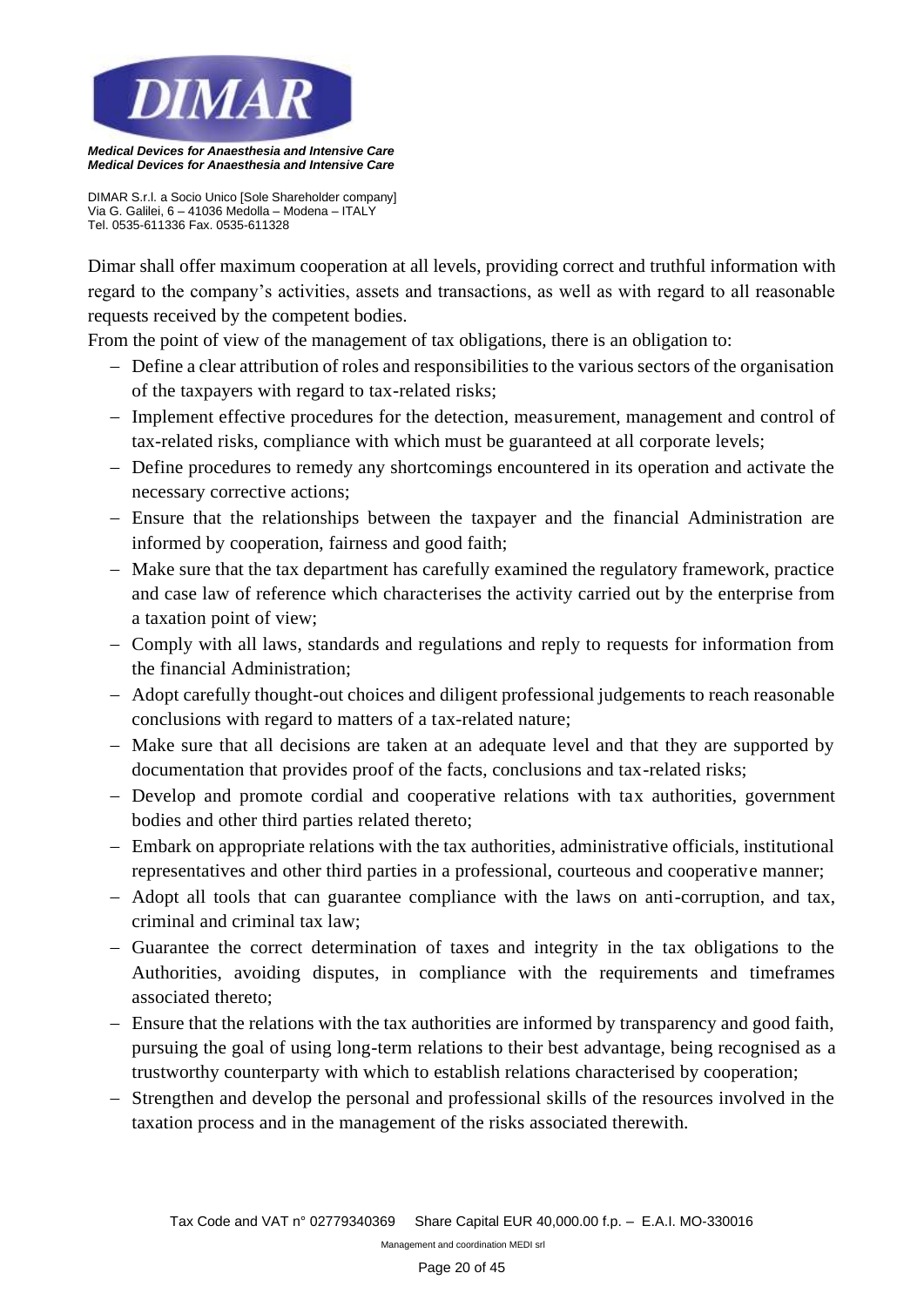

*DIMAR S.r.l. a Socio Unico [Sole Shareholder company] Via G. Galilei, 6 – 41036 Medolla – Modena – ITALY Tel. 0535-611336 Fax. 0535-611328*

Behaviours that aim to alter the correctness and veracity of the data and information contained in the financial statements, in the reports or in the other corporate communications envisaged by law and addressed to the shareholders and to the public are condemned.

By way of a non-limiting example, the following behaviours are forbidden:

- − Making false statements or suppressing information concerning the economic, asset/equity or financial situation of Dimar in the reports or other disclosures addressed to the shareholders or to the public, with awareness of the falsehood and with the intention of deceiving the recipients of the disclosures, in a manner that may mislead the recipients of the disclosures on the aforementioned situation, in order to obtain an illicit gain for oneself or for others;
- − Reporting material facts that do not reflect the truth even though they are the subject of valuation, or suppressing information whose disclosure is imposed by law concerning the economic, asset/equity or financial situation of Dimar in the financial statements, the reports or other disclosures addressed to the shareholders or to the public, in a manner that may mislead the recipients of the disclosures with regard to the aforementioned situation, possibly causing financial damage to the shareholders or creditors, with the intention of deceiving the shareholders or the public and in order to obtain an illicit gain for oneself or for others;
- − Making any type of payment in the interest of the company in the absence of adequate supporting documentation;
- − Deliberately withholding or suppressing the actual nature of any corporate fact recorded in the accounting books and/or omitting to report it; the same shall apply to all other documents of the Company that can influence the representation of the Company's economic situation;
- − Suppressing documents or, using other suitable contrivances, hampering or however placing obstacles in the performance of control or audit activities that are by law assigned to the shareholders and/or other corporate bodies;
- − Returning, even under false pretences, the shareholders' contributions or freeing them from the obligation to pay them;
- − Distributing the corporate assets among the shareholders before paying the company's creditors or allocating the amounts intended to satisfy their claims;
- − Distributing profits or advances on profits not actually realised or destined by law to a reserve, or distributing reserves which may not be distributed by law;
- − Purchasing or subscribing shares or treasury shares except in the cases laid down by law;
- − Decreasing the share capital or performing mergers with another company or demergers, causing damage to the creditors;
- − Refraining from disclosing situations of conflict of interest;
- − Fictitiously establishing or increasing the share capital
- − Obtaining a majority in the shareholders' meeting in order to procure an illicit gain for oneself or others;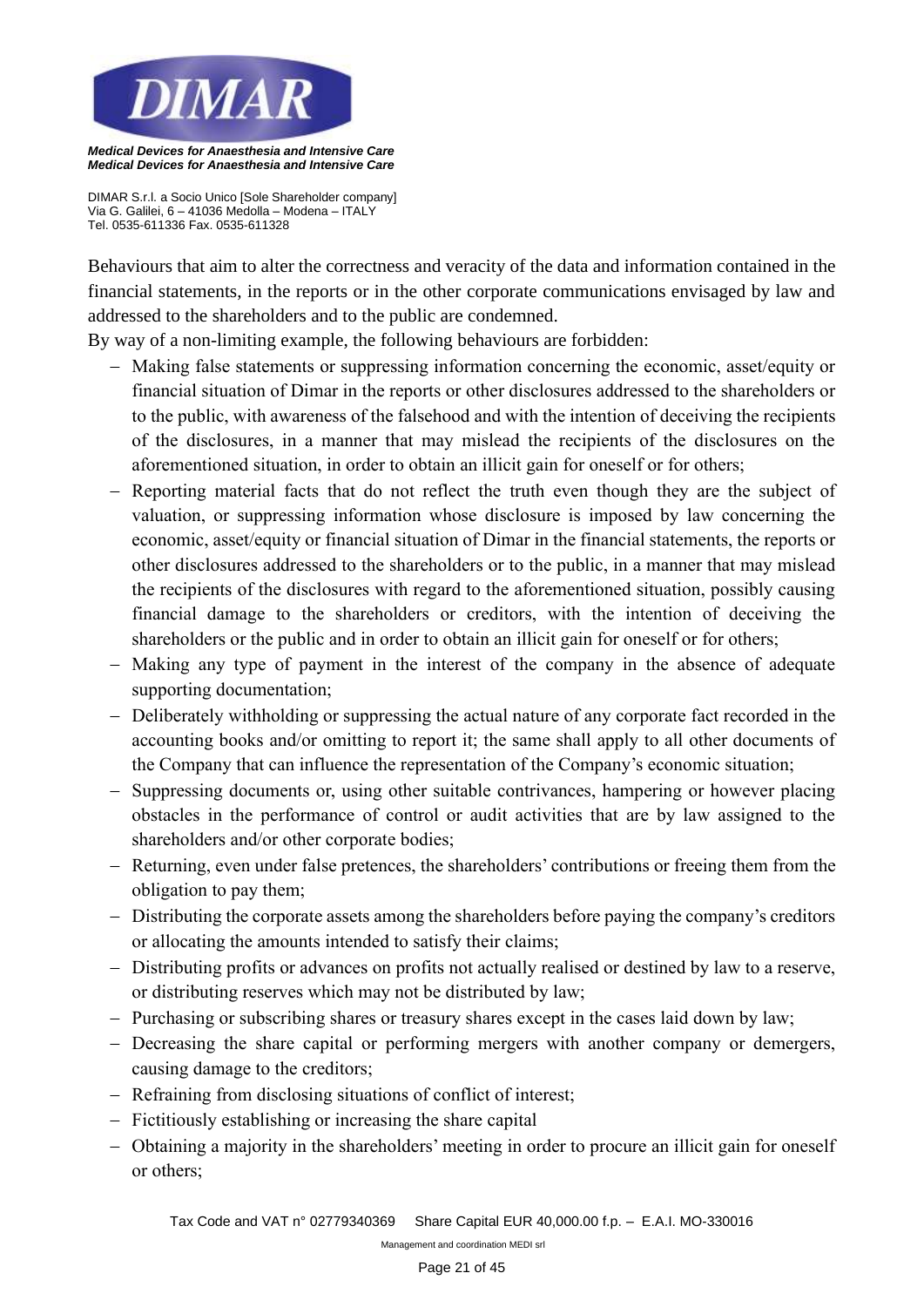

*Medical Devices for Anaesthesia and Intensive Care*

*DIMAR S.r.l. a Socio Unico [Sole Shareholder company] Via G. Galilei, 6 – 41036 Medolla – Modena – ITALY Tel. 0535-611336 Fax. 0535-611328*

- − Spreading false information or carrying out fake operations or other subterfuges for the purposes of provoking a significant alteration in the price of financial instruments;
- − Stating material facts that do not correspond to the truth, in order to place obstacles in the exercise of supervisory functions, stating material facts that do not correspond to the truth, even if subject to valuation, on the economic, asset/equity or financial situation of those subject to supervision, or suppressing by other fraudulent means facts that must be disclosed with regard to such situation;
- − Using or presenting false, inaccurate or incomplete declarations or documents, with regard to VAT, which result in a decrease of the tax due;
- − Omitting a disclosure related to VAT in violation of a specific obligation, which has the same effect;
- − Presenting accurate declarations related to VAT to fraudulently hide the failure to pay VAT or the unlawful establishment of rights to VAT refund;
- − In order to evade taxes on income or added value, using invoices or other documents for nonexistent operations, indicating fictitious liabilities in one of the declarations that relate to such taxes;
- − Issuing invoices or other documents for non-existent operations in order to make it possible for third parties to evade taxes on income or added value;
- − In order to evade taxes on income or added value, performing subjectively or objectively simulated operations or, by using documents or other fraudulent means that can place obstacles in the ascertainment and can mislead the financial administration, indicating in one of the declarations that relate to such taxes assets of an amount lower than what is true or fictitious liabilities or fictitious receivables and withholding taxes;
- − In order to evade taxes on income or added value, or to make it possible for third parties to evade them, suppressing or destroying, in whole or in part, the accounting records or the documents that must mandatorily be retained, so as to make it impossible to reconstruct the income or turnover;
- − In order to evade taxes on income or added value, indicating in the annual statement assets of an amount lower than what is true or non-existent liabilities;
- − In order to evade taxes on income or added value, not presenting, despite it being mandatory, the annual statement relating to such taxes;
- − Not paying the amounts due, using unavailable credits to offset them;
- − In order to avoid paying taxes on income or added value or interest or administrative sanctions related to such taxes, fictitiously selling or performing other fraudulent acts on the company's own assets or other assets that can, wholly or partly, render the enforced recovery proceedings ineffective;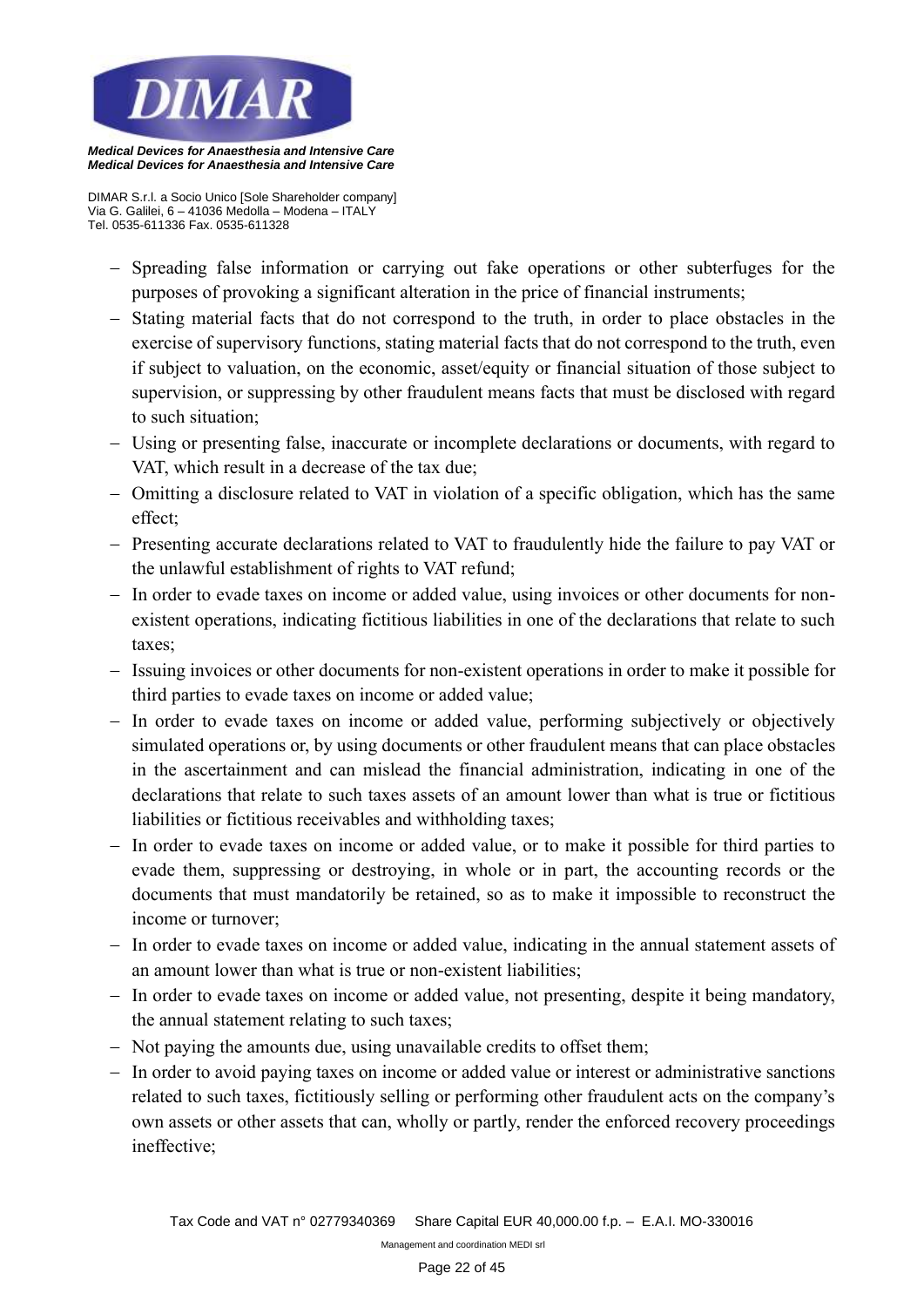

*DIMAR S.r.l. a Socio Unico [Sole Shareholder company] Via G. Galilei, 6 – 41036 Medolla – Modena – ITALY Tel. 0535-611336 Fax. 0535-611328*

− In order to obtain for itself or for others partial payment of duties and related additional charges, indicating in the documentation submitted for the purposes of the tax settlement procedure assets of an amount lower than what is true or fictitious liabilities.

All subjects called upon to produce the aforementioned documents must verify, with due diligence, the correctness of the data and information which will then be used to draft the documents indicated above.

Should they become aware of omissions, falsifications or negligence in the accounting books or in the documents which form the basis for accounting records, they shall be obliged to inform their superior or, alternatively, the competent department.

In the event that the report is unsuccessful, or in the event that the subject feels uncomfortable in contacting his / her direct superior, he can report it to the Supervisory Organism.

## **ART. 17 - FINAL RISK MANAGEMENT**

Correct management of the fiscal variable and the correct fulfillment of the obligations - legally envisaged - of participation in public spending are fundamental for Dimar in order to contribute to the creation / maximization of value for all its stakeholders, in particular for employees and collaborators, shareholders and institutional interlocutors.

In carrying out all its activities, Dimar promotes and implements a tax management aimed at minimizing the risk of operating in violation of tax regulations, or in contrast with the principles and / or the purposes of tax laws, also in order to prevent disputes in tax matters, maintaining an attitude of transparency and dialogue towards the tax authorities of the countries in which it operates.

The company does not adopt aggressive tax policies aimed at saving tax.

Dimar applies a tax policy aimed at:

- Guarantee the correct and timely fulfillment of tax obligations and, more generally, compliance with the tax regulations applicable in the countries in which it operates;
- To guarantee a correct and efficient management of taxation avoiding, within the legitimately allowed limits, to undergo phenomena of double taxation and / or to be subjected to an unjustifiably excessive tax burden.

In this regard, Dimar's tax policy is inspired by the following principles:

- Corporate culture: Dimar undertakes to promote the dissemination and development over time of a corporate culture based on the management and prevention of tax risk, as well as based on the principles of honesty, correctness, compliance with tax legislation;
- Tax compliance: in the implementation of its commercial and financial strategies, Dimar undertakes to formally and substantially comply with the applicable laws, regulations and provisions, in the geographical areas in which it operates, also in light of the practice and jurisprudence on the matter;
- Tax risk management: Dimar adopts tools and procedures aimed at favoring the timely identification and active management of tax risks, which could also originate in the processes managed daily by the line functions, and not only from the mere management of tax obligations;

*Tax Code and VAT n° 02779340369 Share Capital EUR 40,000.00 f.p. – E.A.I. MO-330016*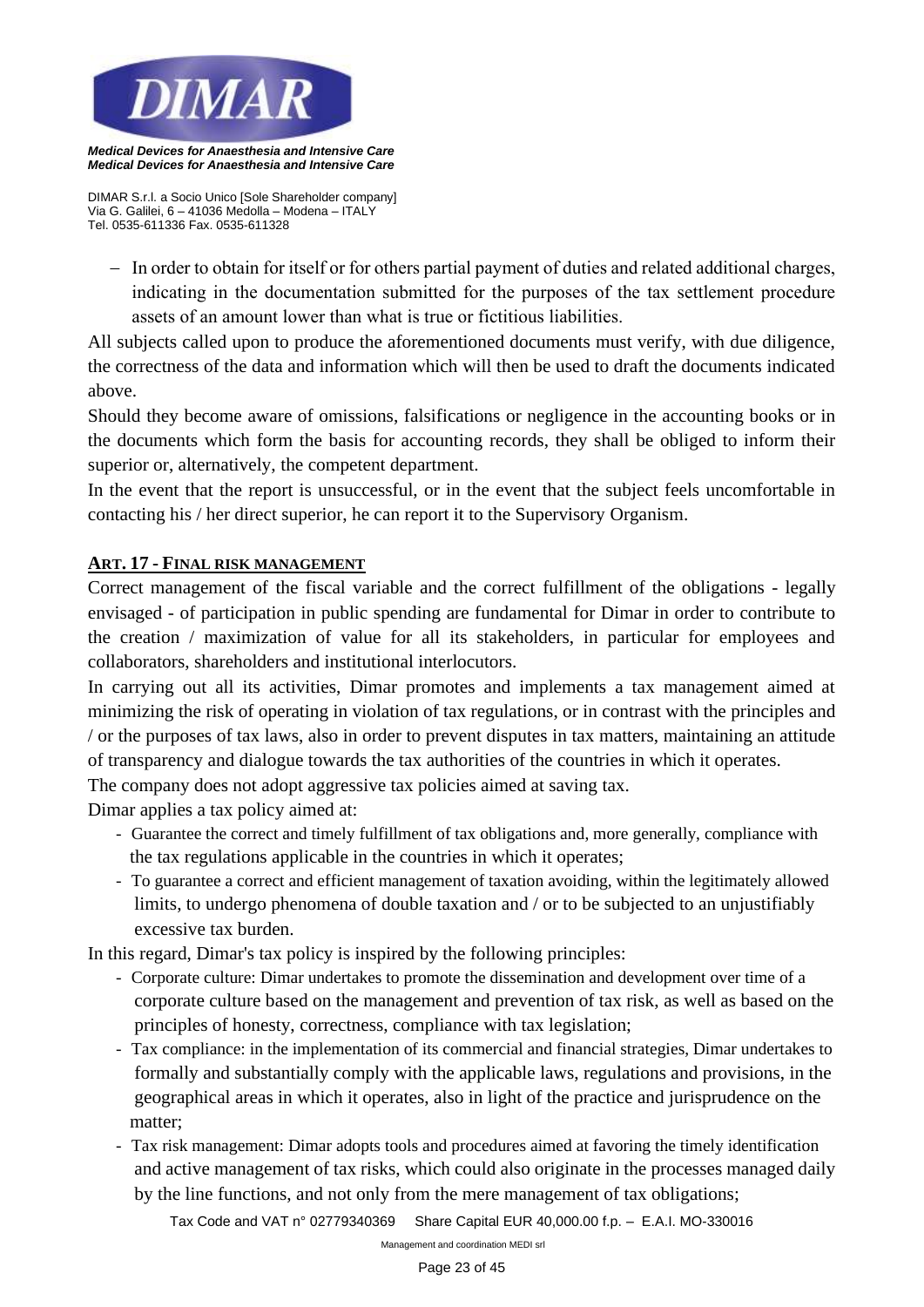

*DIMAR S.r.l. a Socio Unico [Sole Shareholder company] Via G. Galilei, 6 – 41036 Medolla – Modena – ITALY Tel. 0535-611336 Fax. 0535-611328*

- Management of relations with tax authorities: in managing relations with Italian and foreign tax authorities, Dimar undertakes to maintain a collaborative and transparent attitude, to ensure constructive relations and minimize any disputes

# **ART. 18 - PROTECTION OF PRIVACY**

The Company is aware of the importance of protecting the recipients' privacy, by adopting the most suitable precautions and security measures on the processing of sensitive data, as expressed by (It.) Legislative Decree 196/2003 and Regulation (EU) no. 679/2016 (GDPR).

All surveys of the opinions, preferences, personal tastes and, in general, the private life of the recipients is forbidden.

Furthermore, without prejudice to specific exceptions envisaged by the regulatory framework, it is forbidden to disseminate sensitive data without the prior consent of the data subject.

Should activities deemed not to be compliant with the regulatory framework on privacy or with the policies adopted by the Company on the matter or non compliant with the security standards be discovered, they must immediately be reported to the competent body.

## **ART. 19: SCIENTIFIC INFORMATION ETHICS**

Scientific information is the Company's main communication activity; it must be accurate, balanced, fair, objective, free of ambiguity or misleading information, documented and verifiable.

The information must be produced and divulged in compliance with the provisions that govern the matter.

## **ART. 20: QUALITY GUARANTEE**

The reputation of Dimar is founded on the highest quality of its medical devices, services and treatments, so that health professionals can offer patients the best possible results.

The Company's commitment is not limited to compliance with quality and safety standards laid down by the law, but, where possible, it goes above and beyond to guarantee increasingly more effective products, services and treatments.

Dimar adopts adequate precautionary measures aimed at ensuring compliance with quality requirements and prompt consideration and resolution of any quality issue

Production controls are designed and implemented to ensure compliance with internal standards and applicable laws

All recipients undertake to contribute to maintaining such standards, by providing high-quality services and by being fully cognisant of the applicable laws and of the regulations that relate to their area of responsibility, as well as to actively participate in and engage with specific training programmes prepared by the Company, which cover a wide field of activities.

Furthermore, employees are encouraged to diligently identify and prevent practices that could compromise the quality of the products and their safety or compliance with the laws.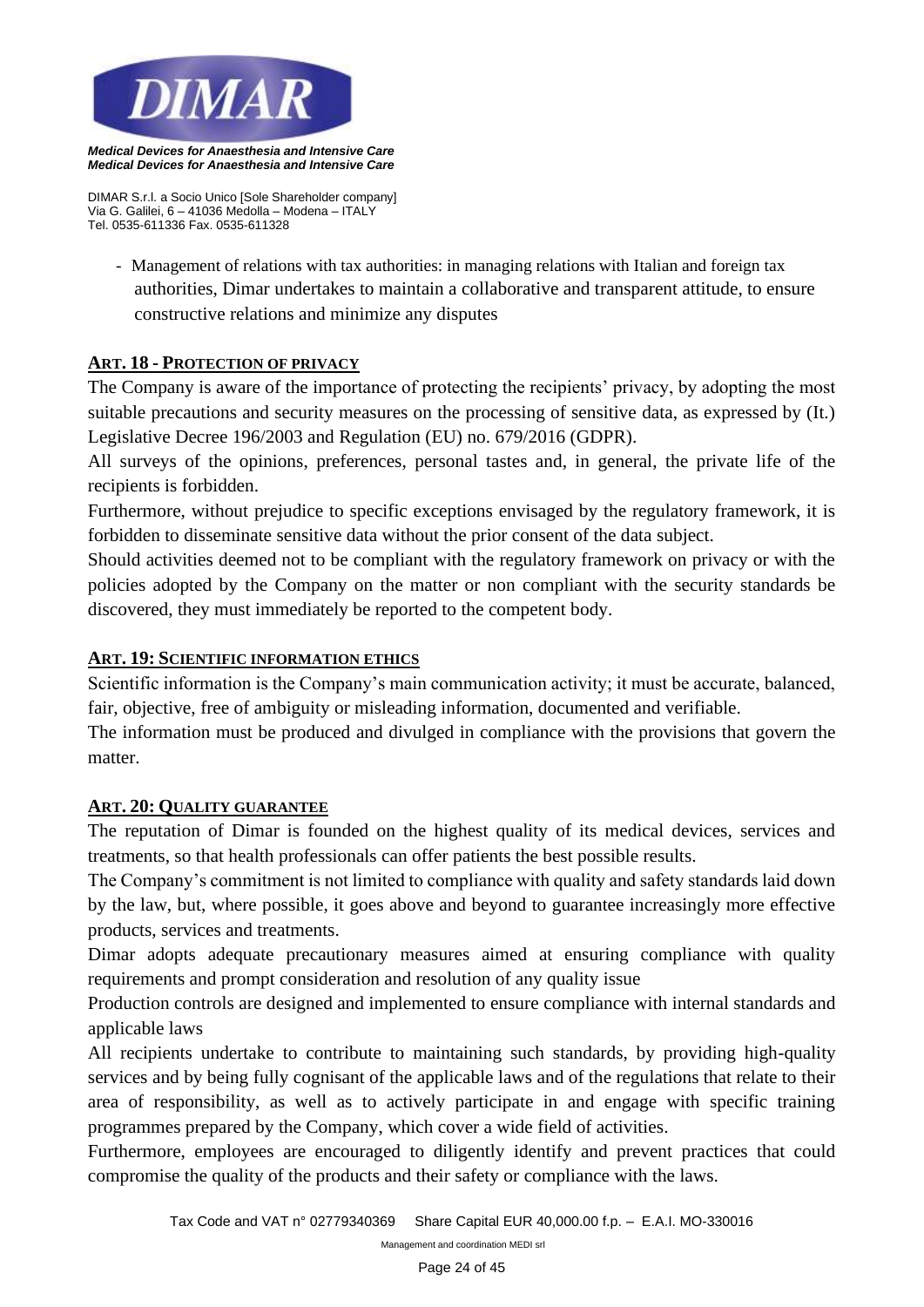

*DIMAR S.r.l. a Socio Unico [Sole Shareholder company] Via G. Galilei, 6 – 41036 Medolla – Modena – ITALY Tel. 0535-611336 Fax. 0535-611328*

Dimar employees are then obliged to:

- Observe the internal protocols regarding the management of relationships with customers;
- To supply high quality products with promptness, efficiency and courtesy and always within the limits of contractual agreements;
- Be truthful in advertising or commercial communications.

In order to meet the aforementioned requirements, Dimar has been UNI EN ISO 13485:2016 certified, so as to guarantee full compliance with the requirements of (national and international) law with regard to the products' quality and safety, thus meeting the expectations of its partners and customers.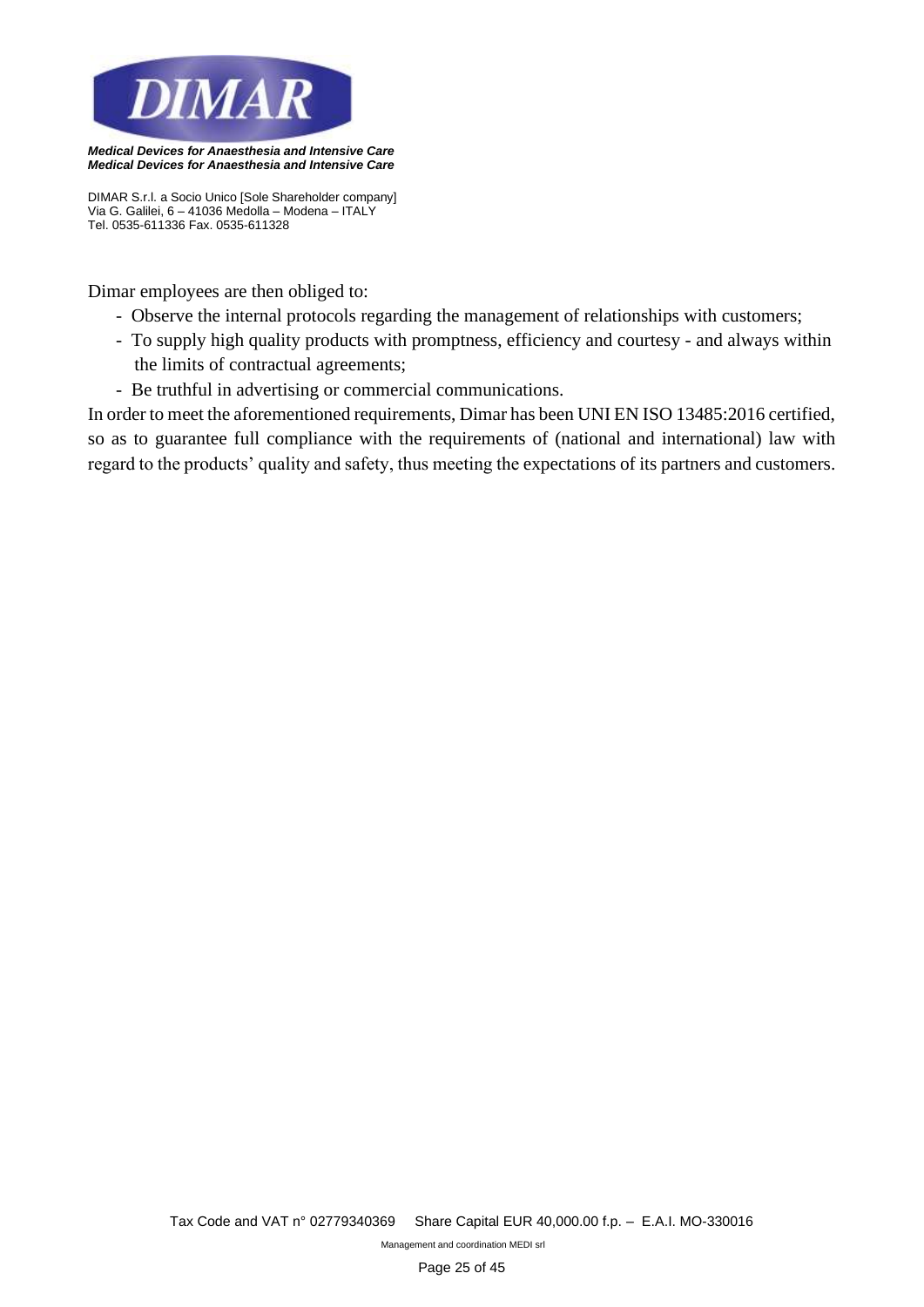

*DIMAR S.r.l. a Socio Unico [Sole Shareholder company] Via G. Galilei, 6 – 41036 Medolla – Modena – ITALY Tel. 0535-611336 Fax. 0535-611328*

#### **SECTION IV - CONDUCT CRITERIA**

## **ART. 21 - RELATIONSHIPS WITH THE PERSONNEL**

Dimar recognises the fundamental role played by human resources as the main success factor of all enterprises, in a context of mutual loyalty and trust between employer and employees.

The Company identifies and selects candidates with absolute impartiality, autonomy and independent judgement, in full compliance with the regulatory framework in force and internal procedures.

The selection process only takes into account objective elements, such as skills, experience and education.

All personnel are hired with regular employment contracts and the activity is carried out in compliance with the collective bargaining agreements of the sector and the regulatory framework on social security, pensions and insurance.

On stipulation and performance of the employment relationship, personnel receive clear and specific instructions on regulatory and remuneration-related aspects: the company guarantees, in any case, fair and decent remuneration, which complies with the provisions of the National Collective Bargaining Agreement and the agreements that supplement it.

Any salary deduction must be compliant with local legislation.

Dimar undertakes to promote the continuous improvement of its employees' professionalism, based on professional skills and qualifications, without any discrimination, or any form of favouritism; for this purpose, it deems meritocracy, professional competence, honesty and fair conduct to be the best basis for the adoption of all decisions concerning the career of employees and all other aspects that concern them.

Moreover, the Company undertakes to take care of the training of all employees, encouraging them to participate in refresher courses and training programmes.

The Company shall not dismiss employees except in the cases allowed by the law and the National Collective Bargaining Agreement, and, however, never on grounds of discrimination.

The Company also demands that its suppliers and partners comply fully with the applicable regulatory framework on labour, with particular attention being paid to the employment of minors, the employment of women, the working conditions and hours, social security and pension contributions, and remuneration.

## **ART. 22 - RELATIONSHIPS WITH INTERNATIONAL OPERATORS**

Dimar endeavours to ensure that the relationships with subjects operating at international level, including commercial relationships, are informed by and carried out in full compliance with the law and applicable regulations.

Dimar undertakes to adopt all precautions required to verify the reliability of international operators, as well as the legitimate origin of the capitals and means used by the latter in the context of the relationships entertained with the Company.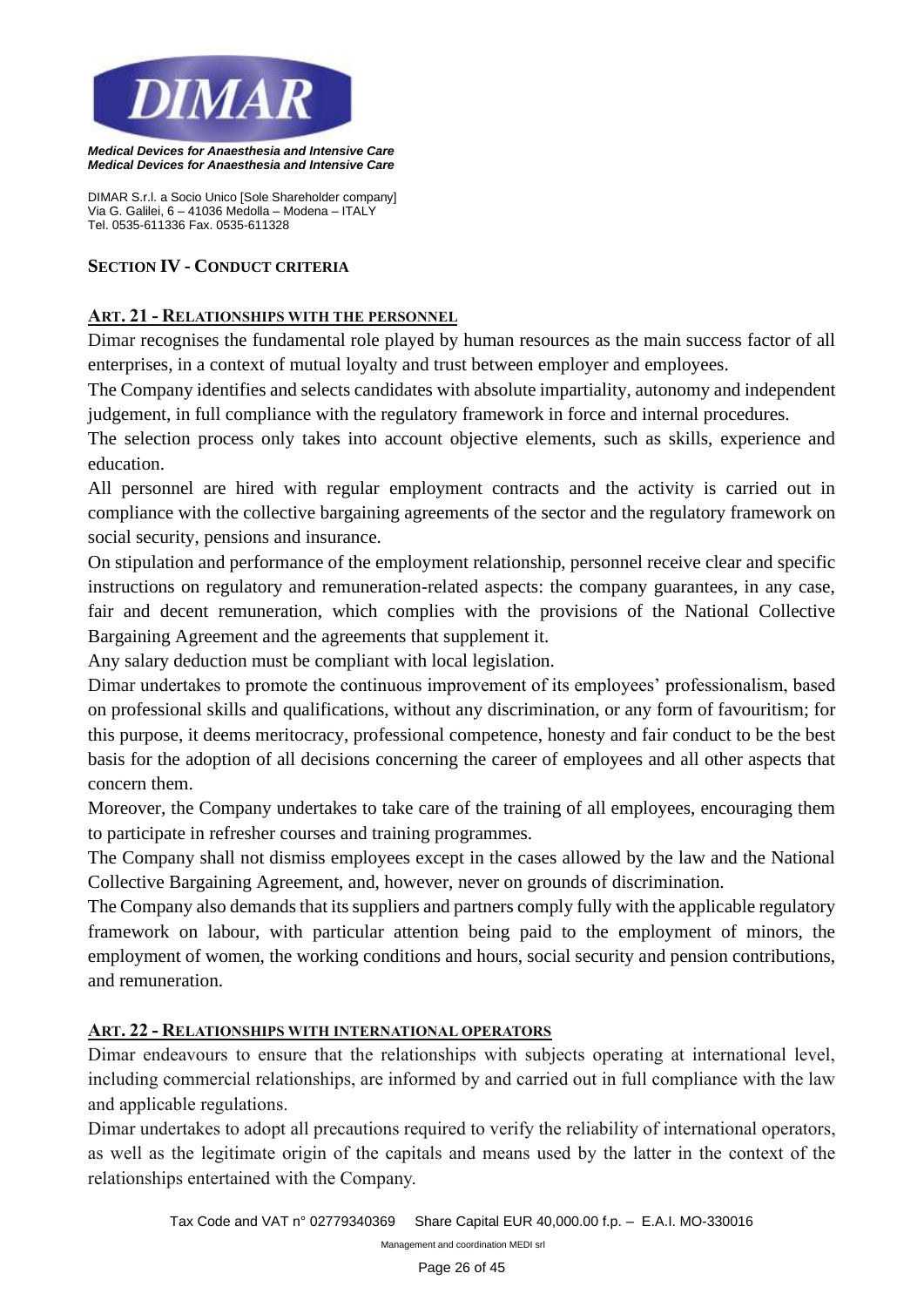

*DIMAR S.r.l. a Socio Unico [Sole Shareholder company] Via G. Galilei, 6 – 41036 Medolla – Modena – ITALY Tel. 0535-611336 Fax. 0535-611328*

The Company guarantees cooperation, fairness and transparency to the Authorities, also foreign, who should request information or carry out investigations with regard to the relationships entertained with international operators.

## **ART. 23 - RELATIONSHIPS WITH THE CUSTOMS AUTHORITIES**

Dimar pays particular attention to the relations with Customs Authorities and to compliance with the laws that govern customs relationships, so as not to compromise the Company's integrity and reputation in any way.

The Company guarantees cooperation, fairness and transparency in the performance of import/export operations, customs procedures and the payment of customs duties.

Dimar undertakes to maintain an adequate administrative organisation, taking into account its own corporate model, for the management of the flow of goods, as well as an adequate internal control system. All employees shall be obliged to inform the customs authorities each and every time there are difficulties in complying with the customs rules and regulations.

All personnel are aware of the importance of the correct classification of goods and of the need to keep the main data updated.

By way of a non-limiting example, the following behaviours are forbidden:

- − Importing foreign goods by land, sea or air in violation of decrees, prohibitions and restrictions;
- − Unloading or storing foreign goods in the intermediate space between the borders and the nearest customs office;
- − Hiding foreign goods on one's person or in one's luggage or among goods of another type or in any means of transport, so as to prevent them being inspected by customs;
- − Exporting goods outside of the customs territory without having paid the duties due or without having guaranteed their payment;
- − Exporting from the customs territory national or nationalised goods subject to border duties;
- − Providing mendacious documents or information to the freight forwarder and to the Customs Agency;
- − Paying money or other benefits to the officials of the Customs Agency;
- − Importing or exporting goods that violate norms, prohibitions and restrictions pursuant to the Consolidated text of legal provisions on customs-related matters.

## **ART. 24 - RELATIONSHIPS WITH EXTERNAL COLLABORATORS**

The Company shall identify and select collaborators and consultants with absolute impartiality, autonomy and independent judgement.

In their selection, Dimar shall take care to assess their competence, reputation, independence, organisational ability and suitability for the correct and prompt fulfilment of the contractual obligations and performance of the tasks entrusted thereto.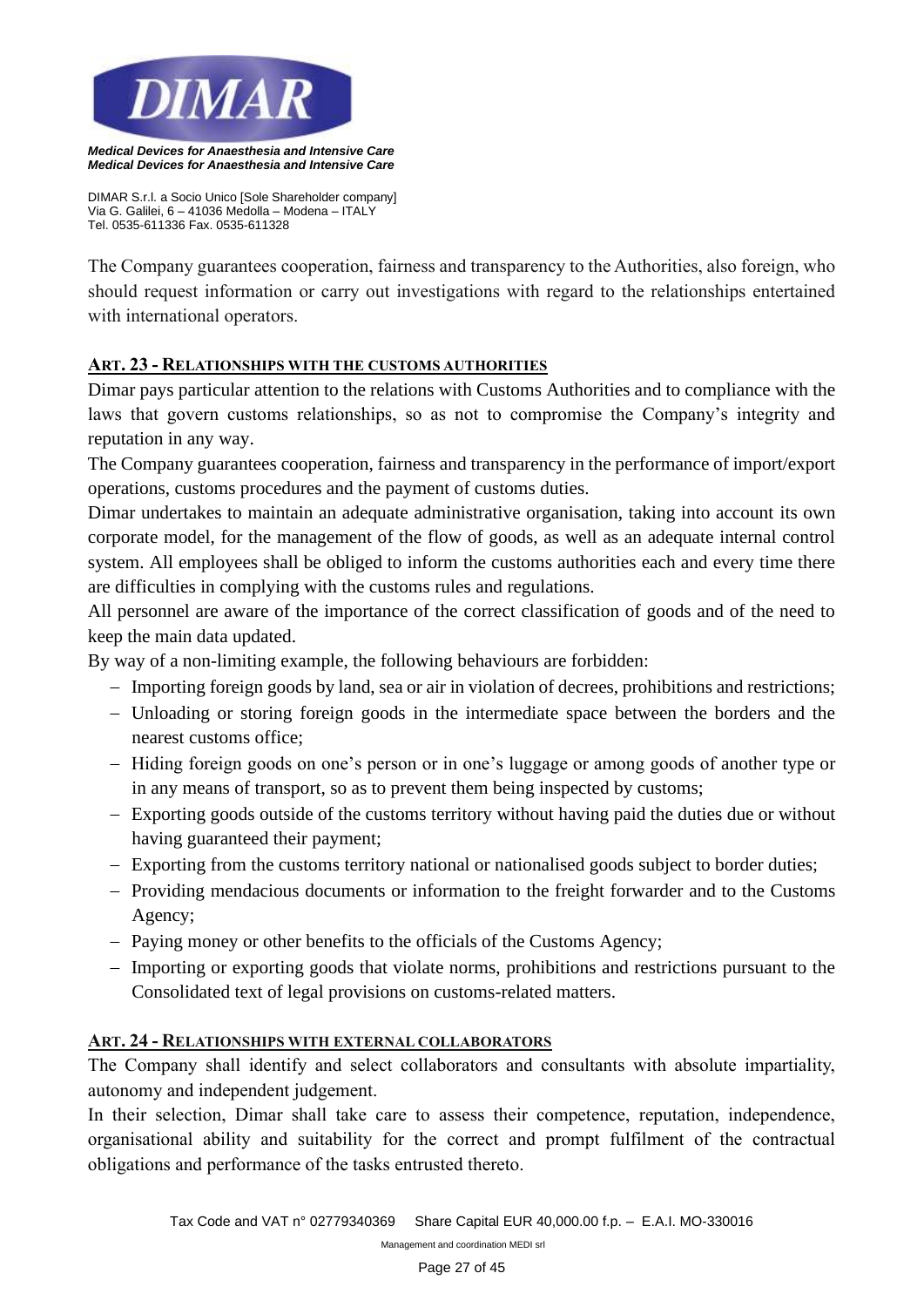

*DIMAR S.r.l. a Socio Unico [Sole Shareholder company] Via G. Galilei, 6 – 41036 Medolla – Modena – ITALY Tel. 0535-611336 Fax. 0535-611328*

External collaborators (consultants, professional firms, brokers) are required to comply with the principles contained in this code when they do business with and on behalf of the Company.

The subjects who act in the name and on behalf of Dimar shall be obliged to preserve and protect the Company's reputation of seriousness, respectability and fairness.

The directors, special attorneys, shareholders, and, more generally, all employees of Dimar must, in relation to their tasks:

- − Carefully assess the opportunity to use the services of external collaborators, only selecting counterparties who are adequately professionally qualified and have a good reputation;
- − Obtain the assistance of external collaborators in constantly assuring that the needs of customers and consumers are adequately met with regard to their legitimate expectations, in terms of quality, cost and timeframes;
- − Check, also using suitable documentation, that such collaborators possess the (financial) means, organisational structures, technical abilities and experience, management systems (quality, environment, health and safety) and adequate resources that suit the Company's requirements and reputation;
- − Request that external collaborators comply with the principles of this Code and include the express obligation to comply therewith in the contracts;
- − Verify compliance with the regulatory framework on labour, including matters that pertain to the employment of minors, occupational health and safety;
- − Promptly report possible violations of the Code to their superior.

# **ART. 25 - RELATIONSHIPS WITH THE PUBLIC ADMINISTRATION**

Dimar complies with the principles of impartiality, lawfulness and independence that inform the operations of the Public Administration.

The relations between Dimar and the Public Administration (including but not limited to Ministries, the Italian Data Protection Authority, the Inland Revenue), public officials, persons tasked with a public service, public agents, and, more in general, health professionals must be informed by the most rigorous compliance with the applicable laws and regulations, not compromising in any way the company's integrity and reputation.

Furthermore, such relations must be managed exclusively by persons whose role includes this task, as envisaged by the corporate organisational structure and the description of job posts.

The relations shall also be informed by maximum cooperation, and must in no way impede institutional activity, and shall be carried out by preserving, in the relationships entertained therewith, appropriate areas of mutual independence, avoiding any action or attitude that can be interpreted as an attempt to improperly influence their decisions.

Dimar shall guarantee the completeness and integrity of the information provided as well as the objectivity of assessments.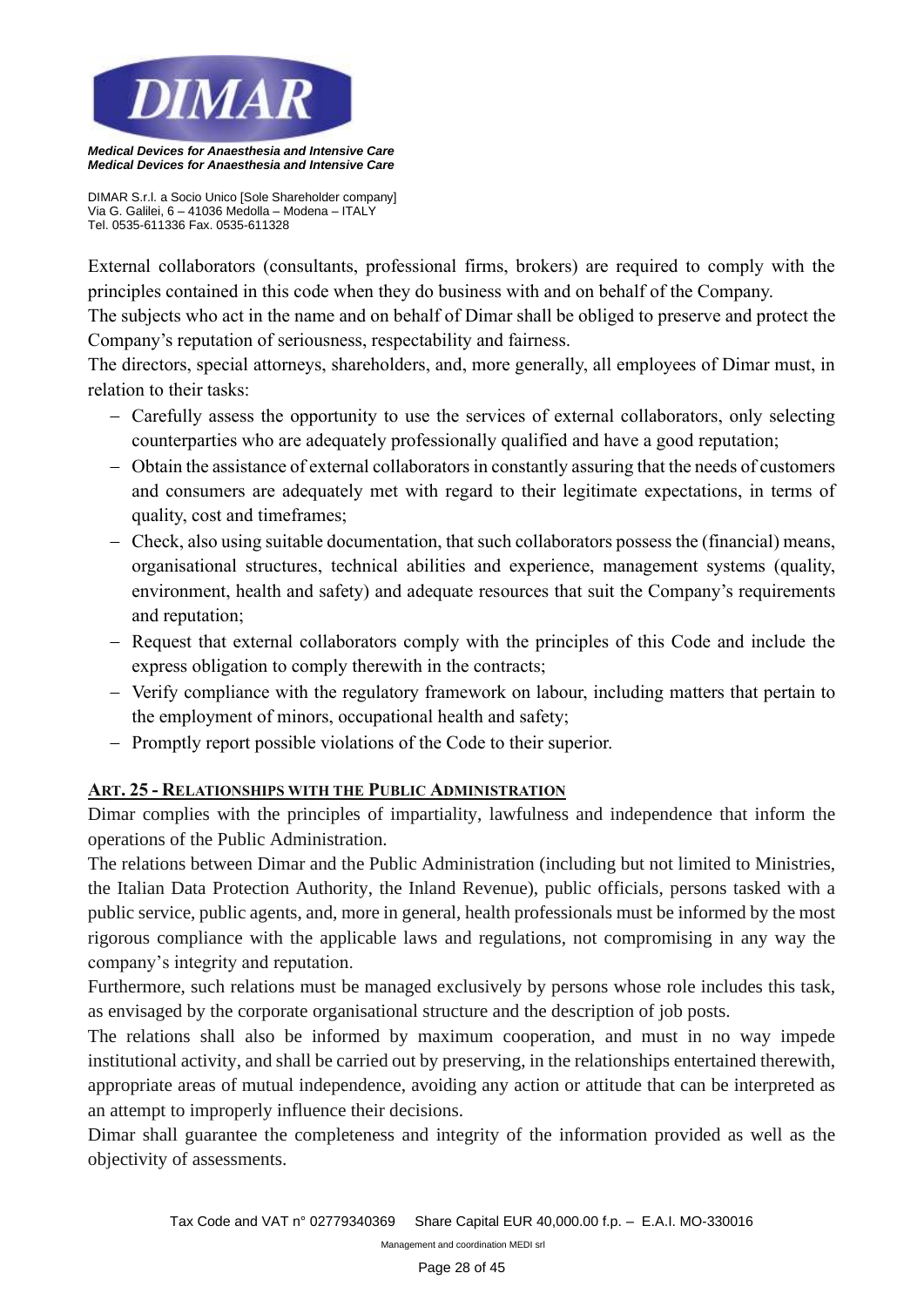

*DIMAR S.r.l. a Socio Unico [Sole Shareholder company] Via G. Galilei, 6 – 41036 Medolla – Modena – ITALY Tel. 0535-611336 Fax. 0535-611328*

That said, all subjects operating on behalf of Dimar, be they employees or partners who collaborate therewith, are forbidden from promising or offering, also through a third party, directly or indirectly, money or other benefits to members of the Public Administration, Italian or foreign, or to their next of kin or relatives, in order to obtain an undue advantage for Dimar, even just potential, or such as to however create the impression of unlawfulness or lack of morality.

In the same way, employees are forbidden from:

- − Receiving gifts or favourable treatment outside of the limits of normal courtesy relations and even of modest value. Should an employee receive gifts that exceed the aforementioned limits, he/she must immediately notify his/her superior and/or to the Supervisory Body, who will immediately refund or make the most suitable use of what was received;
- − Accepting, even indirectly, money, gifts, goods, services, or favours with regard to relations entertained with any third party with which the company has an ongoing relationship, for the sole purpose of influencing their decisions with the intention of seeking more favourable treatment or undue services.

No "recipient" may circumvent the aforementioned norms by having recourse to various forms of help or contributions which, in the guise of sponsorships, assignments, consultancy, advertising, recruitment may have the same purposes as those forbidden above.

While negotiating with the Public Administration, in Italy or abroad, it is forbidden to inappropriately influence, or attempt to influence, the decisions of the counterparty, including those of officials who negotiate or take decisions on behalf of the Public Administration.

If the entity uses a consultant or a "third-party" subject - without prejudice to the prohibition of the existence of a possible conflict of interest concerning the entity - to represent it in the relationships with the Public Administration, it must envisage that the same directives that apply to the entity's employees shall apply to the consultant and its personnel or to the "third-party" subject.

By way of a non-limiting example, the following actions shall be deemed to be inappropriate behaviours - potentially harmful not just to the State and other Italian public bodies, but also to the European Union:

- − Hiring as employees of the shareholders or conferring assignments to former employees of the Public Administration who, in the last three years of service, have exercised authority or negotiating powers the recipient of which was the Company, and this in the three years following the end of the relationship of employment in the civil service;
- − Offering or in any way providing gifts, even in the form of corporate promotions reserved to the company's employees or by, for example, paying travel expenses;
- − Offering or in any way providing gifts that are not of modest value and which may, however, be understood as remuneration;
- − Providing, promising to provide, requesting or obtaining confidential information and/or documents, or however such as to compromise the integrity or reputation of one or both parties;
- − Giving or offering gratuities, even of a low unit price;

*Tax Code and VAT n° 02779340369 Share Capital EUR 40,000.00 f.p. – E.A.I. MO-330016*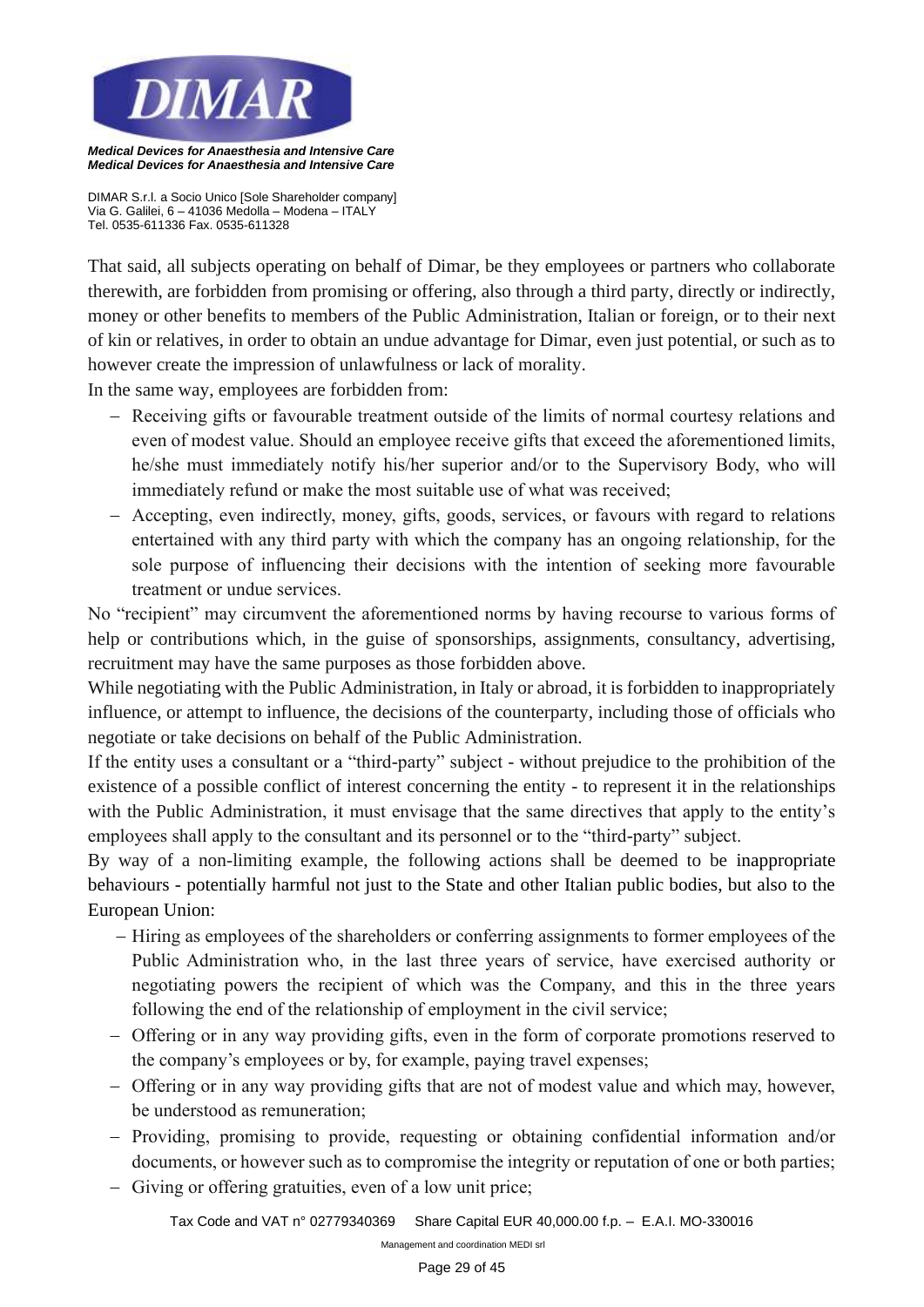

*Medical Devices for Anaesthesia and Intensive Care*

*DIMAR S.r.l. a Socio Unico [Sole Shareholder company] Via G. Galilei, 6 – 41036 Medolla – Modena – ITALY Tel. 0535-611336 Fax. 0535-611328*

- − Favouring, in procurement processes, suppliers and sub-suppliers only because they were suggested by the employees of the Public Administration as condition for the subsequent performance of the activities;
- − Knowingly producing false documents or documents that contain false or altered data, suppressing or omitting documents, omitting information due, in order to unduly guide the decisions of the Public Administration in the company's favour or that of the company's customers;
- − Adopting deceitful behaviours that may mislead the Public Administration during the technical/economic evaluation of the products and services offered/provided, or unduly influence the decision of the Public Administration;
- − Producing false declarations or documents attesting things that are not true or omitting information due to illicitly obtain contributions, financing, subsidised loans or other disbursements of the same type by the State, public bodies or the European Communities;
- − Performing activities that may unduly interfere with the decisions of the Public Administration with regard to the subject of the tender;
- − Deceiving a representative of the Public Administration to expropriate something possessed thereby for reasons of office harming the financial interests of the European Union;
- − Knowingly taking advantage, together with a representative of the Public Administration, of the error of another, gaining an undue advantage therefrom which harms the financial interests of the European Union;
- − Inciting a representative of the Public Administration to perform an administrative action in violation of the law so that both parties may obtain an illicit financial advantage to the detriment of the European Union.

The recipients must verify that public disbursements, contributions and subsidised loans, provided to the Company, are used for the performance of the pre-set activities; all other uses shall be prohibited. When participating in operations characterised by competition - be they public or private tenders -, Dimar undertakes to:

- − Act in accordance with the principles of fairness, transparency and good faith;
- − Carefully evaluate the appropriateness and feasibility of the services requested, paying particular attention to the technical and economic conditions, to safety and environmental aspects, promptly reporting any anomalies if identified;
- − Provide all data, information and knowledge required during the selection of participants and functional for awarding the contract;
- − In the case of supplies: a) entertain clear and fair relationships with the competent public officials, avoiding all behaviours that could compromise the free judgement of the competent officials; b) carry out the assignment in a workmanlike manner, in accordance with ordinary diligence, refraining from illicit behaviours or behaviours that may harm the interests of the lawful or contractually agreed principal; c) check the design; d) check the documents and data;

*Tax Code and VAT n° 02779340369 Share Capital EUR 40,000.00 f.p. – E.A.I. MO-330016*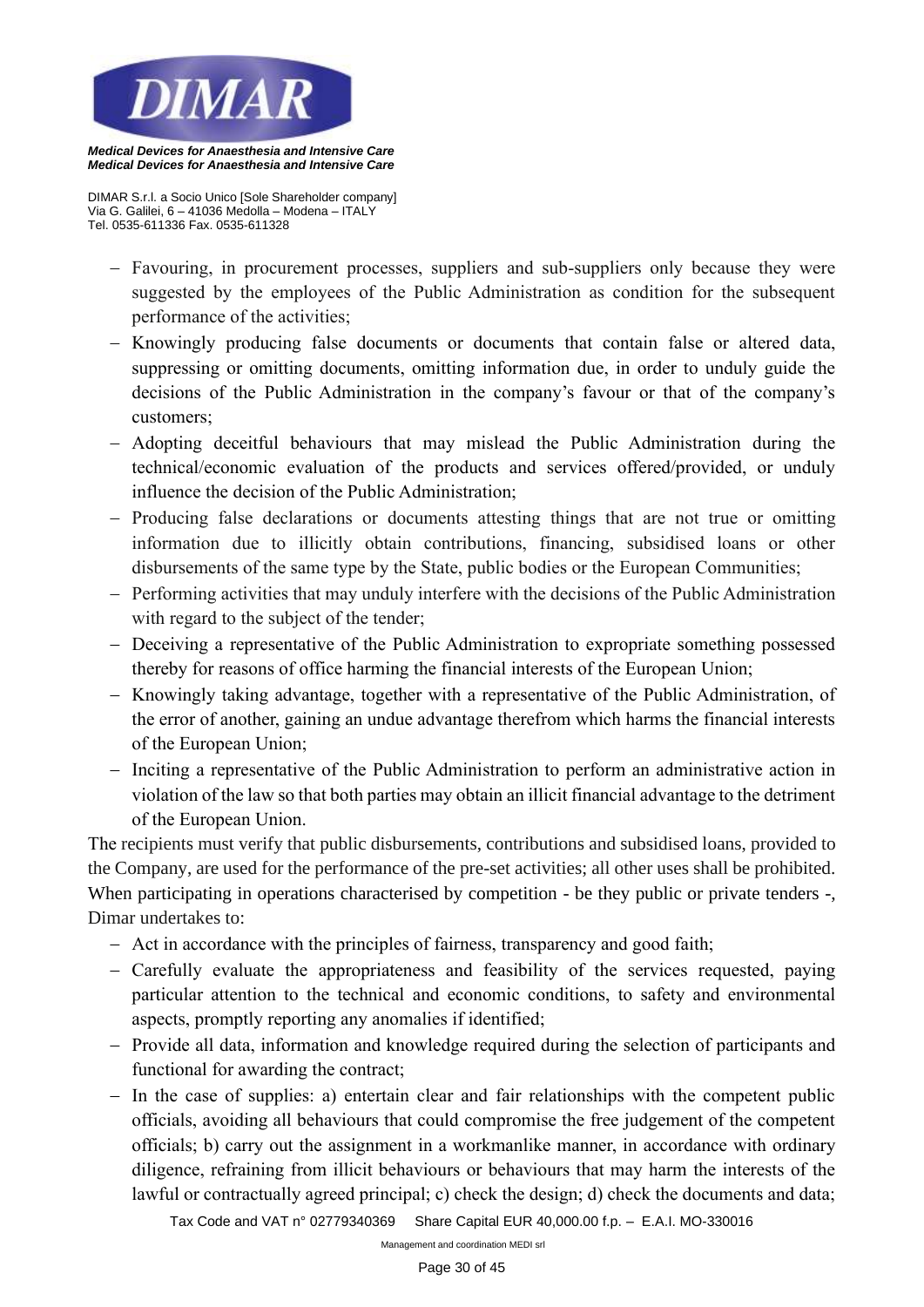

*DIMAR S.r.l. a Socio Unico [Sole Shareholder company] Via G. Galilei, 6 – 41036 Medolla – Modena – ITALY Tel. 0535-611336 Fax. 0535-611328*

> e) perform the procurement in accordance with the Principal's requests; f) perform trials, checks and testing on receipt and during production, as well as at its end; g) check the trial, measuring and testing equipment; h) check non-compliant products; i) check quality records in line with certification 13485:2016; j) ensure the correct management of the contracts; k) prepare a dossier for each order, which shall contain: i) the order opening file; ii) the indication of the person responsible for the order; iii) the contract; iv) the documentation pertaining to the purchase of materials; v) the work plan; vi) the progress of the works; vii) any deviations that occurred during the performance of the contract, with indications of the reasons that caused such deviation.

The formulation of the bids will be such as to ensure compliance with adequate qualitative standards, appropriate remuneration for employees and compliance with the environmental safety and protection measures in force.

In case the tender is awarded, in its relationships with the principal the company undertakes:

- − To guarantee that the negotiation and commercial relationships are performed clearly and fairly;
- − To guarantee the diligent fulfilment of the contractual obligations.

The persons inside the company who handle the relationships with the Public Administration must ensure that their operations are informed by the principle of transparency and must notify the supervisory bodies (including the Supervisory Body) of any anomalous situation encountered, as well as make all documents or information requested available to such bodies.

If a public official or a person tasked with public service submits an explicit or implicit request for benefits of any nature, it shall be mandatory:

− To suspend all relations therewith;

− To report the event to one's line manager and inform the Supervisory Body

The company will resort to litigation only when its legitimate claims do not find due satisfaction in the interlocutor

# **ART. 26 - RELATIONSHIPS WITH POLITICAL PARTIES AND WITH TRADE UNIONS, CONTRIBUTIONS, DONATIONS, AND SPONSORSHIPS**

Dimar respects the freedom of association and the right to collective bargaining.

Dimar guarantees personnel representatives the possibility of communicating with their members in the workplace and guarantees that such representatives will not be subject to any form of discrimination.

Dimar does not support demonstrations or initiatives of a purely political nature.

In addition, it does not disburse contributions, offer advantages or other benefits to political parties and workers' trade unions, nor to their representatives, except in compliance with the applicable regulatory framework.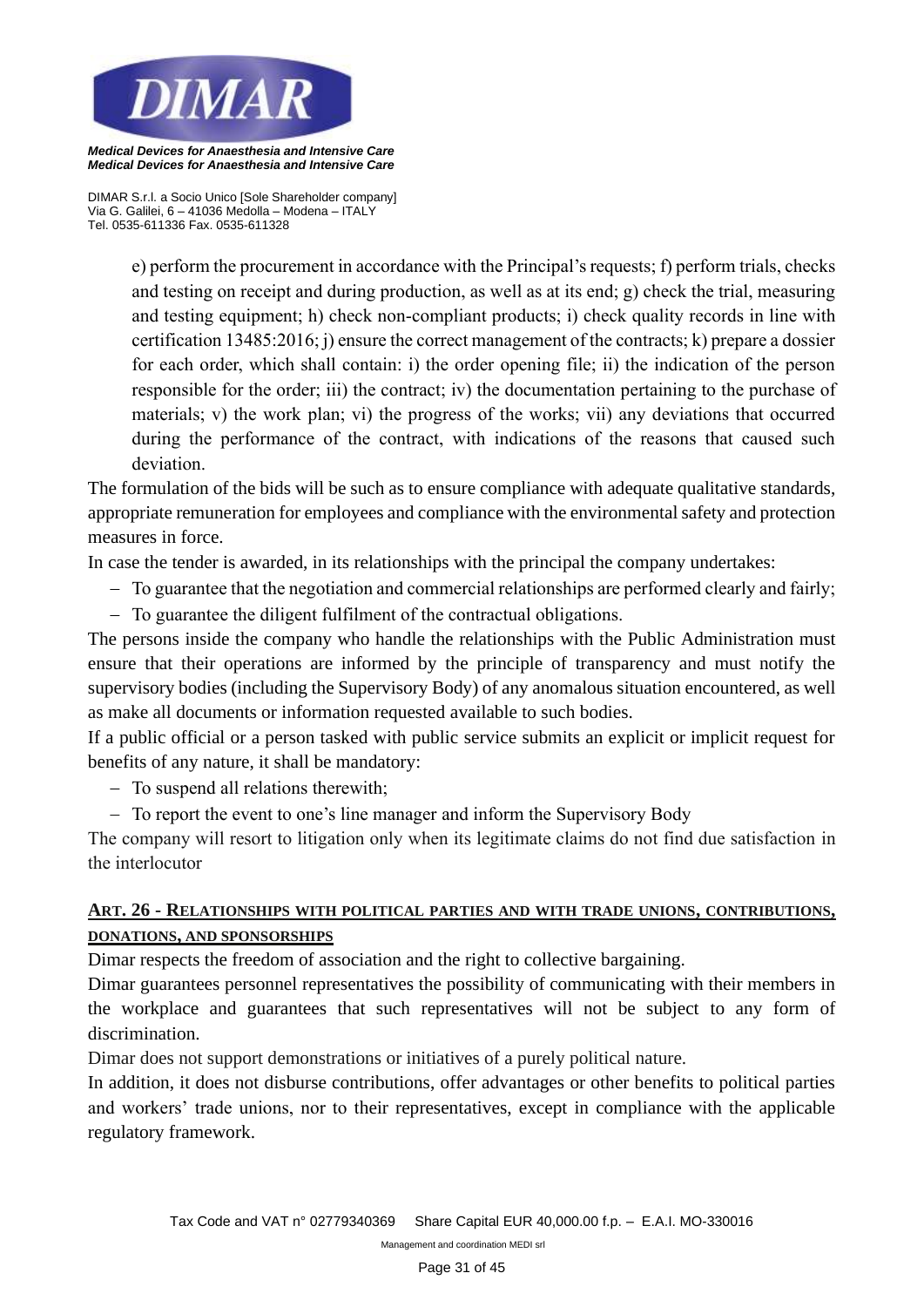

*DIMAR S.r.l. a Socio Unico [Sole Shareholder company] Via G. Galilei, 6 – 41036 Medolla – Modena – ITALY Tel. 0535-611336 Fax. 0535-611328*

The relations with the Trade Unions - reserved for the competent departments authorised therefor shall be entertained in accordance with the principles of fairness and cooperation in the interest of the company, the employees and society.

The participation, as individuals, of the recipients of the Code of Ethics in political organisations shall take place outside of working hours and without any connection to the role performed at the Company.

## **ART. 27 - RELATIONSHIPS WITH CUSTOMERS**

Fair negotiations, contractual equity and quality are the principles that must inform relationships with customers.

In the relationships with customers and principals, Dimar assures fairness and clarity in trade negotiations and in the assumption of contractual commitments, as well as the faithful and diligent fulfilment of contractual obligations.

Dimar has defined transparent contractual rules for customers, which introduce tools for the resolution of any disputes that are easily accessible by customers, aiming to identify fast solutions, also with the use of conciliation tools provided by independent or sector bodies.

The responsibility and sustainability of business constantly impose the obligation of doing everything possible so that causes of conflict with customers are eliminated, ensuring a fair quality/price ratio for all services provided, as well as transparent information on the commitments deriving from the introduction of a regulated system which imperatively supersedes the freely-defined agreements between the parties.

The excellence of the products and services offered constitute the outstanding elements of the relationship of the Company with its customers.

In particular, it is mandatory to:

- − Provide, with efficiency and courtesy, within the limits of contractual provisions, quality products, maintaining high quality standards with regard to the company's services, as well as preparing a price policy that is in line with the quality of the service offered. The internal procedures and the IT technologies used shall support these goals, also through the constant monitoring of the customers;
- − Provide accurate, prompt and exhaustive information with regard to the services, so that the customer can make informed decisions;
- − Provide to health professionals, partners and patients correct information on the use of the products marketed by the Company, in the most rigorous compliance with the standards that regulate the marketing and medical/scientific information activities; in particular, it is mandatory to provide health professionals complete information on the indications, the use, the safety, the contraindications and any adverse reactions of the products marketed by the Company, and, where necessary, on their technical requirements and their features;
- − Be truthful in advertising or commercial communications;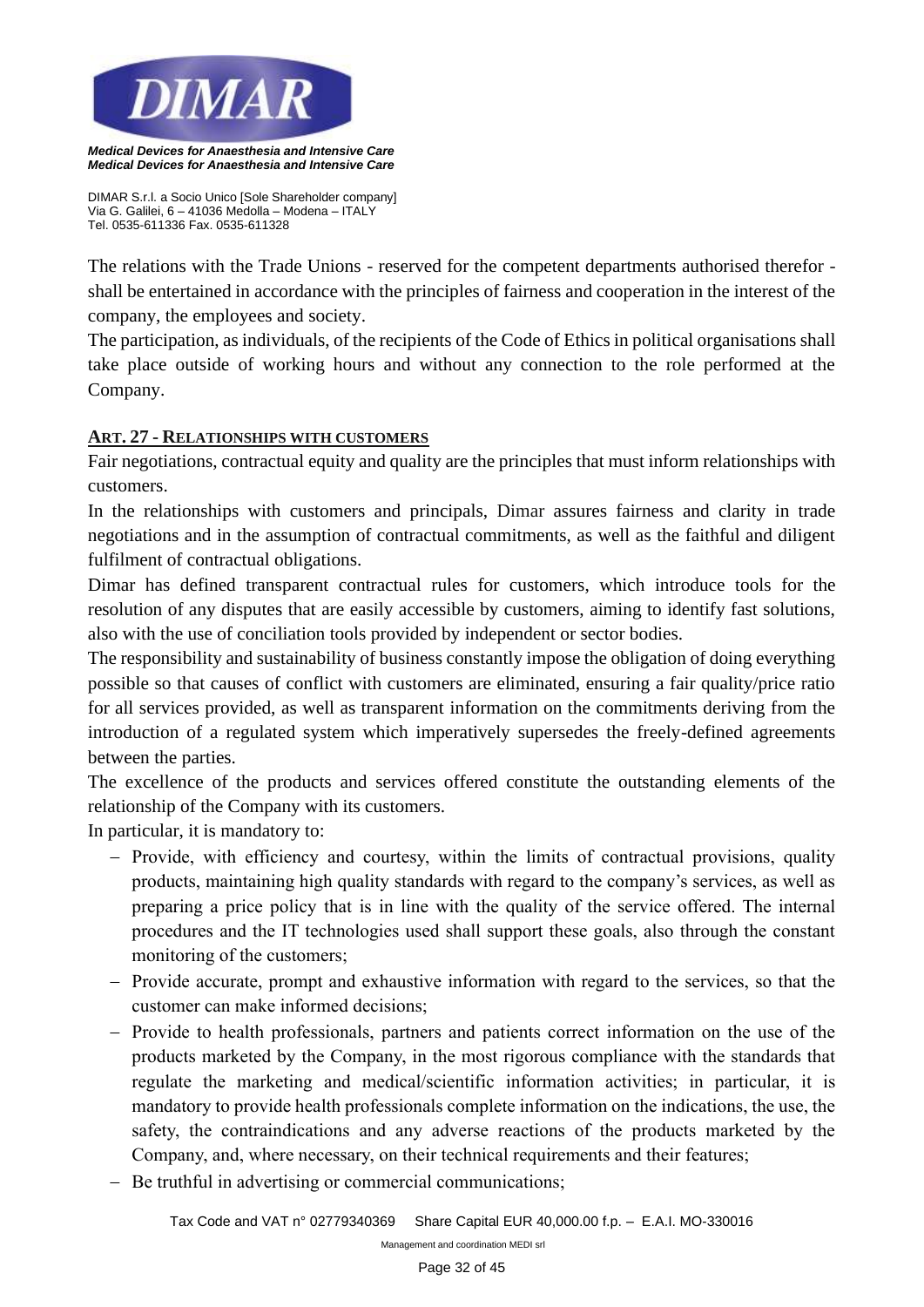

*Medical Devices for Anaesthesia and Intensive Care*

*DIMAR S.r.l. a Socio Unico [Sole Shareholder company] Via G. Galilei, 6 – 41036 Medolla – Modena – ITALY Tel. 0535-611336 Fax. 0535-611328*

- − Devote care and attention to each customer or customer category, without any discrimination based on their nationality, religion or gender;
- − Identify the customers' risk profile, fundamental starting point to offer products that meet their needs; it is strictly forbidden to adopt discriminatory behaviours towards customers based on their nationality, religion or gender;
- − Reply promptly to complaints, seeking a substantive resolution to disputes, to resolve conflicts and restore the customers' trust and satisfaction;
- − Monitor the achievement of the objectives of customer satisfaction and loyalty, being open to suggestions and proposals therefrom with regard to services and products;
- − Endeavour to make the company's customers and its services accessible to persons with disabilities, eliminating any architectural barriers;
- − Comply with the law, with particular reference to provisions on anti-money laundering, as well as provisions on the fight against receiving stolen goods and the use of money, goods, or benefits of unlawful origin.

When holding negotiations, the company must always avoid situations in which the subjects involved in the negotiations are or may appear to be in conflict of interest.

It is, in any case, forbidden to entertain direct or indirect relationships with subjects who are known, or simply suspected, of participating in unlawful activities - with particular reference to weapons trafficking, drugs trafficking, money laundering and terrorism - and, however, with persons who lack the necessary requirements of seriousness and commercial reliability.

It is also forbidden to finance activities suited to the production of products that harm the health and pollute the environment, as well as activities which, even indirectly, hamper human development by contributing to the violation of human rights (e.g. exploitation of child labour).

Dimar shall maintain secrecy on confidential information provided thereto by the customers and undertakes not to use it unlawfully or in a way that violates ethics.

During negotiations with the customers, it is forbidden to inappropriately influence or attempt to influence the decisions of the customer by adopting inappropriate behaviours.

By way of a non-limiting example, the following actions are deemed to be inappropriate behaviours:

- − Proposing employment and/or commercial opportunities that may, directly or indirectly, confer an advantage to the customer's representatives;
- − Offering gratuities, even of a low unit value and even during holidays, such as to create in the other party or to an unrelated and impartial third party - the impression that such gifts aim to obtain undue advantage from the Company or to confer such advantage thereto;
- − Hiring former employees of the customer, their next of kin or relatives, who personally and actively participate or have participated in business negotiations with Dimar.

Acts of commercial courtesy, such as gifts or forms of hospitality, are allowed only if they comply with the corporate procedures that have been established, or however are such as not to instil doubt as to the lawfulness of the behaviour adopted.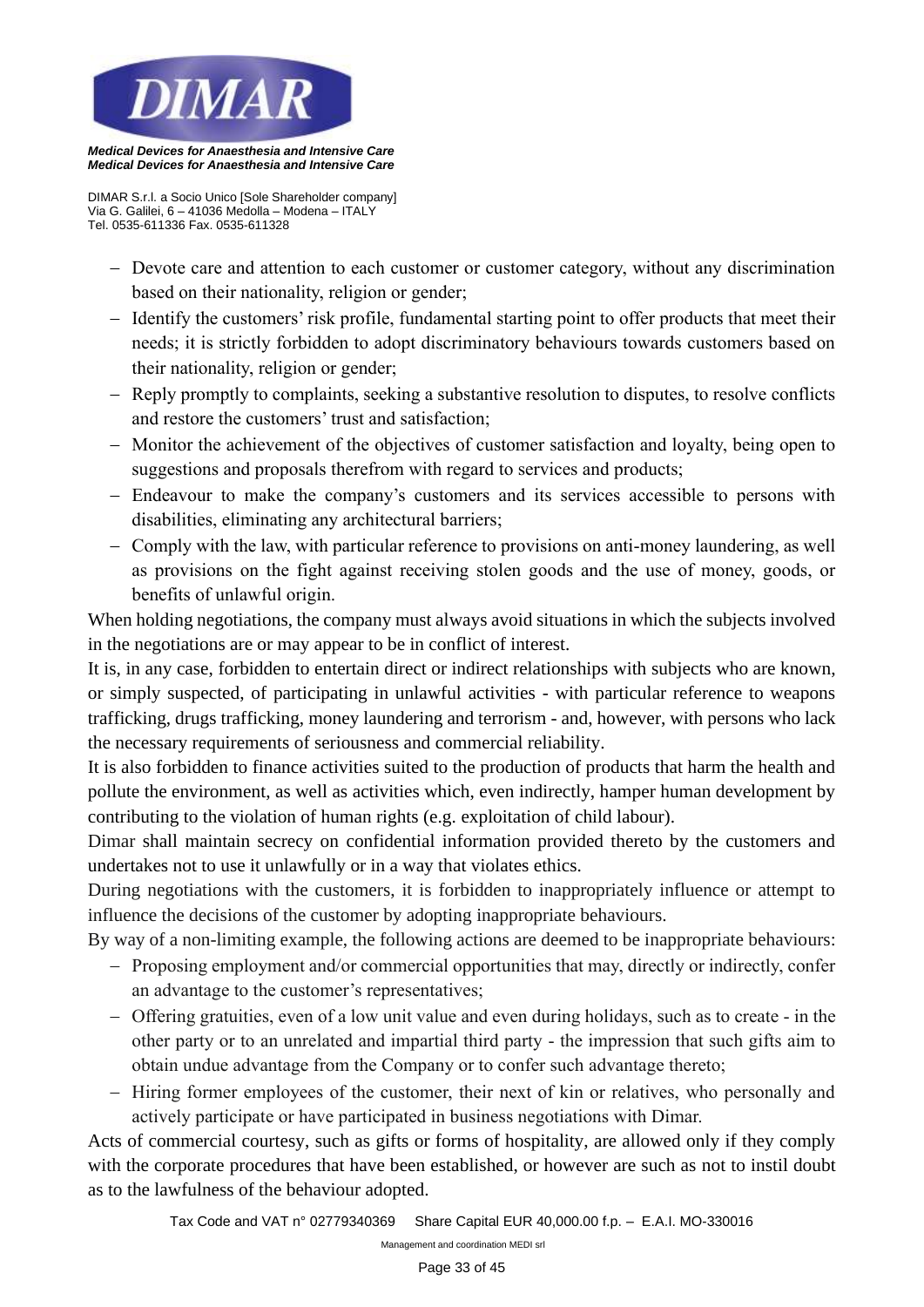

*DIMAR S.r.l. a Socio Unico [Sole Shareholder company] Via G. Galilei, 6 – 41036 Medolla – Modena – ITALY Tel. 0535-611336 Fax. 0535-611328*

Lastly, the heads of departments, employees and collaborators must not participate, on behalf of Dimar - unless they are expressly authorised to operate thus - in agreements or discussions with current or potential competitors with regard to:

- − Prices or discounts;
- − Terms or conditions relating to the services provided by the Company and the competitors;
- − Profits, profit margins or costs;
- − Systems for the promotion of the services provided by the Company and the competitors;
- − Offers for the acquisition of shareholdings or plans to offer such acquisition;
- − Sales territories or markets;
- − Entry into or exit from geographical markets or market sectors.

## **ART. 28 - RELATIONSHIPS WITH THE SUPPLIERS**

Fair negotiations, contractual equity, quality and transparency are the principles that must inform relationships with the suppliers.

Dimar shall use suppliers who operate in compliance with the regulatory framework in force and the rules set forth in this Code, making sure of their reliability, honour and professionalism.

The selection process shall be based on objective evaluations in compliance with principles of fairness, cost-effectiveness, quality, innovation, continuity and ethics: it is forbidden to exclude any supplier company that meets these requirements from the possibility of competing to be awarded a supply, by not adopting, during the selection, objective evaluation criteria, in accordance with declared and transparent methods.

The requirements of professionalism, experience, ability to comply with contractual agreements, absence of conflicts of interest, ability to innovate, respect for their own workers, respect for the environment, and compliance with the regulatory framework in force shall constitute fundamental criteria for the selection of suppliers.

It is expected that the suppliers will behave fairly, diligently and in compliance with the provisions of the law, with particular attention to compliance with the rules and regulations and good practices in terms of ethics, protection of occupational health and safety and respect for the environment, and protection of intellectual property, industry and trade.

The Company shall be obliged to constantly monitor the quality and performance of the goods/services supplied.

The best price may not constitute the sole criterion for the selection of partners, especially in cases where the supplier is already involved in controversy with regard to the compliance of its operations with the regulatory framework in force or with this Code of Ethics.

Dimar shall encourage its suppliers to apply the same criteria to the selection of sub-suppliers.

Dimar undertakes to act in order to assure that the suppliers of products and services comply with the commitments undertaken, the protection and confidentiality of professional know-how, requesting that counterparties be equally honest in the management of the relationship.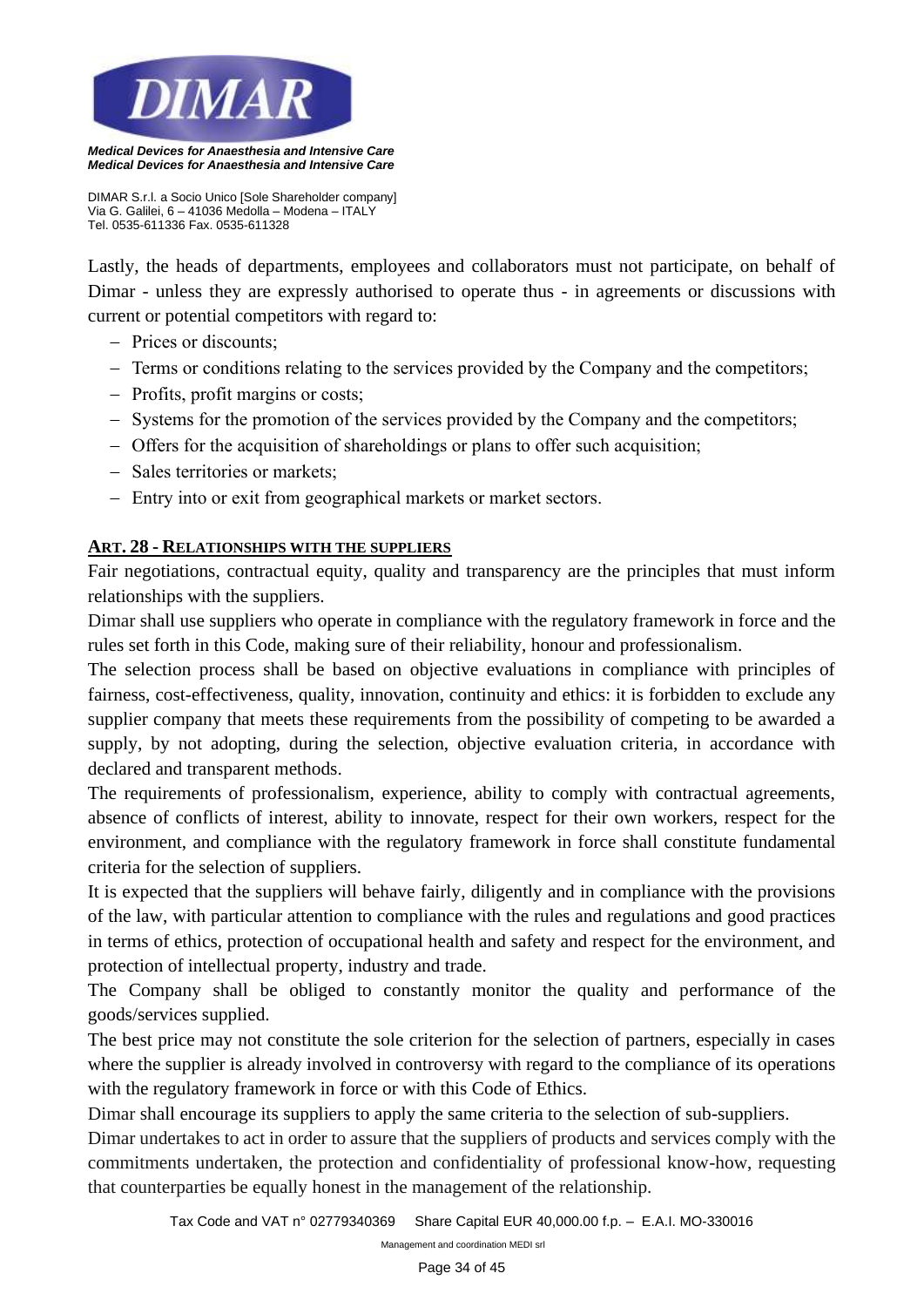

*Medical Devices for Anaesthesia and Intensive Care*

*DIMAR S.r.l. a Socio Unico [Sole Shareholder company] Via G. Galilei, 6 – 41036 Medolla – Modena – ITALY Tel. 0535-611336 Fax. 0535-611328*

In application of the aforementioned principles, the Company and its resources undertake to:

- − Carry out a supplier selection, evaluation and management process for the good of the company;
- − Evaluate and select suppliers based on the service offered, intended as competence, quality, precision in the service and cost-effectiveness;
- − Evaluate and select based on the ability to comply with the contractual agreements, in the absence of conflicts of interest, according to the application of the laws and according to the adoption of corporate behaviours with a view to the enterprise's social responsibility;
- − Evaluate and select based on the capacity for innovation and the ability to be a partner in the company's growth;
- − Demand and verify prompt and proper compliance with contractual provisions;
- − Promptly report any issues that arose during the commercial relationship, informing Management of violations of the Code of Ethics and other material non-compliances.

During negotiations with suppliers it is forbidden to be influenced in the selection of supplier by the inappropriate behaviours adopted by the latter.

By way of a non-limiting example, the following actions are deemed to be inappropriate behaviours:

- − Accepting the proposal of employment and/or commercial opportunities that may, directly or indirectly, confer an advantage to the representatives of Dimar;
- − Accepting gifts, even of a low unit value, from external subjects or subjects who are, or intend to become, suppliers. If the supplier wishes, however, to make a gift, it must formally notify the head of department so that the latter may take appropriate action in line with the corporate ethics, also taking steps to provide suitable supporting documentation;
- − Requesting presents, benefits or other advantages from the suppliers in order to facilitate their working relationship with the Company.

Acts of commercial courtesy, such as gifts or forms of hospitality, are allowed only if they comply with the corporate procedures that have been established, or however are such as not to instil doubt as to the lawfulness of the behaviour adopted.

The fee to be paid to suppliers must absolutely be commensurate with the service indicated in the contract and payments may not be made to a subject other than the contracting party.

Suppliers shall be subject to the contractually-imposed obligation to comply with the provisions of this Code, also putting in place suitable sanctions in case of violation thereof.

Dimar undertakes to exclude suppliers and sub-suppliers who do not comply with the rules of this Code of Ethics and with the regulatory frameworks in force.

## **ARTICLE 29: RELATIONSHIPS WITH HEALTHCARE PROFESSIONALS**

Compliance with the ethical standards and compliance with the applicable laws are essential so that the medical technology branch may develop and maintain collaboration relationships with Healthcare Professionals.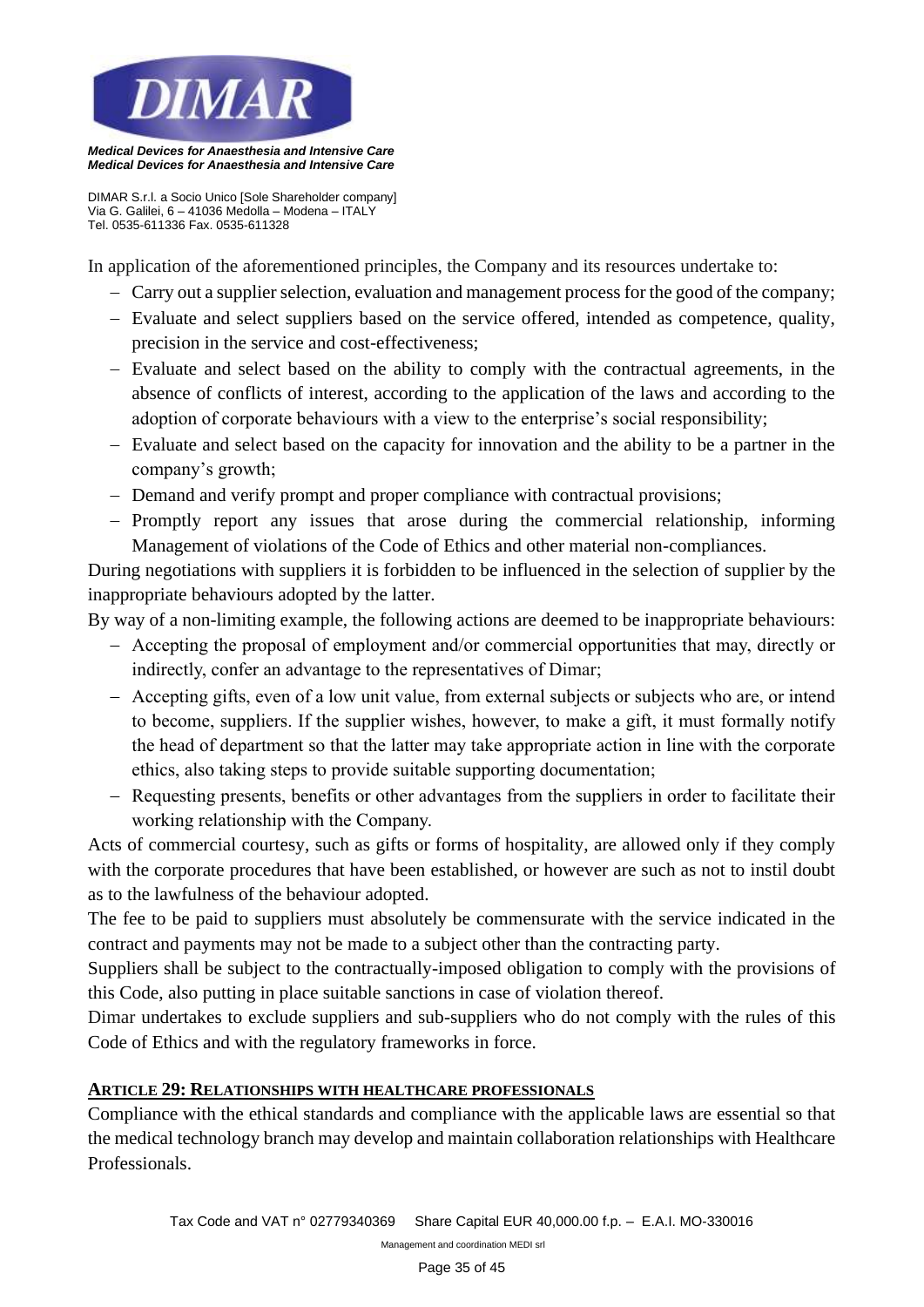

*DIMAR S.r.l. a Socio Unico [Sole Shareholder company] Via G. Galilei, 6 – 41036 Medolla – Modena – ITALY Tel. 0535-611336 Fax. 0535-611328*

Such collaboration may happen in the form of: a) development of medical technologies; b) provision of training, instruction, service and support to make it possible to use the medical technologies safely and effectively; c) support to medical research, instruction and growth of professional competences. These are necessary activities for the progress of medical science and the improvement of patient care, which must take place through interactions based on maximum transparency, fairness and ethics. Education and training programs must be held in suitable places.

Dimar undertakes to implement ethical commercial practices and to maintain socially responsible conduct in relation to the interactions with Healthcare Professionals.

Furthermore, Dimar must respect the obligation of Healthcare Professionals to take independent decisions with regard to clinical/diagnostic practice.

Dimar must, therefore, independently guarantee that the respective interactions with Healthcare Professionals comply with current national, EU and local laws and regulatory frameworks, regulations and professional codes.

In general, from the moment the Company, even before the publication of a tender (or other document or act equivalent thereto), becomes aware of the existence of an administrative procedure aiming to its publication, it must refrain from offering any occasion for collaboration or other, even without payment (e.g. consultancy assignments, speaking roles, moderator activities, training, etc.) that confers a personal advantage to employees of the Public Administration who may have negotiation and/or authorisation powers or is such as to however influence the outcome of the procedure.

On becoming aware of the existence of an administrative procedure, the company will autonomously evaluate the continuation of any existing relationships.

The provisions of the previous paragraph must be understood to apply to Healthcare Professionals who also operate outside of the Public Administration in all potential cases of negotiations for the supply of goods and services with the private medical facilities with which the Professional is involved.

The relationships that the Company will establish, at all levels (international, national, regional, and local), including promotion and propaganda activities towards the employees of the Public Administration and Healthcare Professionals of the public and private sector, must be informed, at all times, by the principles of formality, transparency, ethical and professional correctness.

The corporate bodies, the shareholders, the special attorneys, the employees and the collaborators in all capacities, also external, must not promise or pay sums of money, promise or grant assets in kind, benefits or other advantages to employees of the civil service and/or to persons equivalent thereto, to Healthcare Professionals of the public and private sector, who, in any capacity, participate in a procurement process, even as individuals, with the aim of promoting or favouring the Company's interests.

## **ART. 30 - MARKET AND COMPETITORS**

*Tax Code and VAT n° 02779340369 Share Capital EUR 40,000.00 f.p. – E.A.I. MO-330016*  Dimar considers entrepreneurial activity to be the means for achieving the purpose and for contributing to the economic, social and civil growth of society; it, therefore, operates on the market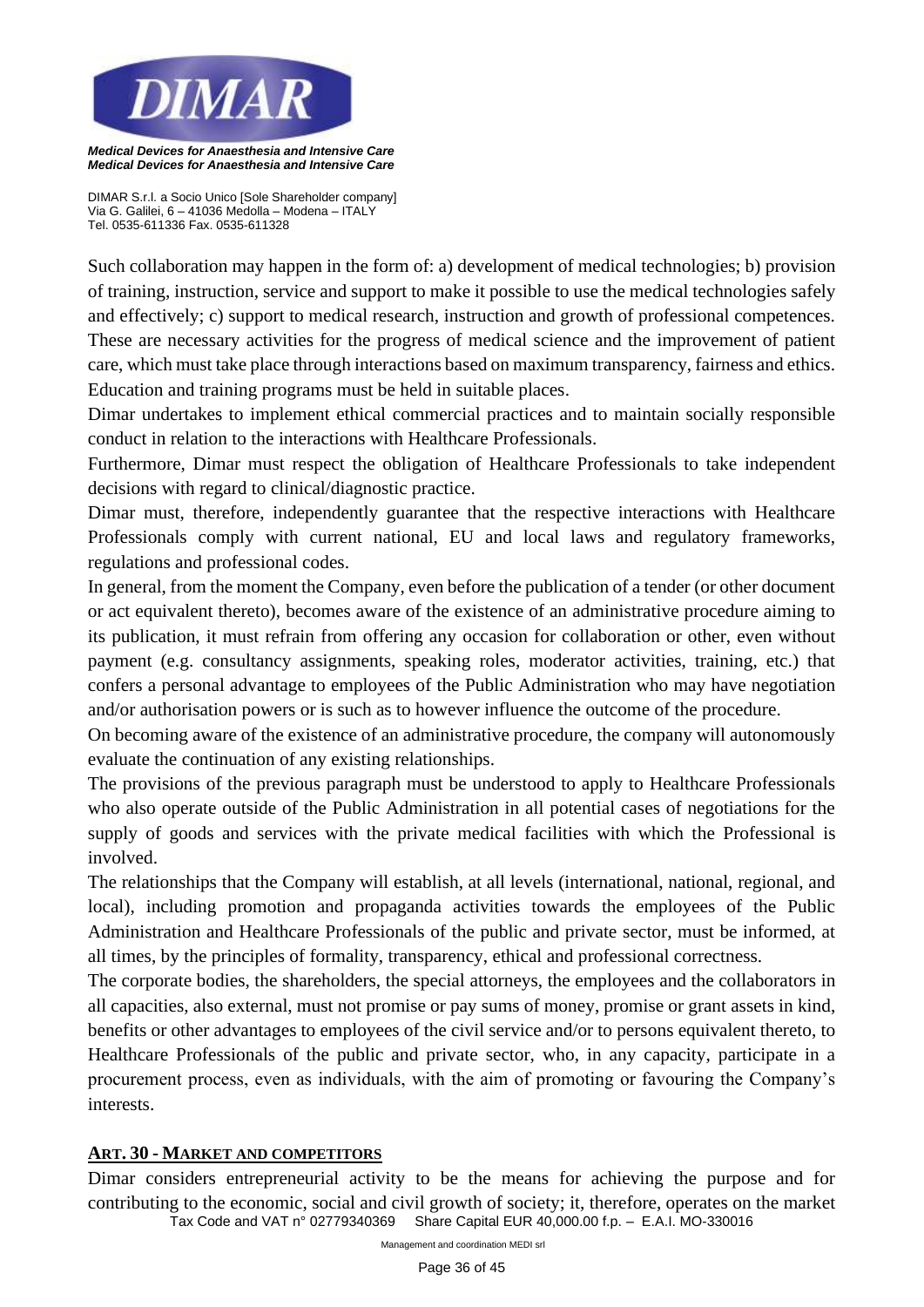

*DIMAR S.r.l. a Socio Unico [Sole Shareholder company] Via G. Galilei, 6 – 41036 Medolla – Modena – ITALY Tel. 0535-611336 Fax. 0535-611328*

with loyalty and fairness and endeavouring to safeguard free competition and the transparency of the behaviours of all economic operators.

Dimar urges all those who operate in the interest of the Company to comply with the current regulatory framework on the protection of authentication, certification or recognition tools or signs, on the protection of industry and trade, and on copyright.

The information concerning the Company and its activities contained in all communications with external subjects must be truthful, clear, verifiable.

It is forbidden to obtain information on the competition by unlawful or unethical means and to consciously violate the intellectual property rights of another.

Dimar shall refrain from practices (such as the creation of cartels, marketsharing) that could violate the laws on competition.

In its activity, the Company's main requirement is compliance with the Antitrust regulatory framework in view of guaranteeing the correct operation of competition dynamics in markets, economic efficiency and, consequently, virtuous processes for innovation and the reduction of the price of goods and services such as to guarantee maximum welfare to society. For this reason, all behaviours and conduct by enterprises which, by reducing the pressure from competition through concentration operations, abuses of dominant power or cartels, may hamper or place obstacles to the competition among the operators active on the market are forbidden.

The Company undertakes to condemn all behaviours aiming to obtain commercial opportunities by unlawful means, by offering or promising money or other unlawful advantages.

More specifically, the following are forbidden:

- − Understandings (agreements, practices agreed between competing enterprises and decisions to form associations of enterprises) whose goal or aim is to hamper, restrict, or distort competition on the pertinent market;
- − The abusive exploitation of a dominant position on the market, which, for example, may be perpetrated through: excessively onerous price policies; particularly onerous contractual terms and conditions; tying practices; abusive discounts; predatory prices; compression of margins; predatory behaviours;
- − Any initiative or contact between competitors (including but not limited to: discussions on the prices or quality, marketsharing, production or sales restrictions, agreements to share customers, exchange of information on prices, etc.) which may appear to violate the regulatory frameworks put in place for the protection of competition and of the market**.**

# **ART. 31 - RELATIONSHIPS WITH THE MEDIA**

The communication with the media plays a fundamental role for the enhancement of the image of Dimar.

For this purpose, Dimar undertakes to cooperate fully with all media, without discrimination, respecting each the respective roles.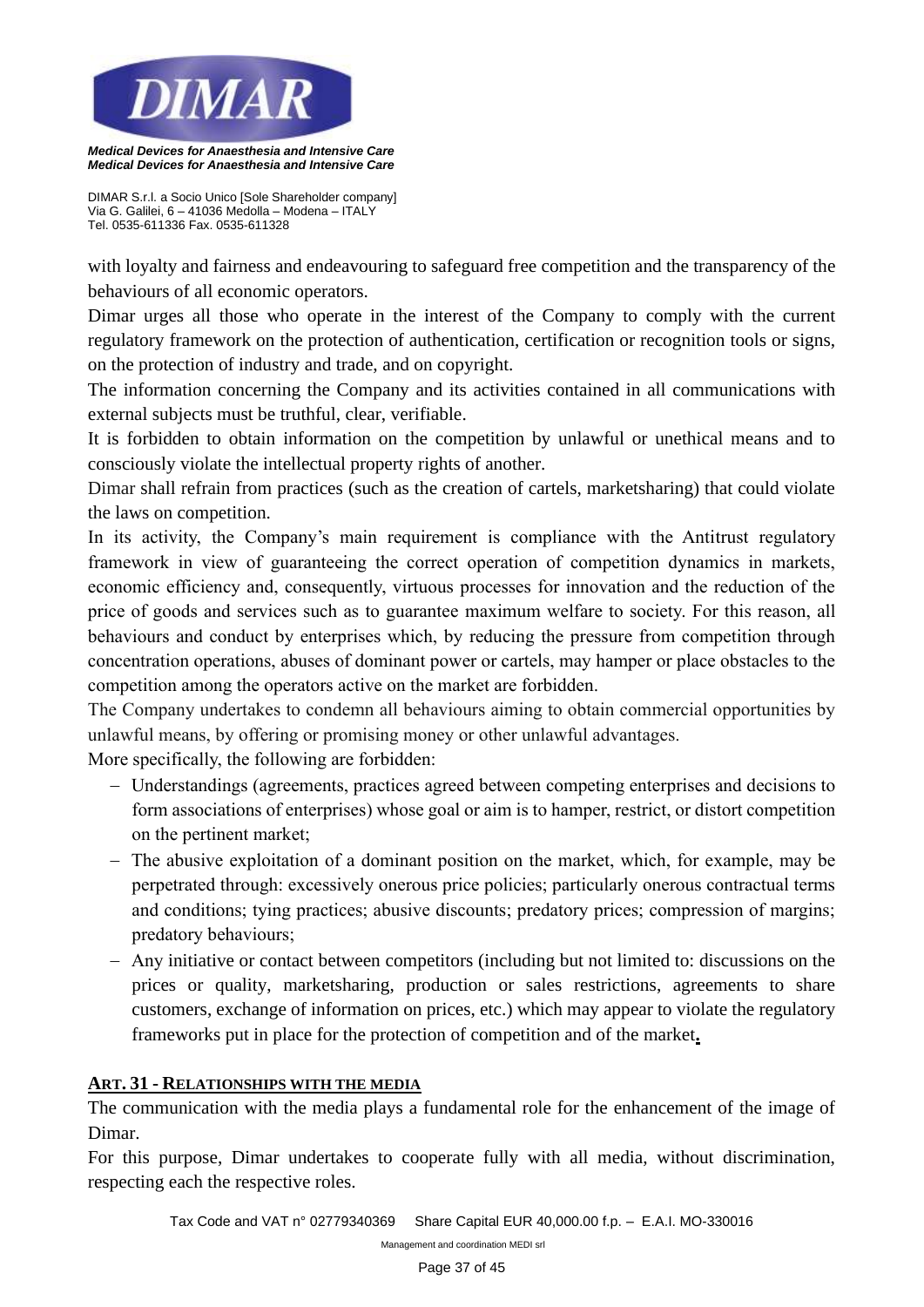

*DIMAR S.r.l. a Socio Unico [Sole Shareholder company] Via G. Galilei, 6 – 41036 Medolla – Modena – ITALY Tel. 0535-611336 Fax. 0535-611328*

All information concerning the Company must be provided truthfully and uniformly, and only by the persons who are responsible for such communication.

The relationships with the media shall be informed by compliance with the right of information.

It is absolutely forbidden to divulge fake news.

Unauthorised subjects are absolutely forbidden from having contacts that aim at the dissemination of company news with representatives of the media, without first communicating any question asked thereby to the competent department.

Rigorous compliance with these provisions is essential, as an inappropriate or inaccurate reply, or denied or disowned information could negatively affect the Company.

Participation, in the name and on behalf of the company, in events, interviews, committees and associations of any kind, be they scientific, cultural or category, must be duly authorized, in compliance with the procedures.

# **ART. 32 - RELATIONSHIPS WITH THE SUPERVISORY AUTHORITIES**

The Company's relationships with subjects tasked with supervision and control are informed by maximum cooperation, in full respect for their role, and the Company endeavours to promptly carry out their decrees.

The Company undertakes to provide all information requested by subjects tasked with supervision and control completely, correctly, adequately and promptly.

It is forbidden to apply pressure, of any nature, on the person called upon to provide statements to the judicial authority, in order to induce him/her not to give a statement or to give a mendacious statement; it is also forbidden to help whoever has committed an act of criminal interest to evade the investigations of the authorities or to escape their searches.

For this purpose, the Company shall prepare and implement the appropriate internal communication procedures and procedures for the collection, processing and transmission of the information requested by such subjects.

Participation, in the name and on behalf of the company, in events, interviews, committees and associations of any kind, be they scientific, cultural or category, must be duly authorized, in compliance with the procedures

## **ART. 33 - RELATIONSHIPS WITH THE JUDICIAL AUTHORITIES**

In case of participation in judicial proceedings (administrative, civil and criminal), the Company undertakes to act in compliance with the law and the rules of this Code of Ethics.

Specifically, the corporate bodies and special attorneys are forbidden from representing the Company before the courts, from promising or giving money or other benefits to magistrates, judges, registry officials and witnesses in order to positively influence the outcome of the proceedings in favour of Dimar.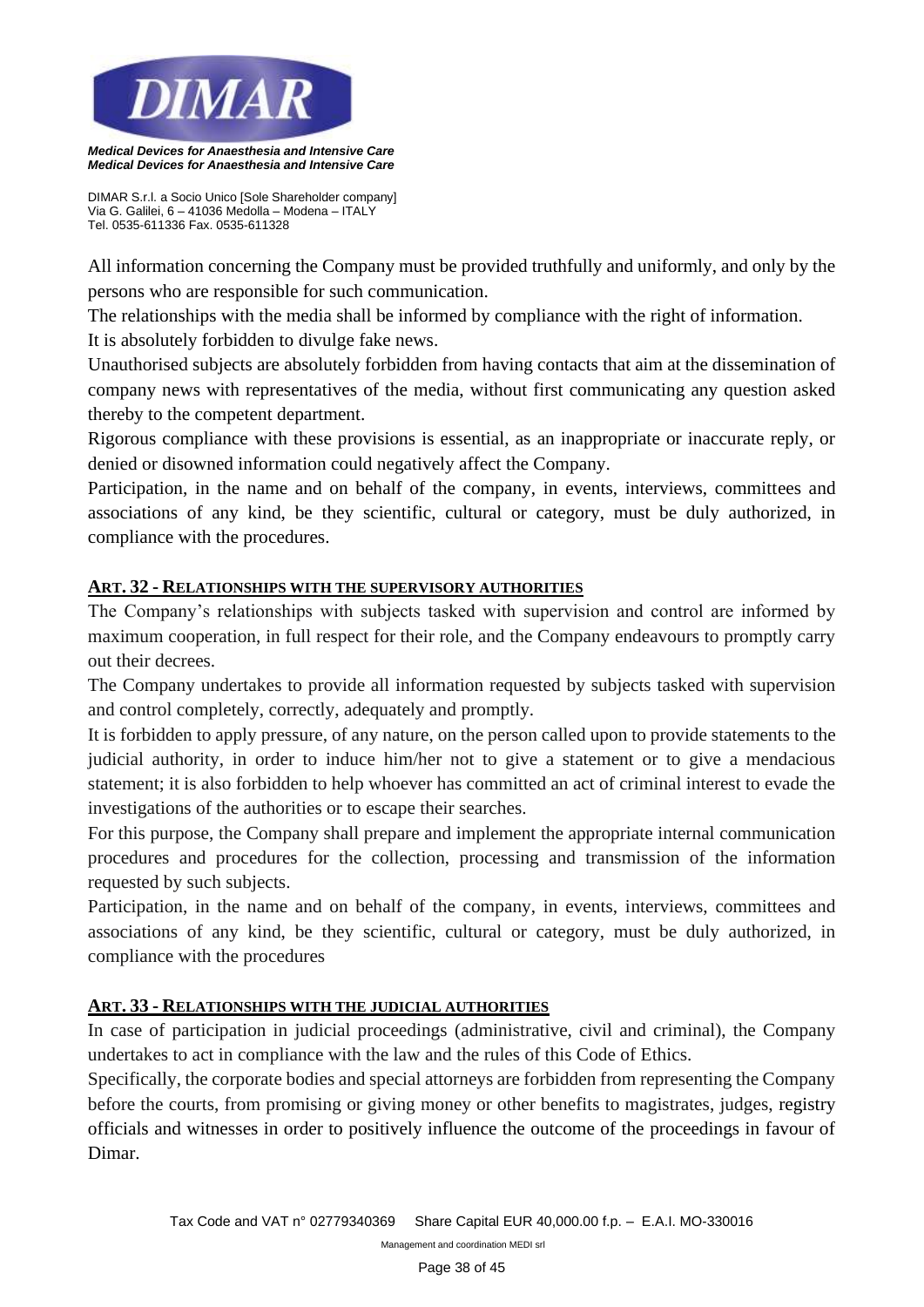

*DIMAR S.r.l. a Socio Unico [Sole Shareholder company] Via G. Galilei, 6 – 41036 Medolla – Modena – ITALY Tel. 0535-611336 Fax. 0535-611328*

#### **ART. 34 - COMPUTERS AND MEANS OF COMMUNICATION**

All recipients must adopt the measures required to guarantee the security of their own IT devices. All sensitive, confidential or secret electronic information must be protected by a password which, aside from being hard to guess, must be periodically changed and kept secret.

The use of computers and means of communication must be in line with the corporate policies, privacy, copyright, trademarks, trade secrets and other considerations on intellectual properties.

It is forbidden to use the Company's IT and data transmission resources improperly; by way of a nonlimiting example, the following shall be considered inappropriate behaviours: using the communication tools made available by the company (e.g. mobile phones, tablets, corporate e-mail accounts) for personal communication, assigning to third parties, for reasons not related to the office activity, the passwords and/or access codes to the network or the accounts, using the internet to access unlawful websites or for personal reasons, copying corporate software.

The falsification, in form and content, of public or private IT documents is forbidden.

Further, all forms of using fake IT documents, as well as the suppression, destruction or concealment of true documents, is forbidden.

It is forbidden to abusively access an IT or data transmission system protected by security measures or stay therein against the explicit or tacit will of the system's owner.

It is forbidden to abusively obtain, reproduce, disseminate, deliver or disclose codes, keywords or other means that can be used to access a protected IT or data transmission system or even just provide indications or instructions that can be used for the aforementioned purpose.

It is forbidden to obtain, disseminate, deliver or, however, make available to the Company or third parties equipment, devices or programs that can damage an IT or data transmission system of another, the information contained therein or alter its operation in any way.

It is forbidden to intercept, hamper or interrupt communications relating to one or more IT or data transmission systems.

Moreover, all forms of disclosure, even partial, of the content of the intercepted information to third parties are forbidden.

It is also forbidden to install equipment aiming to hamper, intercept or interrupt the aforementioned communications.

The destruction, deterioration, erasure, alteration or suppression of IT or data transmission systems and of the information, data or programs contained therein, be they privately owned or used by the State, another public body or pertaining thereto or however of public utility, are forbidden.

## **ART. 35 - PROTECTION OF COPYRIGHT**

It is forbidden to counterfeit or alter national or foreign trademarks or distinctive signs of industrial products, or to alter, use such counterfeited or altered trademarks or signs.

It is forbidden to alter national or foreign industrial patents, designs or models, or to use such counterfeited or altered patents, designs or models.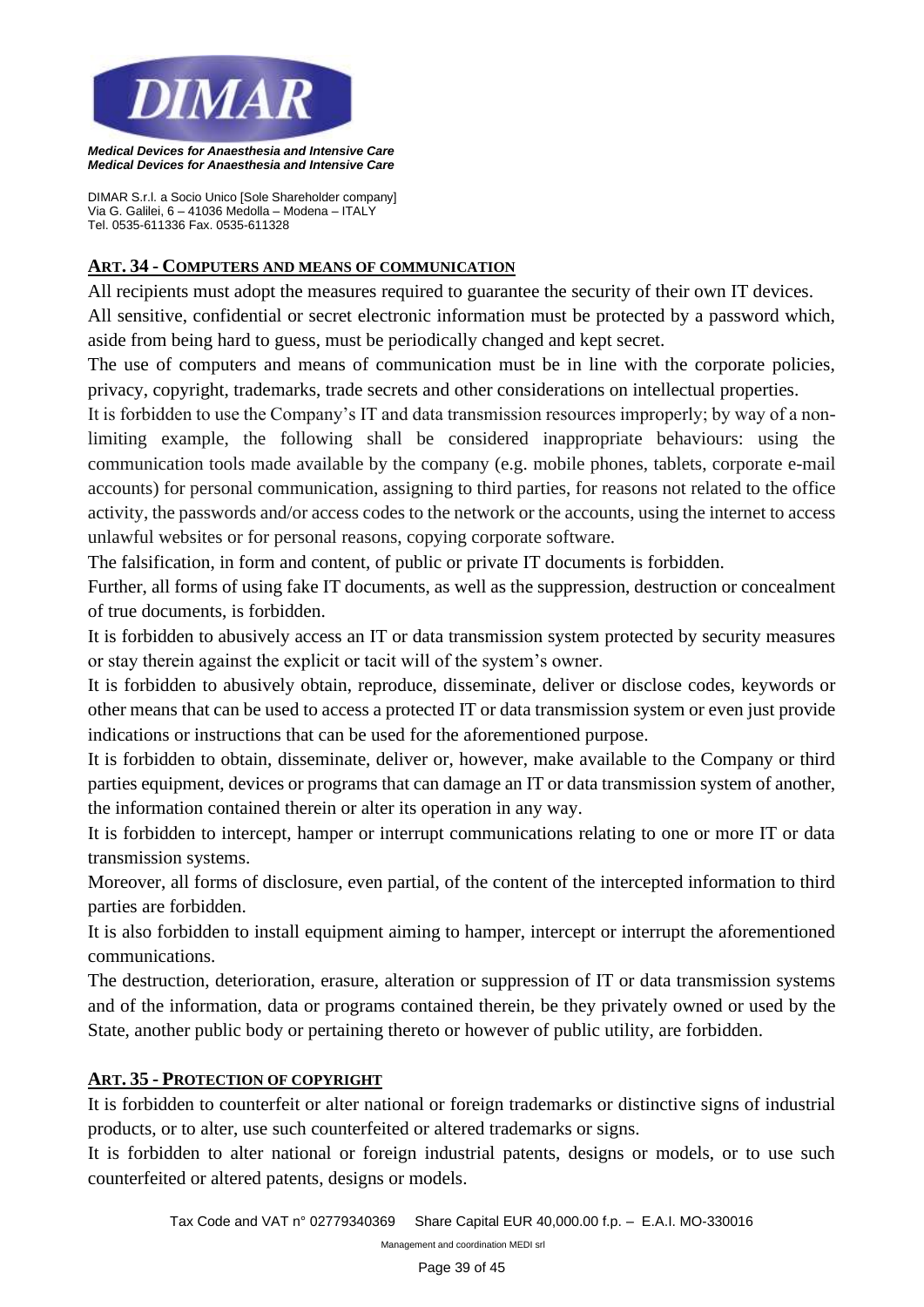

*DIMAR S.r.l. a Socio Unico [Sole Shareholder company] Via G. Galilei, 6 – 41036 Medolla – Modena – ITALY Tel. 0535-611336 Fax. 0535-611328*

It is forbidden to introduce into the territory of the State, in order to profit therefrom, industrial products with national or foreign, counterfeited or altered trademarks or other distinctive signs.

It is forbidden to abusively duplicate computer programs or for the same purposes to import, distribute, sell, detain for commercial or entrepreneurial reasons programs contained in media that do not bear the mark of the SIAE [Italian Society of Authors and Publishers].

It is forbidden to reproduce, transfer to another medium, distribute, disclose, present or show in public the contents of a data bank without the authorisation of the author, or execute the extraction or reuse of the data bank.

The recipients of this Code of Ethics are forbidden from:

- − Using the corporate secrets of another;
- − Adopting behaviours that aim to hinder the normal performance of the economic and trade activities of competing companies;
- − Carrying out fraudulent acts that can lure the customers of another and harm enterprises that are in competition with the company;
- − Abusively reproducing, imitating, tampering with trademarks, distinctive signs, industrial patents, designs or models owned by third parties;
- − Using, in an industrial and/or commercial context, trademarks, distinctive signs, patents, industrial designs or models counterfeited by third parties;
- − Introducing in the territory of the State to trade, detaining for sale or in any way placing on the market industrial products with trademarks or distinctive signs that have been counterfeited or altered by third parties.

## **ART. 36 - ANTI-MONEY LAUNDERING**

The Company shall assure that its economic and financial activity will not become a tool to promote, even potentially, unlawful activities and criminal or terrorist organisations.

Dimar undertakes to comply with all rules and decrees, both national and international, with regard to anti-money laundering and self laundering.

The Company shall take steps to verify, with the maximum diligence, the information available on trade counterparties, suppliers, partners and consultants, in order to ascertain that they meet the requirements of respectability, honour and reliability.

Furthermore, the Company shall verify that the operations in which it is a party do not pose, even potentially, the risk of promoting the collection, refund or use of money or goods originating from criminal activities.

# **ARTICLE 37 - CONTRIBUTIONS. SPONSORSHIPS. GRATUITIES. GIFTS**

Dimar may support requests for contributions and sponsorships, however paying maximum attention in order to prevent all possible situations of conflict of interest at personal or corporate level.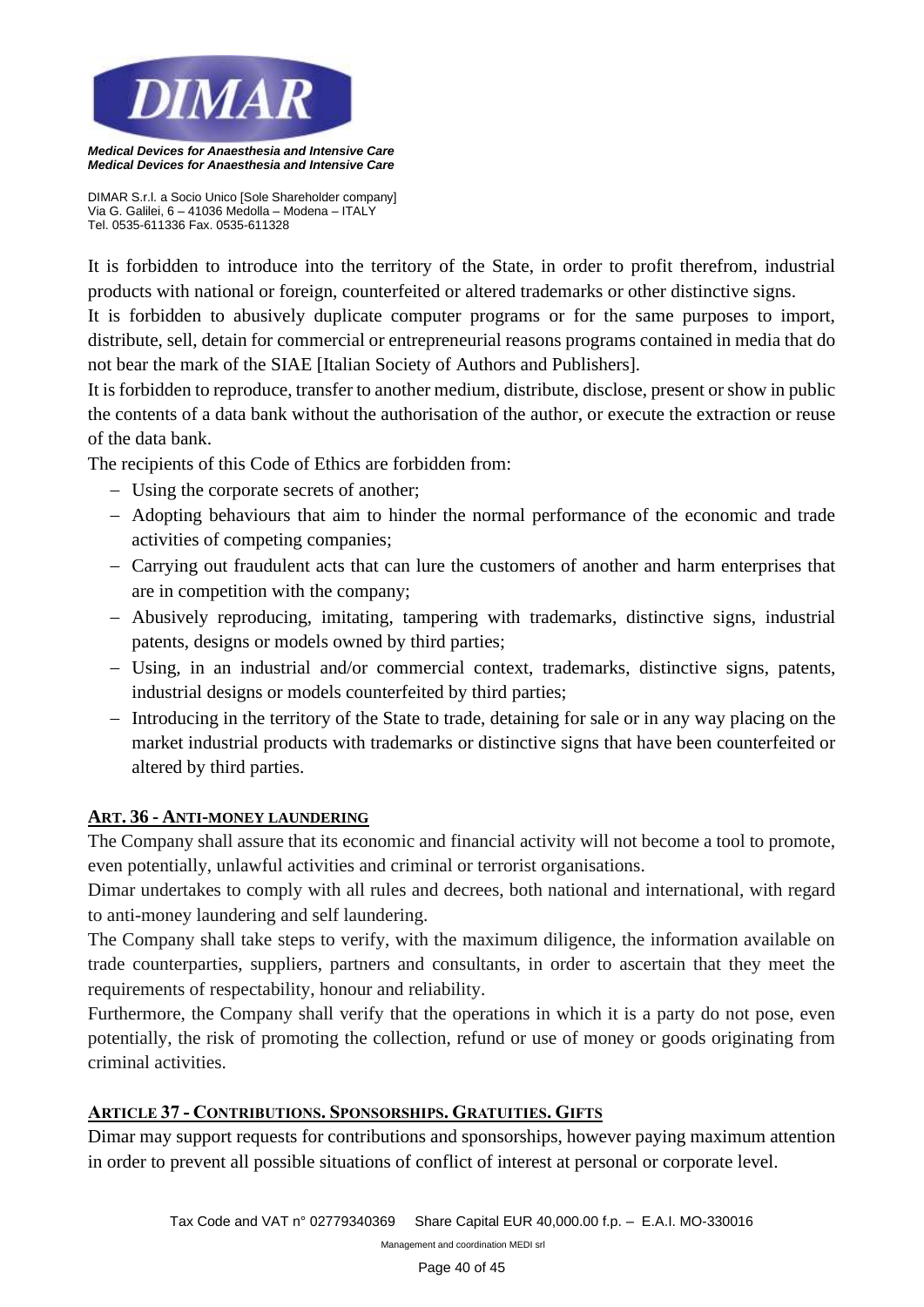

*DIMAR S.r.l. a Socio Unico [Sole Shareholder company] Via G. Galilei, 6 – 41036 Medolla – Modena – ITALY Tel. 0535-611336 Fax. 0535-611328*

With regard to the disbursement of contributions, it may be made exclusively for requests originating from bodies and associations who have declared themselves to be not for profit and with regular articles of association and constituting documents, with regard to initiatives that are of a high cultural, social or charitable value and, in any case, involve a significant number of citizens. All contributions must be disbursed in a manner that rigorously complies with the applicable laws and be adequately recorded.

Sponsorships must be regulated with a written contract which clearly proves the terms and conditions agreed between the parties and, in particular, the transactional relationship between sponsor and sponsee.

Sponsorships shall exclusively be intended for initiatives and events that offer guarantees of quality and which are related to the company's sphere of activity.

Dimar may also offer its support to independent conventions, training, scientific events or events that support policies that promote scientific knowledge, medical progress and efficacious health care.

Contributions may be granted and sponsorships may be made also in favour of public subjects, on the condition that the amounts involved are small and the subjects concerned have not recently had commercial relationships with Dimar, nor is it foreseen that they will have such relationships in the future.

The gifts or donations shall be granted exclusively to recognised associations and foundations, as well as no profit bodies, that are regularly constituted, in compliance with the accounting, financial reporting and tax-related regulatory framework.

Dimar may occasionally make small gifts to Healthcare Professionals.

The gifts must be of a promotional nature and related to the activity of the Healthcare Professional or be for the benefit of the patients.

The gifts must never be made in the form of cash or equivalent (e.g. vouchers, book tokens, fuel tokens, prepaid cards, etc.).

The Recipients of this Code of Ethics are explicitly forbidden from offering, asking or receiving sponsorships, gifts, gratuities, remuneration or other benefits that may even just be interpreted as exceeding normal practices of commercial courtesy, or understood as aiming to obtain an unlawful advantage related to the Company's activity.

# **ARTICLE 38 - TRAINING CONFERENCES HELD BY THIRD PARTIES**

In order to provide healthcare professionals with education and training relating to products and technical administrative and managerial management activities - in order to facilitate a dark, effective and efficient use of medical and diagnostic technology, Dimar will be able to lend its support. at independent conferences, educational, scientific or policy-making events that promote scientific knowledge, medical progress and effective health care.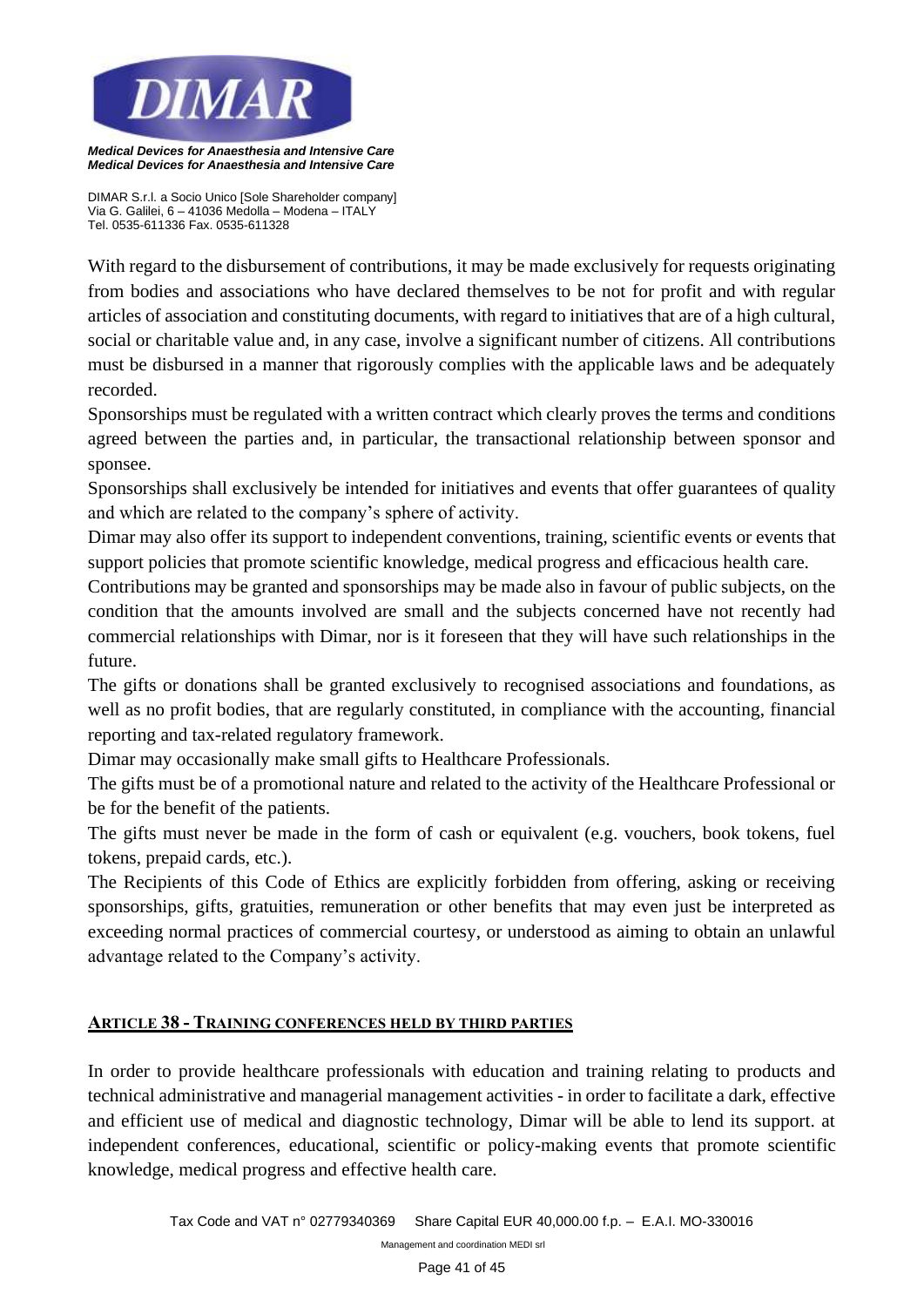

*DIMAR S.r.l. a Socio Unico [Sole Shareholder company] Via G. Galilei, 6 – 41036 Medolla – Modena – ITALY Tel. 0535-611336 Fax. 0535-611328*

These generally include conferences organized by medical, international, national, local or specialist associations or by accredited bodies for continuing medical education (ECM).

In particular, the company will be able to support and support:

- Conferences organized by third parties, independent, educational, scientific or supporters of policies that promote scientific knowledge, medical progress and effective health care;
- Higher or advanced level training and updating on technical, regulatory, organizational managerial (health management) and / or political and social issues related to the reference sector; support is also allowed for initiatives to protect the health and psycho-physical wellbeing of the person, as well as for the dissemination of the culture of prevention;
- Procedural courses or training, or specific events whose program is dedicated to the provision of practical training on the safe and effective execution of one or more clinical procedures, where most of the training takes place in a clinical setting.

The right to provide financial support directly to individual health professionals in order to cover the costs of participation in training and educational activities organized by third parties is expressly prohibited.

The aforementioned support may be paid directly or through a third party company that undertakes to comply with the provisions of this Code of Ethics, to the health professional's membership body or to the third party organizing the event.

Dimar may also provide this support by purchasing sponsorship rights, such as, by way of example, the reproduction of its logo on the event program, on the congress badges or on the congress website; rental of exhibition spaces; the display of banners or the organization of satellite symposia deciding the content and speakers.

As part of the sponsorship packages and, included in the same, the Company may purchase a certain number of congress participation fees for a certain number of healthcare professionals (registration fees and / or travel and hospitality expenses) depending on the type sponsorship carried out, for the sole purpose of contributing to the updating of Healthcare Professionals by promoting the enhancement and knowledge of technologies and their innovation.

It is understood that in this case individual healthcare professionals, who will be able to benefit from participation in the event by reason of the payment of said registration fees, will be chosen in absolute autonomy and independence by the promoting body or the body to which the Professional.

The company will be completely extraneous to the process of identifying health care professionals and no conduct must be held aimed at reaching agreements with the promoter and / or membership body regarding the prior identification of the Healthcare Professional / s to be supported in a certain event.

Dimar will have to stipulate a specific sponsorship contract, directly or through a third company that undertakes to comply with the provisions on the subject, with the promoting body and / or belonging to the Health Professional, in which the individual rights of sponsorship purchased and the individual amounts paid in relation to each of them.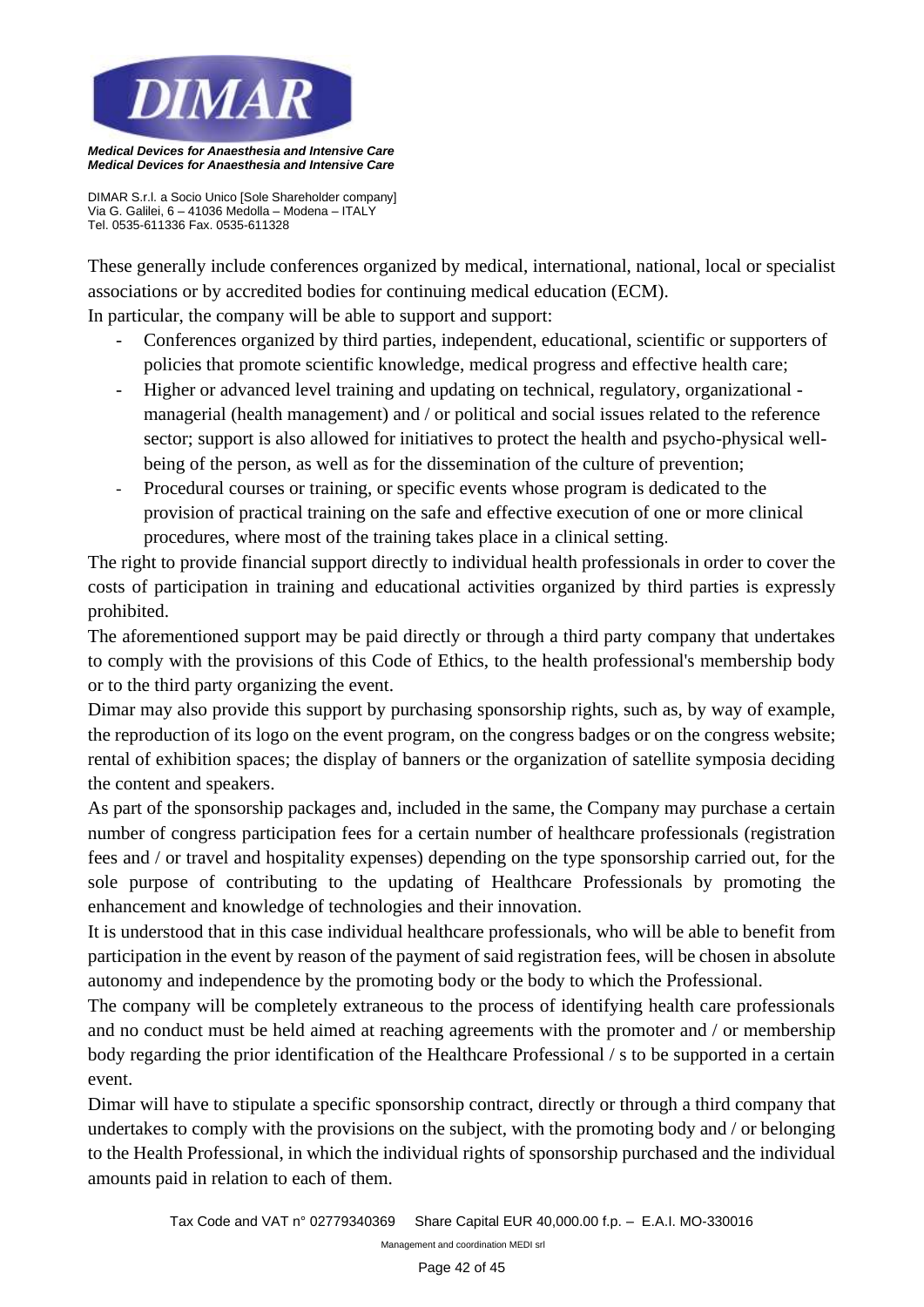

*DIMAR S.r.l. a Socio Unico [Sole Shareholder company] Via G. Galilei, 6 – 41036 Medolla – Modena – ITALY Tel. 0535-611336 Fax. 0535-611328*

#### **SECTION V - MEANS OF IMPLEMENTATION OF THE CODE OF ETHICS**

#### **ART. 39 - SUPERVISORY BODY AND CODE OF ETHICS**

The company has established, pursuant to the aforementioned Legislative Decree 231/2001, a Supervisory Body with powers and control.

The following tasks will be assigned to the Supervisory Body:

- Supervise compliance with the Code of Ethics by promptly reporting any violations thereof to the Sole Director;
- Guarantee the maximum dissemination of the Code through an adequate information and awareness plan aimed at promoting knowledge of the principles and rules contained therein;
- Ensure the constant updating of the Code, in relation to its concrete effectiveness and the change in business needs and current legislation;
- Carry out checks on any news of violation of the rules of the Code, evaluating the facts and indicating in the event of an ascertained violation - adequate sanctions;
- Guarantee from possible retaliation of any kind resulting from having provided news of possible violations of the Code;
- Protect the anonymity of the subjects who report possible violations

## **ART. 40- DISSEMINATION OF THE CODE OF ETHICS**

Dimar will guarantee that this Code of Ethics is widely disseminated and will take steps to establish *ad hoc* training courses, given by qualified personnel and with an adequate number of hours for the purpose of guaranteeing full and conscious knowledge by the corporate bodies, heads of department, employees, and partners of the values to be complied with in the exercise of the company's business activities.

The Code shall be made known to all employees and collaborators and, taking into account the volume of its contents, shall be published on the website of the Company http://www[.dimarsrl.](http://www.dimarsrl.com/)com/ita The Code of Ethics must be delivered to newly-hired employees and to new partners at the start of the collaboration; the recipients indicated must sign a dedicated document declaring that they accept the Code and that they have read it.

Similarly, a copy of the Code of Ethics must be delivered to previously hired employees and to partners who already collaborate with Dimar, who must sign a dedicated document declaring that they accept the Code and that they have read it.

The recipients of this code shall be obliged - on pain of appropriate sanctions - to report any instructions they have received which are in infringement of the law, employment contracts, and of the internal rules and regulations and this Code of Ethics.

In particular, any violation or suspected violation can be communicated, in writing, even anonymously, to the Supervisory Body, at the following e-mail address odv@dimarsrl.com.

*Tax Code and VAT n° 02779340369 Share Capital EUR 40,000.00 f.p. – E.A.I. MO-330016*  Furthermore, communication can also be made by sending a letter by post, including internal.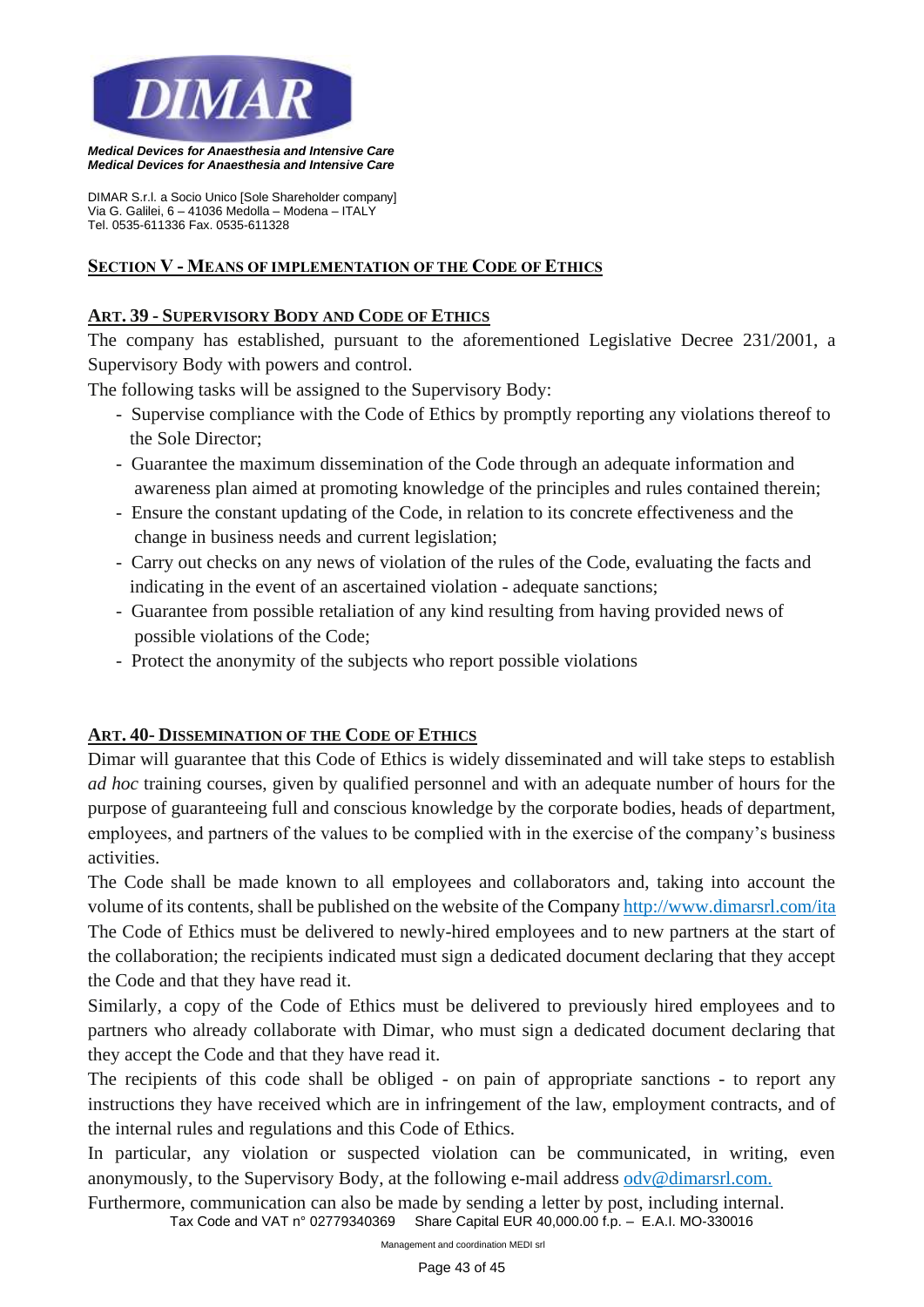

*DIMAR S.r.l. a Socio Unico [Sole Shareholder company] Via G. Galilei, 6 – 41036 Medolla – Modena – ITALY Tel. 0535-611336 Fax. 0535-611328*

The confidentiality of the identity of the whistleblower is guaranteed, as well as protection from any type of retaliation.

The report must contain the name if a natural person (or the company name if a legal person) of the accused and the facts that led to consider the offense as configurable.

For the purposes of evaluating and managing the report, the provisions of the regulations of the Supervisory Body apply.

The contact details of the SB are as follows:

- c /o headquarters of Dimar s.r.l., via Galilei n. 6 41036 Medolla (MO)
- e-mail : odv@dimarsrl.com

## **ART. 41 - SANCTIONS AND DISCIPLINARY PROCEEDINGS**

Compliance by the corporate bodies, shareholders, special attorneys, managers, and all employees and *partners* of Dimar with the rules of the Code must be considered an essential part of their obligations.

Compliance with this code shall constitute an integral part of the contractual obligations of the Company's employees, also pursuant to and for the effects of art. 2104 of the (It.) Italian Code, and its violation may constitute a breach of contract and/or disciplinary offence, and, if appropriate, may entail compensation for any damage caused to Dimar by such violation, in compliance with the regulatory framework in force and the bargaining agreements that apply at any given time.

As regards the typing of violations of the provisions and principles of this Code of Ethics, as well as the related applicable sanctions, please refer to the provisions of the Disciplinary System, an integral part of the Organization, management and control model pursuant to Legislative Decree 231/2001 adopted by Dimar

## **ART. 42 -** *WHISTLEBLOWING*

Pursuant to and for the purposes of law no. 179/2017 on the protection of whistleblowers, the Company has adopted a specific procedure for the management of reports that may be received through the alternative communication channel to that for communicating with the Supervisory Body. For the receipt of the reports referred to in the previous point, the company has set up two channels:

- A conventional channel, through the establishment of a physical mailbox in the name of the Supervisory Body at the address of the company's registered office. All correspondence received in this post office box will not be registered, but will be delivered closed to the SB (to its President in the case of a multi-subject body), which will proceed to its opening and subsequent processing of the report;

- An IT channel, consisting of an email address in the name of the OdV odv@dimarsrl.com The company's website provides evidence of the existence of these two channels, makes available a basic form for reporting and provides information on the processing of the reporting party's personal data.